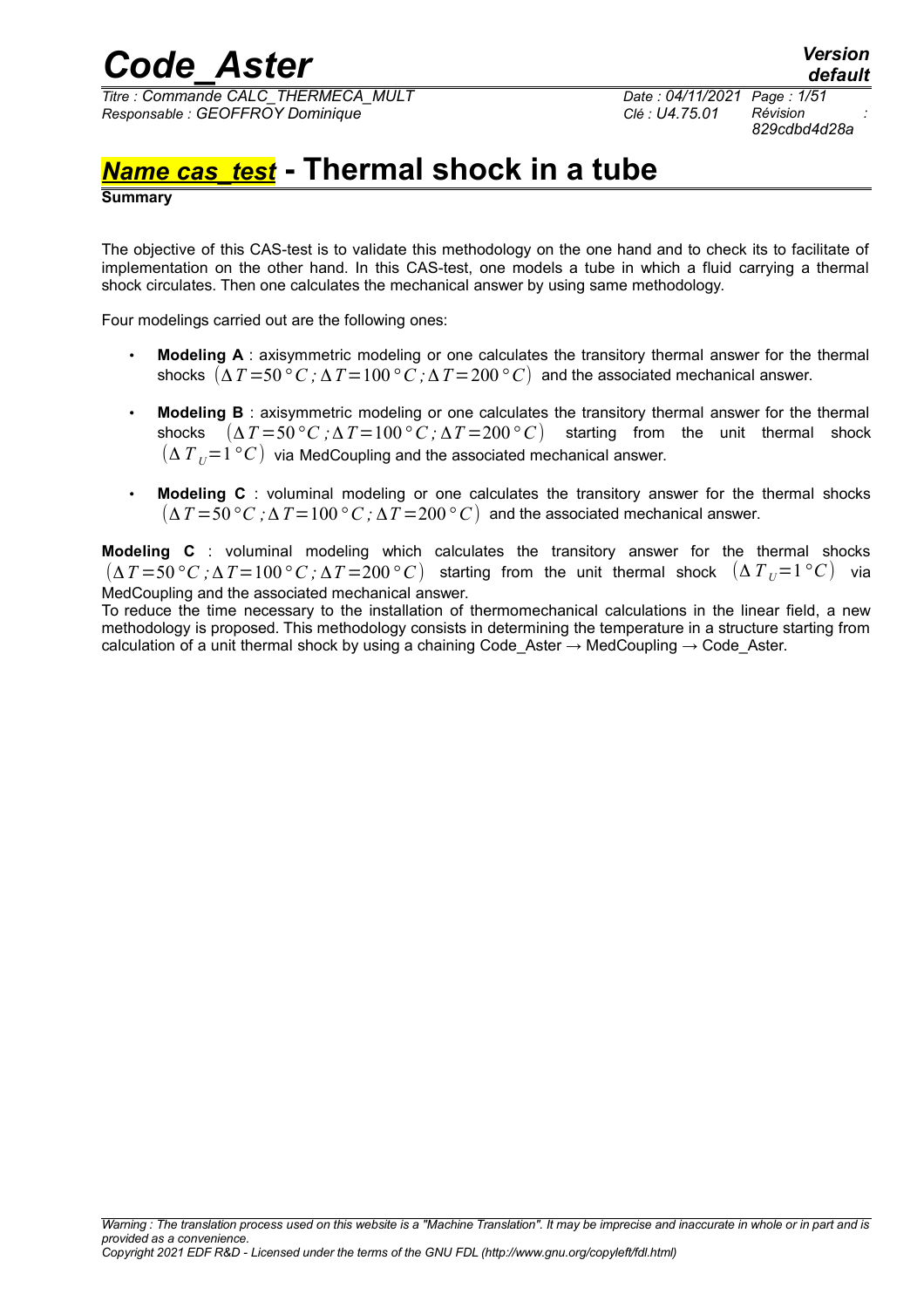*Titre : Commande CALC\_THERMECA\_MULT Date : 04/11/2021 Page : 2/51 Responsable : GEOFFROY Dominique Clé : U4.75.01 Révision :*

*829cdbd4d28a*

*default*

#### <span id="page-1-3"></span>**1 Problem of reference**

#### **Geometry**

The structure consists of a tube in which a fluid carrying the thermal shock circulates.

|           | • Section of right tube        |                              |
|-----------|--------------------------------|------------------------------|
|           | • Length of the tube:          | $L=0.1 m$                    |
| $\bullet$ | Diameter external of the tube: | $\varphi_{ext} = 0.048 \, m$ |

• Thickness of the tube: *e*=0.006 *m*

#### <span id="page-1-2"></span>**1.1 Material properties**

| $\lambda = 15 W/m^{\circ}C$                | Coefficient of conductivity thermics |  |
|--------------------------------------------|--------------------------------------|--|
| • $C_p = 500 J/Kg °C$                      | Specific heat                        |  |
| • $a=3.8 \times 10^{-6} m^2/s$             | Thermal diffusivity                  |  |
| • $E = 200000 MPa$                         | Young modulus                        |  |
| $\cdot \quad \text{v} = 0.3$               | Poisson's ratio                      |  |
| • $\alpha = 15 \times 10^{-6} / \degree C$ | Thermal dilation coefficient         |  |
|                                            |                                      |  |

#### **1.2 Boundary conditions and loadings**

<span id="page-1-1"></span>The thermal shock is transmitted to the tube by the fluid via a convectif exchange. Four thermal shocks are studied:

| Thermal shock             | Under-surface                                                                |  |
|---------------------------|------------------------------------------------------------------------------|--|
| $\Delta T = 1 \degree C$  | $T_{\text{fluid}} = 1 \degree C$ $h = 20000 \, W/m^2/\degree C$              |  |
| $\Delta T = 50^{\circ}C$  | $T_{\text{fluid}} = 70 \degree C$ $h = 20000 \, W/m^2/\degree C$             |  |
| $\Delta T = 100^{\circ}C$ | $T_{\text{fluide}} = 120 \, \text{°C}$ $h = 20000 \, \text{W/m}^2/\text{°C}$ |  |
| $\Delta T = 200 °C$       | $T_{\text{fluid}} = 220 \degree C + 1$ imposée $-\sim 0$                     |  |
|                           | $h = 20000 W/m^2$ <sup>o</sup> C                                             |  |

The thermal shock corresponds to the difference between the initial temperature of the tube and that of the fluid.

Flow is null in the axial direction of the tube ( ∂*T* (*x ,t*)  $rac{(\lambda, t)}{\partial z} = 0$ ).

<span id="page-1-0"></span>For the mechanical analysis the tube is blocked at its base in the axial direction.

#### **1.3 Initial conditions**

- $\bm{\cdot}$   $T(x,t=0)=20\,^{\circ}C$  for the shocks  $(\Delta\,T=50\,^{\circ}C$  ;  $\Delta\,T=100\,^{\circ}C$  ;  $\Delta\,T=200\,^{\circ}C)$
- $T(x,t=0)=0 °C$  for the unit shock  $\Delta T_U=1 °C$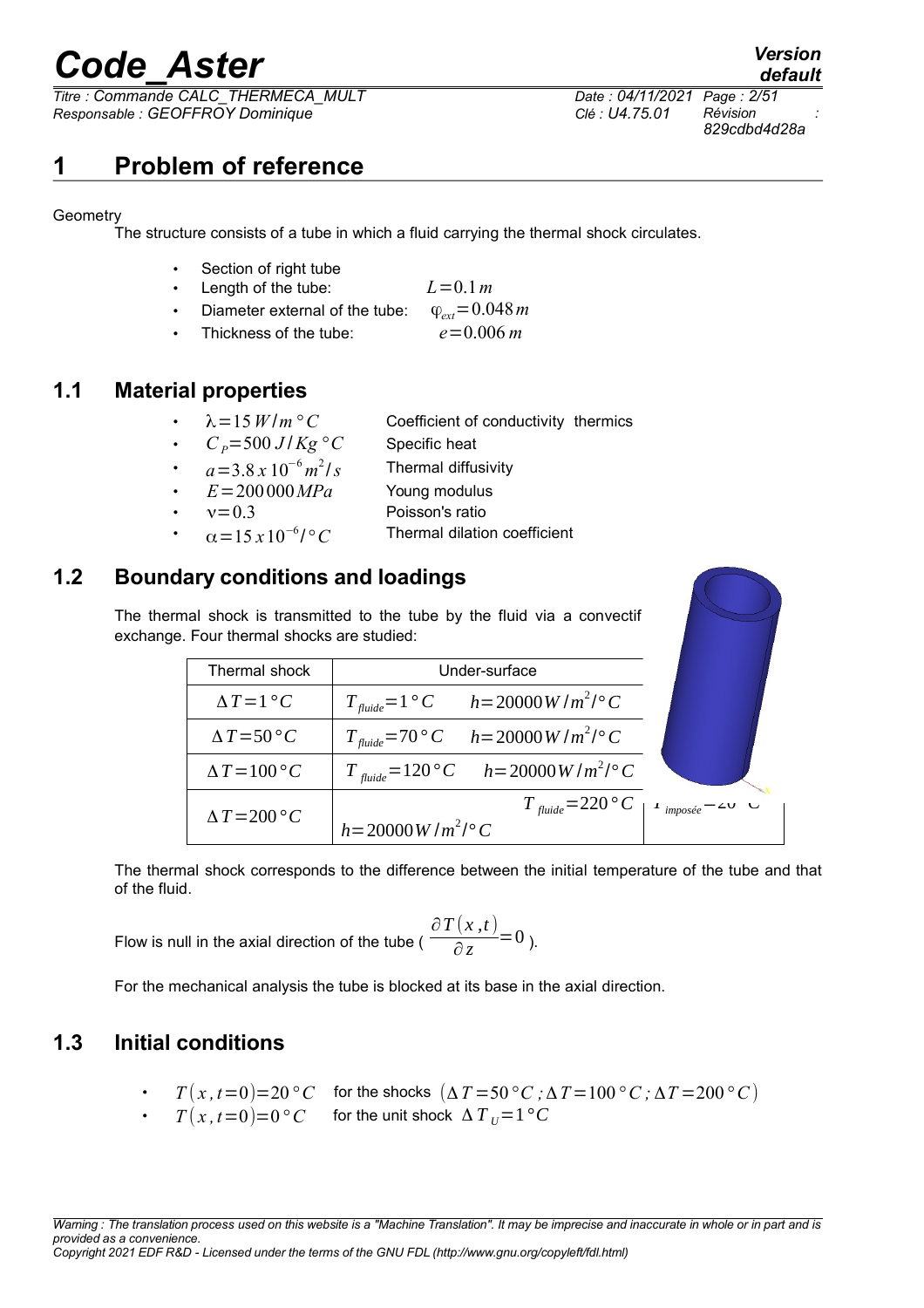*Titre : Commande CALC\_THERMECA\_MULT Date : 04/11/2021 Page : 3/51 Responsable : GEOFFROY Dominique Clé : U4.75.01 Révision :*

*829cdbd4d28a*

#### **1.4 Precise details concerning modelings**

<span id="page-2-0"></span>To define the discretization in time one uses the time-constant  $\tau = \frac{e^2}{\sqrt{2}}$  $(a \pi^2)$  $=1 s$  who gives us a

thermal shock in the case of the moment with beyond which the thermal behavior becomes almost stationary in the tube. The duration of the thermal shock is fixed at 10.<sup>−</sup><sup>1</sup> *s* . We chose the following discretization in time:

| not for | [0.0, 0.1]         |                                        | that is $\Delta t = 0.01 s$            |
|---------|--------------------|----------------------------------------|----------------------------------------|
|         |                    | to say                                 |                                        |
|         |                    |                                        | $\Delta t = 0.04 s$                    |
|         |                    |                                        |                                        |
|         |                    |                                        | $\Delta t = 0.25 s$                    |
|         |                    |                                        |                                        |
| not for |                    | that is                                | $\Delta t = 0.4 s$                     |
|         |                    | to say                                 |                                        |
| not for | [5.0, 10.]         | that is                                | $\Delta t = 2.5 s$                     |
|         |                    | to say                                 |                                        |
|         | not for<br>not for | [0.1, 0.5]<br>[0.5, 3.0]<br>[3.0, 5.0] | that is<br>to say<br>that is<br>to say |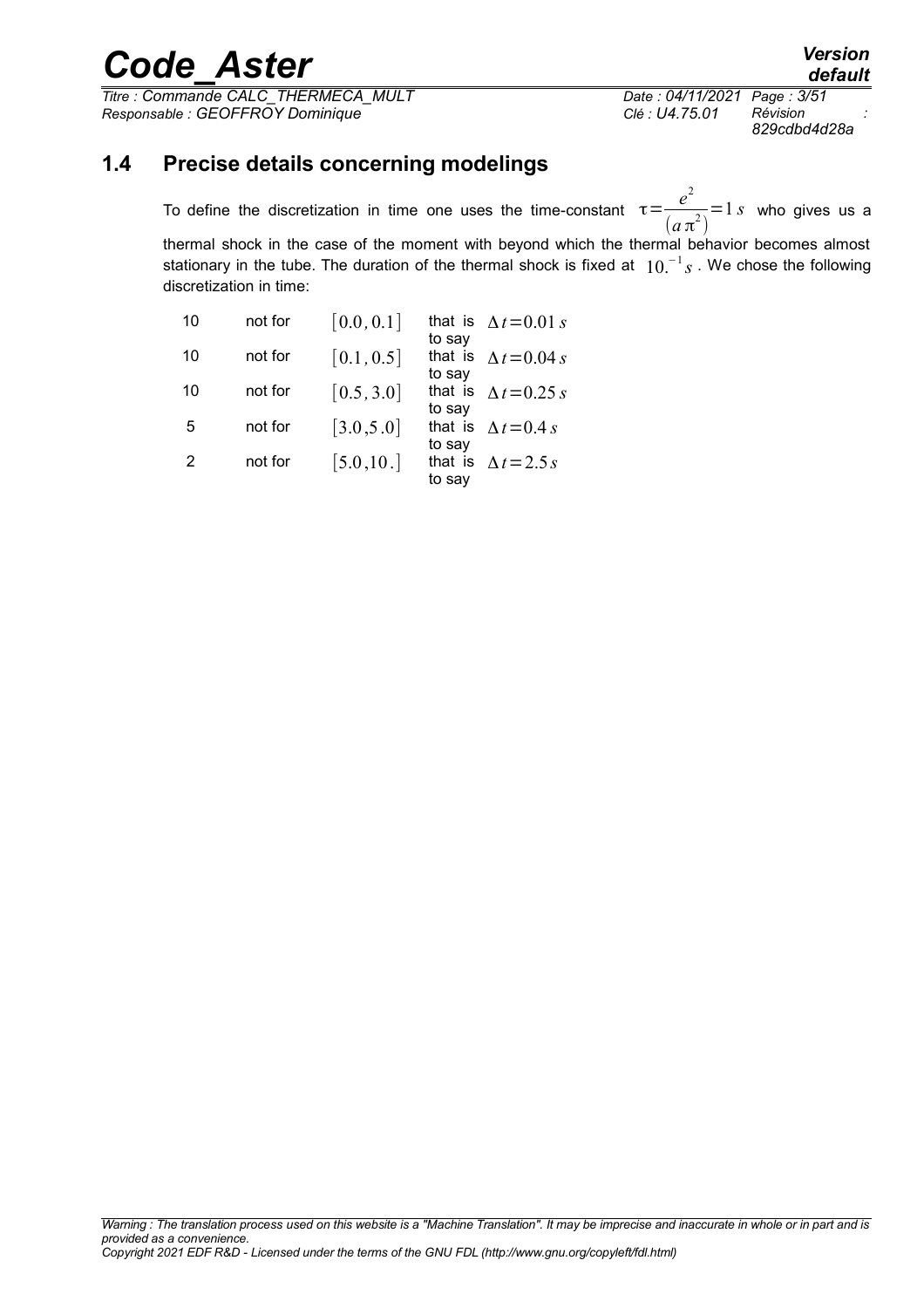*Titre : Commande CALC\_THERMECA\_MULT Date : 04/11/2021 Page : 4/51 Responsable : GEOFFROY Dominique Clé : U4.75.01 Révision :*

*829cdbd4d28a*

#### <span id="page-3-4"></span>**2 Reference solution**

**3**

**4**

#### **5 Method of calculating used for the reference solution**

<span id="page-3-3"></span>To reduce the time necessary to the installation of thermal calculations in the linear field, a new methodology is proposed.

A structure  $\Omega$  is considered. A thermal shock is imposed on part of the structure  $\partial\Omega$ . The following figure presents an example.



The thermal shock is defined like an increment of temperature significant and instantaneous. Figure 2 presents an example of several consecutive thermal shocks.



#### <span id="page-3-2"></span>**5.1 The law of Furrier décr**

<span id="page-3-1"></span>**5.2 ivant heat exchange applied to this structure subjected to a thermal shock can be written in this form:**

$$
T(x,t) = \begin{cases} T(x,t_0) & \text{pour } t < t_c \\ T(x,t_0) + \int_{t_c}^t a \frac{\partial^2 T(x,t)}{\partial x^2} dt & \text{pour } t \ge t_c \end{cases}
$$

Where  $T(x,t_0)$  is the initial of the structure, known state, and  $t_c$  the moment of the thermal shock. For various thermal shocks, it is thus necessary to solve this problem and thus to obtain, for each shock the solution  $T(x,t)$ .

#### **5.2.1 Case of the unit shock**

<span id="page-3-0"></span>If a unit shock  $\Delta T_{U}$  (shock of  $\Delta T$ =1 degree) is imposed on  $\partial\Omega$  at the moment  $\,t\!=\!t_{c}$  , the problem is written:

*Warning : The translation process used on this website is a "Machine Translation". It may be imprecise and inaccurate in whole or in part and is provided as a convenience. Copyright 2021 EDF R&D - Licensed under the terms of the GNU FDL (http://www.gnu.org/copyleft/fdl.html)*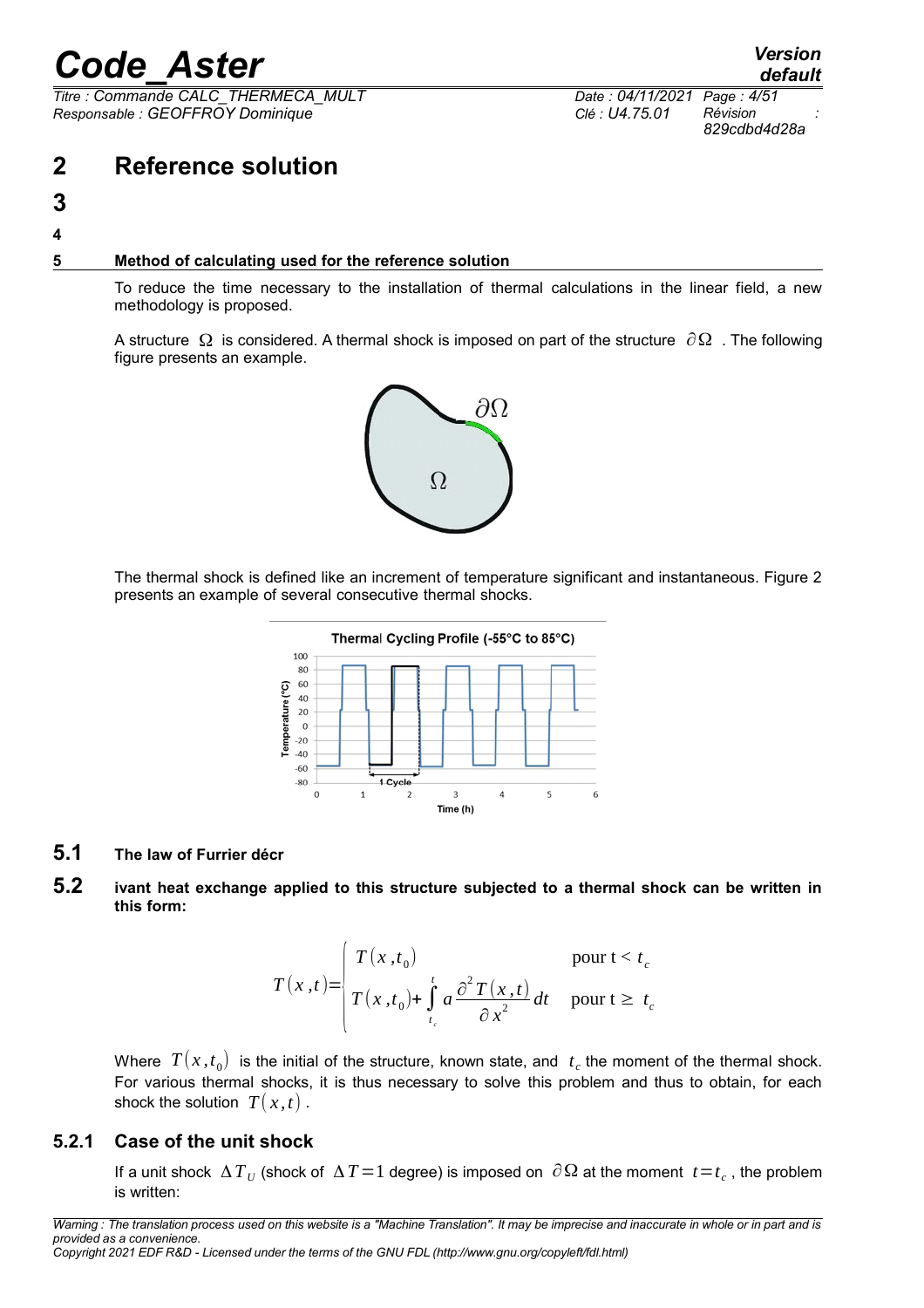*Responsable : GEOFFROY Dominique Clé : U4.75.01 Révision :*

*default Titre : Commande CALC\_THERMECA\_MULT Date : 04/11/2021 Page : 5/51 829cdbd4d28a*

$$
T_U(x,t) = \begin{cases} T_U(x,t_0) & \text{pour } t < t_c \\ T_U(x,t_0) + \int_{t_c}^t a \frac{\partial^2 T_U(x,t)}{\partial x^2} dt & \text{ pour } t \ge t_c \end{cases}
$$

With  $\;T_{\scriptscriptstyle U}(x,t_0)$  the initial state of the structure before the unit shock. The solution with this problem can be numerically given using the finite element method, in particular the operator THER LINEAIRE of Code\_Aster if the parameters materials are independent of the temperature. Once the solved problem, the solution  $T_{U}(x,t)$  is known.

As one is interested that with the differential of temperature, a simplified notation is proposed:

 $\sim$   $\sim$ 

$$
\overline{T}_U(x,t) = T_U(x,t) - T_U(x,t_0)
$$
  
pour  $t < t_c$   

$$
\overline{T}_U(x,t) = \begin{cases} 0 & \text{pour } t < t_c \\ \int_{t_c}^t a \frac{\partial^2 \overline{T}_U(x,t)}{\partial x^2} dt & \text{pour } t \geq t_c \end{cases}
$$

#### **5.2.2 Case of a shock unspecified**

One thus has

<span id="page-4-0"></span>A thermal shock, always on  $\partial\Omega$ , but of unspecified intensity  $\beta$  is this time imposed. This problem is written in the form:

$$
T_{\beta}(x,t) = \begin{cases} T_{\beta}(x,T_0) & \text{pour } t < t_c \\ T_{\beta}(x,T_0) + \int_{t_c}^t a \frac{\partial^2 T_{\beta}(x,t)}{\partial x^2} dt & \text{ pour } t \geq t_c \end{cases}
$$

With  $\,T_{\,\beta}(\,x\,,t_{0})\,$  the initial state of the structure before the thermal shock. By taking again the simplified notation, one obtains:

$$
\widetilde{T}_{\beta}(x,t) = \begin{vmatrix}\n0 & \text{pour } t < t_c \\
\int_{t_c}^t a \frac{\partial^2 T_{\beta}(x,t)}{\partial x^2} dt & \text{pour } t \geq t_c\n\end{vmatrix}
$$

Compared to the preceding unit problem, only the intensity of the thermal loading was modified:  $\Delta\,T\!=\!\beta\,\Delta\,T\,$   $_U$  . Indeed, the shock is always on  $\;\;\partial\,\Omega$  , it is simply amplified scalar  $\;\beta$  . Consequently:

This last equation is valid only for one problem of linear thermics and thus  $\beta$  independent of the position. The solution of the unspecified thermal shock is thus:

$$
\widetilde{T}_{\beta}(x,t) = \begin{cases}\n0 & \text{pour } t < t_c \\
\int_{t_c}^t a \beta \frac{\partial^2 \widetilde{T}_U(x,t)}{\partial x^2} dt & \text{pour } t > t_c\n\end{cases}
$$

Moreover, by considering that the scalar  $\beta$  is independent of time, which is coherent with a thermal shock, one a: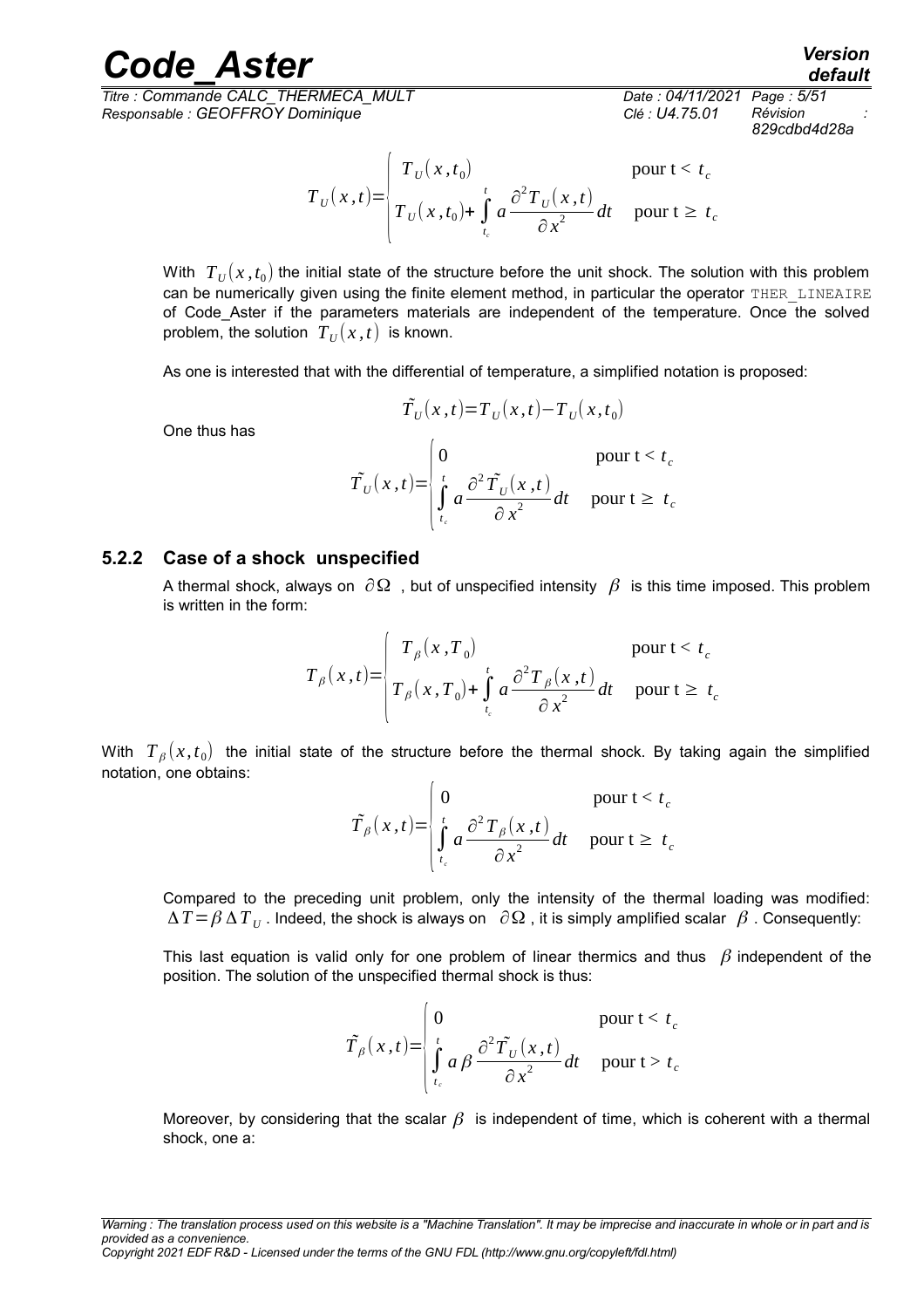*Titre : Commande CALC\_THERMECA\_MULT Date : 04/11/2021 Page : 6/51 Responsable : GEOFFROY Dominique Clé : U4.75.01 Révision :*

*default*

*829cdbd4d28a*

$$
\int_{t_c}^t a \beta \frac{\partial^2 \tilde{T}_U(x,t)}{\partial x^2} dt = \beta \int_{t_c}^t a \frac{\partial^2 \tilde{T}_U(x,t)}{\partial x^2} dt
$$

The integral present in this equation problem is actually the solution obtained before for the unit shock:

$$
\int_{t_c}^t a \frac{\partial^2 \tilde{T}_U(x,t)}{\partial x^2} dt = \tilde{T}_U(x,t) \qquad \text{pour } t \ge t_c
$$

The solution with the problem of the unspecified thermal shock on  $\partial\Omega$  solution obtained for the unit thermal shock:

$$
\tilde{T}_{\beta}(x,t) = \beta \cdot \tilde{T}_{U}(x,t)
$$

It is considered here that the unit thermal shock takes place at the same moment as the thermal shock  $\Delta\,t_{_C}$  . If the shock takes place at another moment, it is simply enough to shift the solution:

$$
\tilde{T}_{\beta}(x,t) = \beta \cdot \tilde{T}_{U}(x,t-(t_c-t_{c2}))
$$

Where  $t_{c2}$  is the moment of the unit shock. Consequently, by choosing the unit shock of kind so that  $t_{c2}$  maybe at the moment  $t = 0$ s, the solution becomes:

$$
\tilde{T}_{\beta}(x,t) = \beta \cdot \tilde{T}_{U}(x,t-t_{c})
$$

It is thus possible to determine the field of temperature of the structure while proceeding as follows:

• To define a uniform field of temperature initial on the structure  $\; T_{\beta}(\mathit{x}\,,t_0)\;$ 

To set up a thermal analysis of a unit shock at time  $t=0$ s on the structure and to obtain the solution of the unit problem and to determine  $\;\tilde{T}_{\scriptscriptstyle U}(\textit{x} \, ,t)\;$  . It can prove judicious to impose a worthless initial

temperature of kind so that  $\tilde{T}_U(x\,,t) {=} T_{\overline{U}}(x\,,t)\,$  .

• To calculate the solution (in space and time) starting from a linear combination of the initial situation  $\;T(\,x\,,t^{\phantom{\dagger}}_0)\;$  , intensity of the shock  $\;\beta\;$  as well as solution of the problem of the shock unit  $\tilde{T}_{U}^{}(x\,,t)\,$  .

#### <span id="page-5-1"></span>**5.3 Results of reference**

#### **5.3.1 Thermic analyses**

<span id="page-5-0"></span>The thermal behavior is axisymmetric. Several points through the thickness and two moments are selected to test the answer in temperature. The results of references were got by Code Aster and with a linear axisymmetric grid four time plfine custom. The geometrical coordinates of the points of reference are the following ones:

| Points        | Ray (m) |  |  |
|---------------|---------|--|--|
| Under-surface | 0,018   |  |  |
| With          | 0.0185  |  |  |
| в             | 0,019   |  |  |
| C             | 0,020   |  |  |
| D             | 0,022   |  |  |
| Suction face  | 0,024   |  |  |

*Warning : The translation process used on this website is a "Machine Translation". It may be imprecise and inaccurate in whole or in part and is provided as a convenience. Copyright 2021 EDF R&D - Licensed under the terms of the GNU FDL (http://www.gnu.org/copyleft/fdl.html)*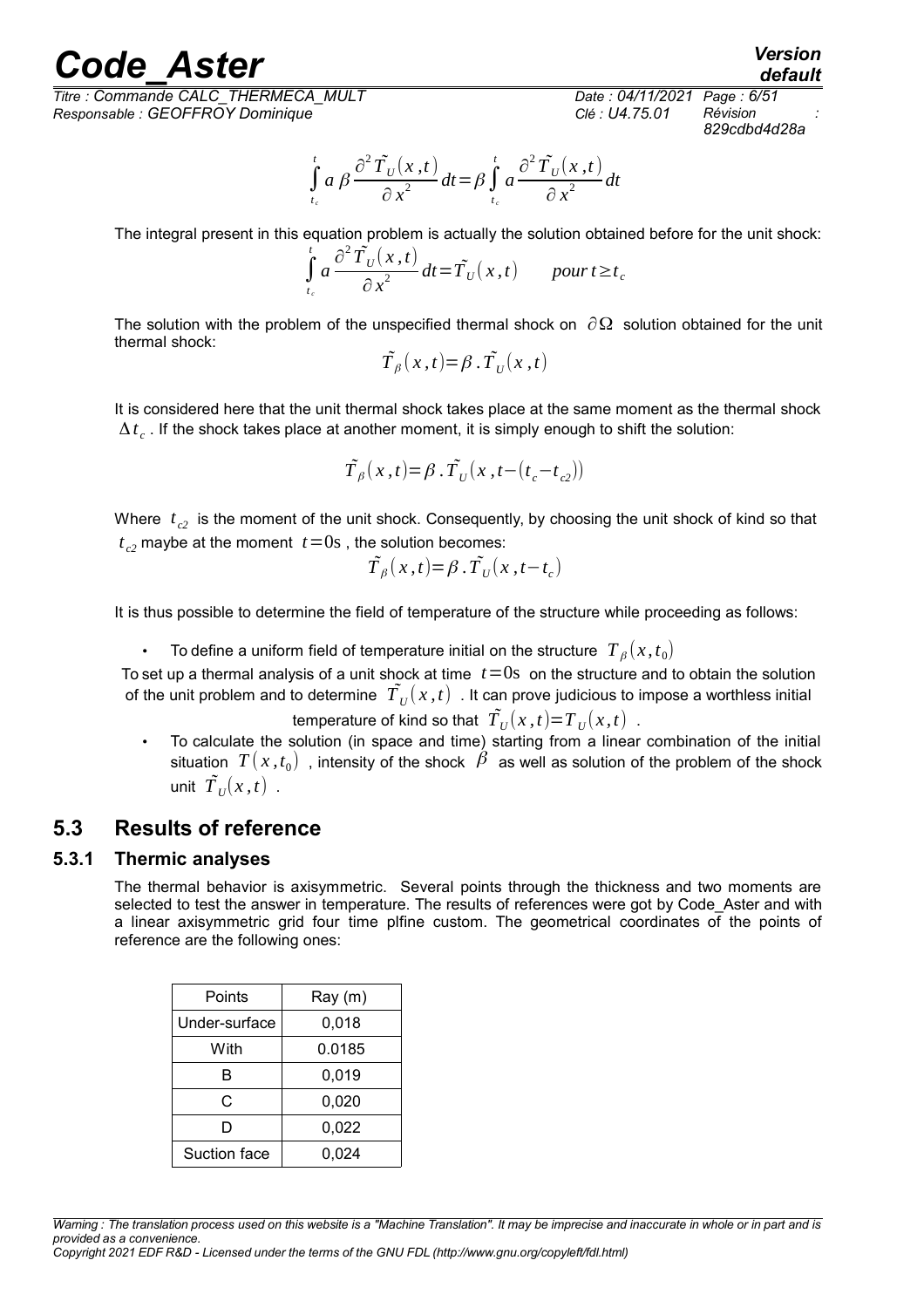*Titre : Commande CALC\_THERMECA\_MULT Date : 04/11/2021 Page : 7/51 Responsable : GEOFFROY Dominique Clé : U4.75.01 Révision :*

| Temperature $(^{\circ}C)$ |                  | Under-<br>surface | With    | B       | С       | D      |
|---------------------------|------------------|-------------------|---------|---------|---------|--------|
| $\Delta T = 1 \degree C$  | 0.1 S            | 0,392             | 0,117   | 0,040   | 0,001   | 0.0    |
|                           | 3.0S             | 0,856             | 0,756   | 0,683   | 0,498   | 0,218  |
|                           | 0.1 S            | 39,605            | 25,867  | 22,011  | 20,056  | 20,000 |
| $\Delta T = 50 °C$        | 3.0 <sub>S</sub> | 62,818            | 57,822  | 54,157  | 44,919  | 30,891 |
| $\Delta T = 100^{\circ}C$ | 0.1 S            | 59,211            | 31,734  | 24,022  | 20,112  | 20,000 |
|                           | 3.0 S            | 105,636           | 95,644  | 88,315  | 69,838  | 41,782 |
|                           | 0.1 S            | 98,422            | 43,467  | 28.044  | 20.225  | 20,000 |
| $\Delta T = 200^{\circ}C$ | 3.0S             | 191,272           | 171,287 | 156,629 | 119,675 | 63,564 |

#### **5.3.2 Mechanical analyses**

<span id="page-6-0"></span>One tests the constraints in several points through the thickness for one moment. The results of references were got by Code\_Aster and with a quadratic axisymmetric grid four time plfine custom.

|                           | Constraint (Pa) with t=0.1s |                   |            |            |            |            |                 |  |  |
|---------------------------|-----------------------------|-------------------|------------|------------|------------|------------|-----------------|--|--|
| Temperature               | size                        | Under-<br>surface | With       | B          | C          | D          | Suction<br>face |  |  |
|                           | <b>SIXX</b>                 | $-11,145$         | $-2.464E4$ | $-2.847E4$ | $-2.288E4$ | $-9.917E3$ | 6,984           |  |  |
| $\Delta T = 1$ °C         | <b>SIYY</b>                 | $-1.574E6$        | $-4.416E5$ | $-4.391E4$ | 9.800E4    | 1.043E5    | 1.043E5         |  |  |
|                           | SIZZ                        | $-1.574E6$        | $-4.171E5$ | $-1.545E4$ | 1.209E5    | 1.143E5    | 1.043E5         |  |  |
|                           | <b>VMIS</b>                 | 1.574E6           | 4.053E5    | 2.501E4    | 1.338E5    | 1.195E5    | 1.043E5         |  |  |
|                           | <b>SIXX</b>                 | $-5.572E2$        | $-1.232E6$ | $-1.424E6$ | $-1.144E6$ | $-4.958E5$ | 3.492E2         |  |  |
| $\Delta T = 50^{\circ}C$  | <b>SIYY</b>                 | $-7.868E7$        | $-2.208E7$ | $-2.195E6$ | 4.900E6    | 5.217E6    | 5.217E6         |  |  |
|                           | SIZZ                        | -7.868E7          | $-2.086E7$ | $-7.723E5$ | 6.043E6    | 5.713E6    | 5.217E6         |  |  |
|                           | <b>VMIS</b>                 | 7.868E7           | 2.026E7    | 1.251E6    | 6.689E6    | 5.976E6    | 5.217E6         |  |  |
|                           | <b>SIXX</b>                 | $-1.114E3$        | $-2.464E6$ | $-2.847E6$ | $-2.288E6$ | $-9.917E5$ | 6.984E2         |  |  |
| $\Delta T = 100^{\circ}C$ | <b>SIYY</b>                 | $-1.574E8$        | -4.416E7   | $-4.391E6$ | 9.800E6    | 1.043E7    | 1.043E7         |  |  |
|                           | SIZZ                        | $-1.574E8$        | $-4.171E7$ | $-1.545E6$ | 1.209E7    | 1.143E7    | 1.043E7         |  |  |
|                           | <b>VMIS</b>                 | 1.574E8           | 4.053E7    | 2.501E6    | 1.338E7    | 1.195E7    | 1.043E7         |  |  |
|                           | <b>SIXX</b>                 | $-2.229E3$        | -4.928E6   | $-5.694E6$ | $-4.576E6$ | $-1.983E6$ | 1.397E3         |  |  |
| $\Delta T = 200 °C$       | <b>SIYY</b>                 | $-3.147E8$        | $-8.831E7$ | $-8.781E6$ | 1.960E7    | 2.087E7    | 2.087E7         |  |  |
|                           | SIZZ                        | $-3.147E8$        | $-8.343E7$ | $-3.089E6$ | 2.417E7    | 2.285E7    | 2.087E7         |  |  |
|                           | <b>VMIS</b>                 | 3.147E8           | 8.105E7    | 5.002E6    | 2.676E7    | 2.390E7    | 2.087E7         |  |  |

*Warning : The translation process used on this website is a "Machine Translation". It may be imprecise and inaccurate in whole or in part and is provided as a convenience.*

*Copyright 2021 EDF R&D - Licensed under the terms of the GNU FDL (http://www.gnu.org/copyleft/fdl.html)*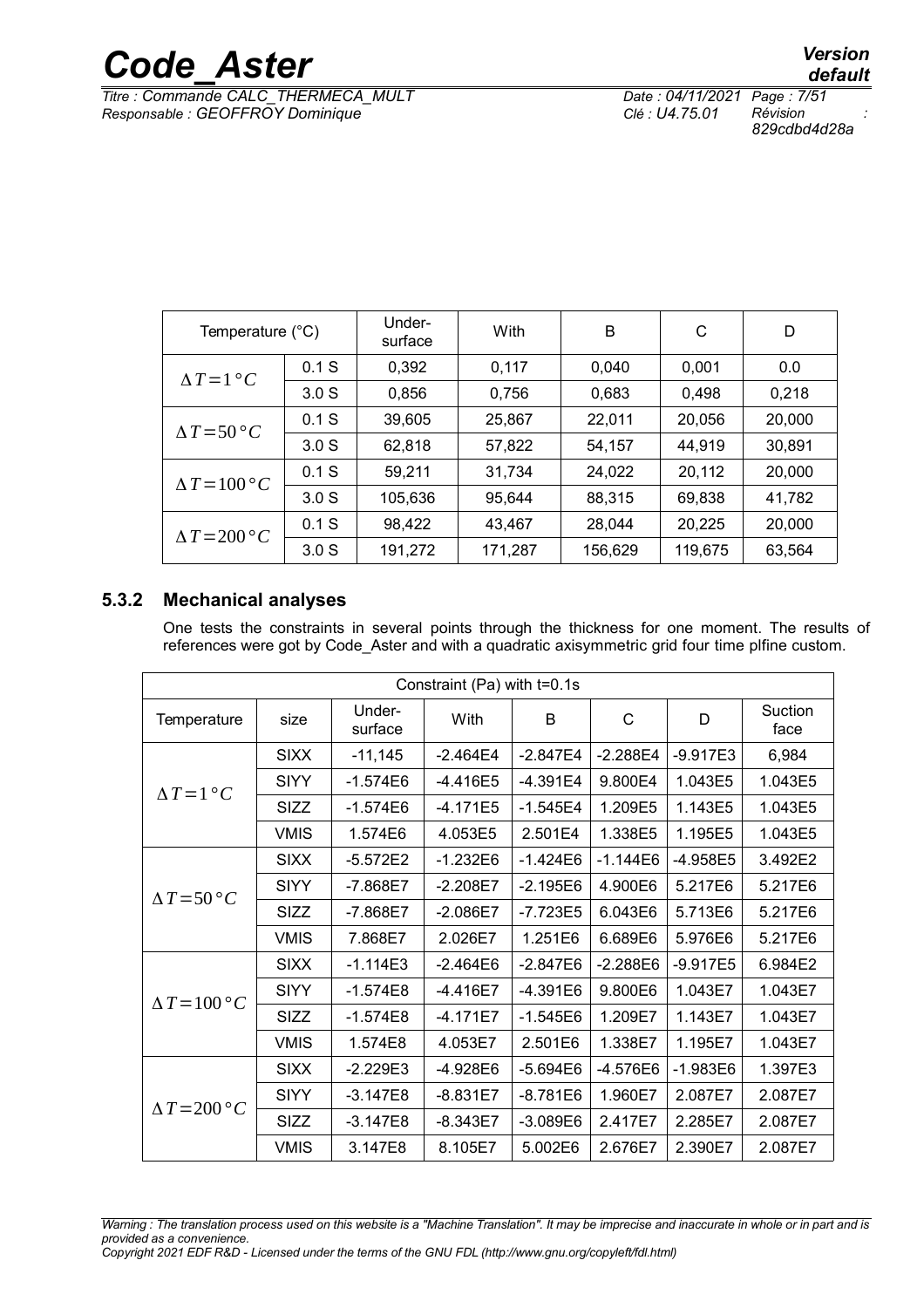*Titre : Commande CALC\_THERMECA\_MULT Date : 04/11/2021 Page : 8/51 Responsable : GEOFFROY Dominique Clé : U4.75.01 Révision :*

### *829cdbd4d28a*

#### <span id="page-7-1"></span>**5.4 Uncertainty on the solution**

Digital solution.

Modeling ACharacteristics of modeling

#### <span id="page-7-0"></span>**5.5 Results of modeling A**

*Warning : The translation process used on this website is a "Machine Translation". It may be imprecise and inaccurate in whole or in part and is provided as a convenience. Copyright 2021 EDF R&D - Licensed under the terms of the GNU FDL (http://www.gnu.org/copyleft/fdl.html)*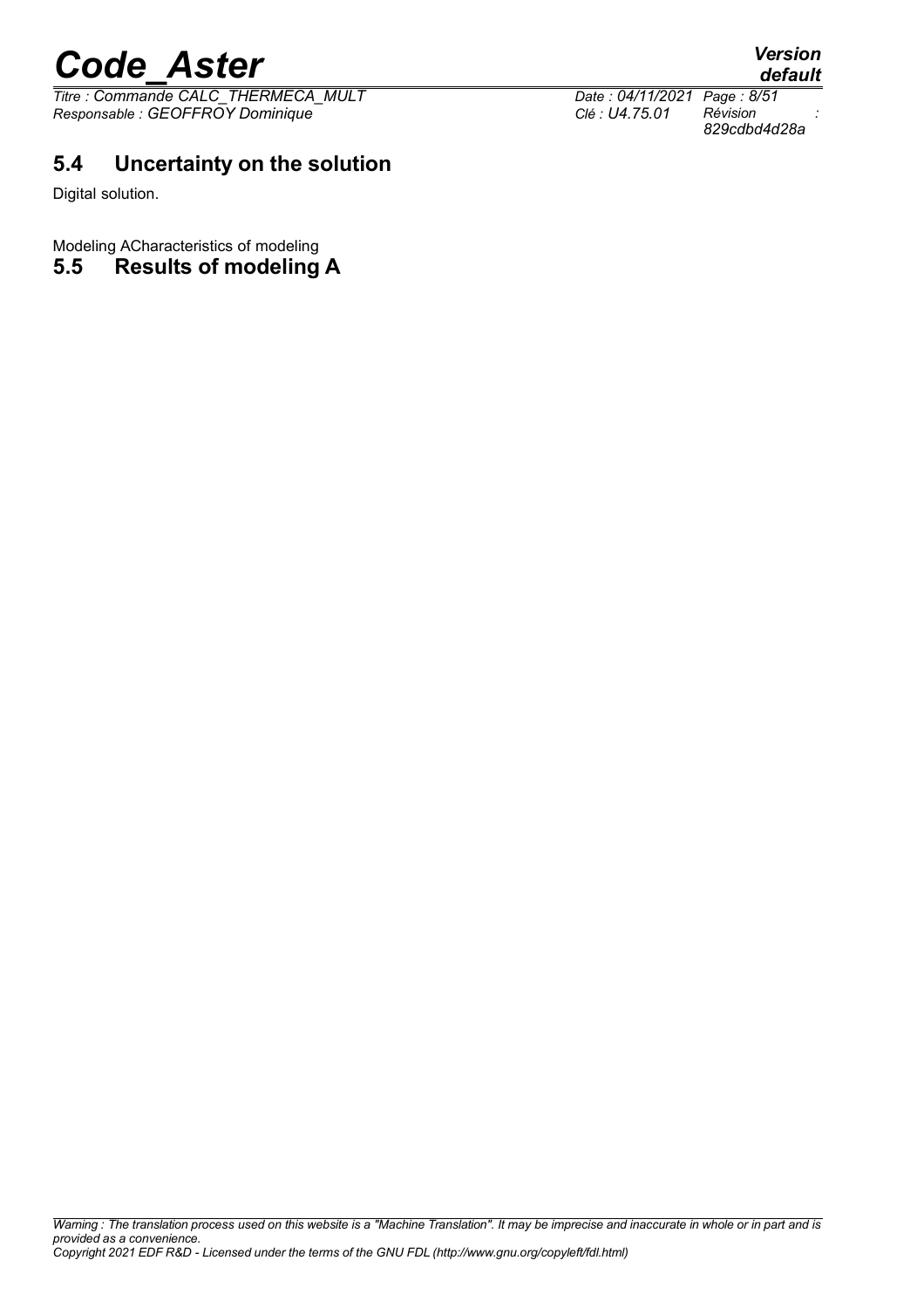

*Titre : Commande CALC\_THERMECA\_MULT Date : 04/11/2021 Page : 9/51 Responsable : GEOFFROY Dominique Clé : U4.75.01 Révision :*

*default*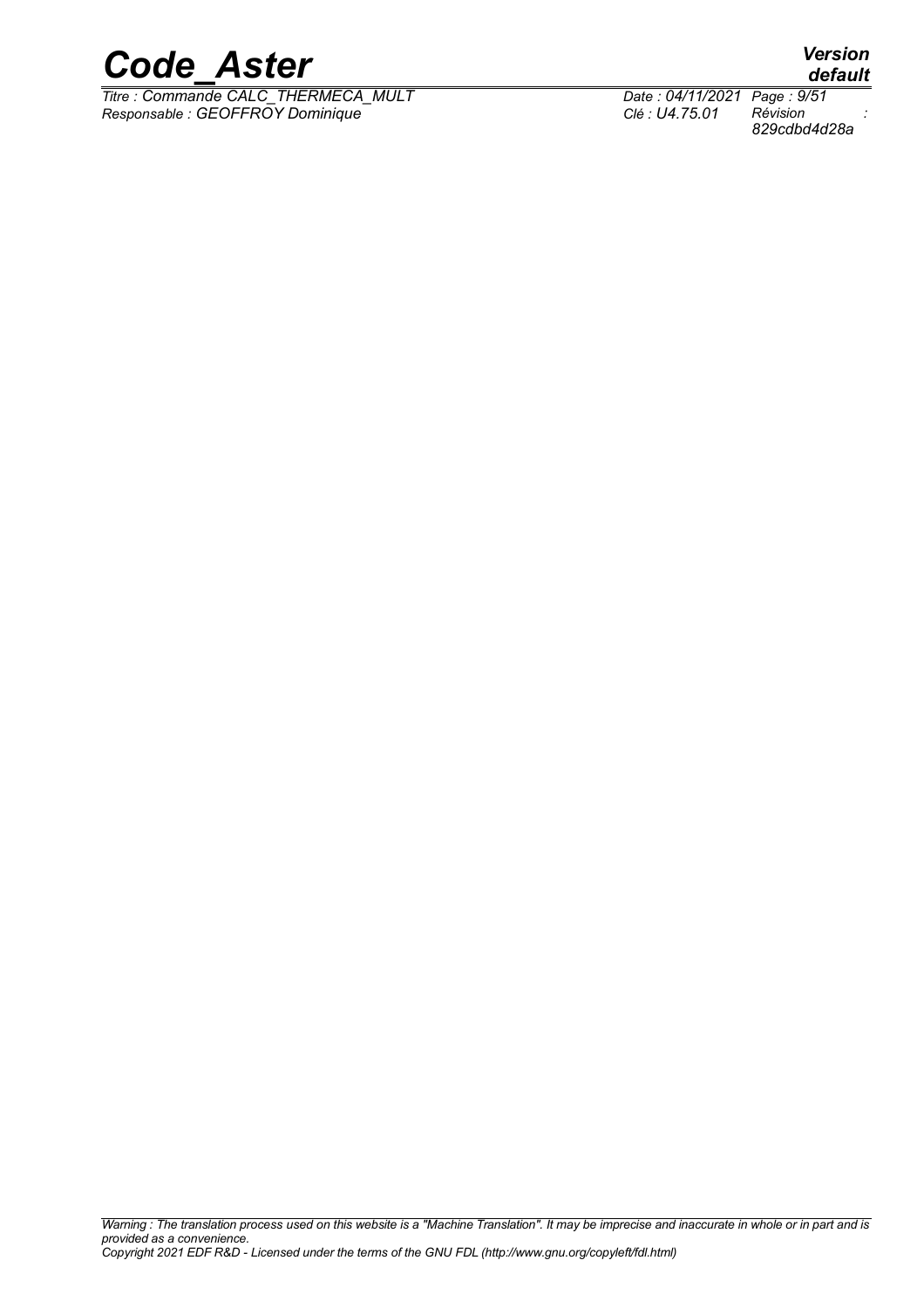*Titre : Commande CALC\_THERMECA\_MULT Date : 04/11/2021 Page : 10/51 Responsable : GEOFFROY Dominique Clé : U4.75.01 Révision :*

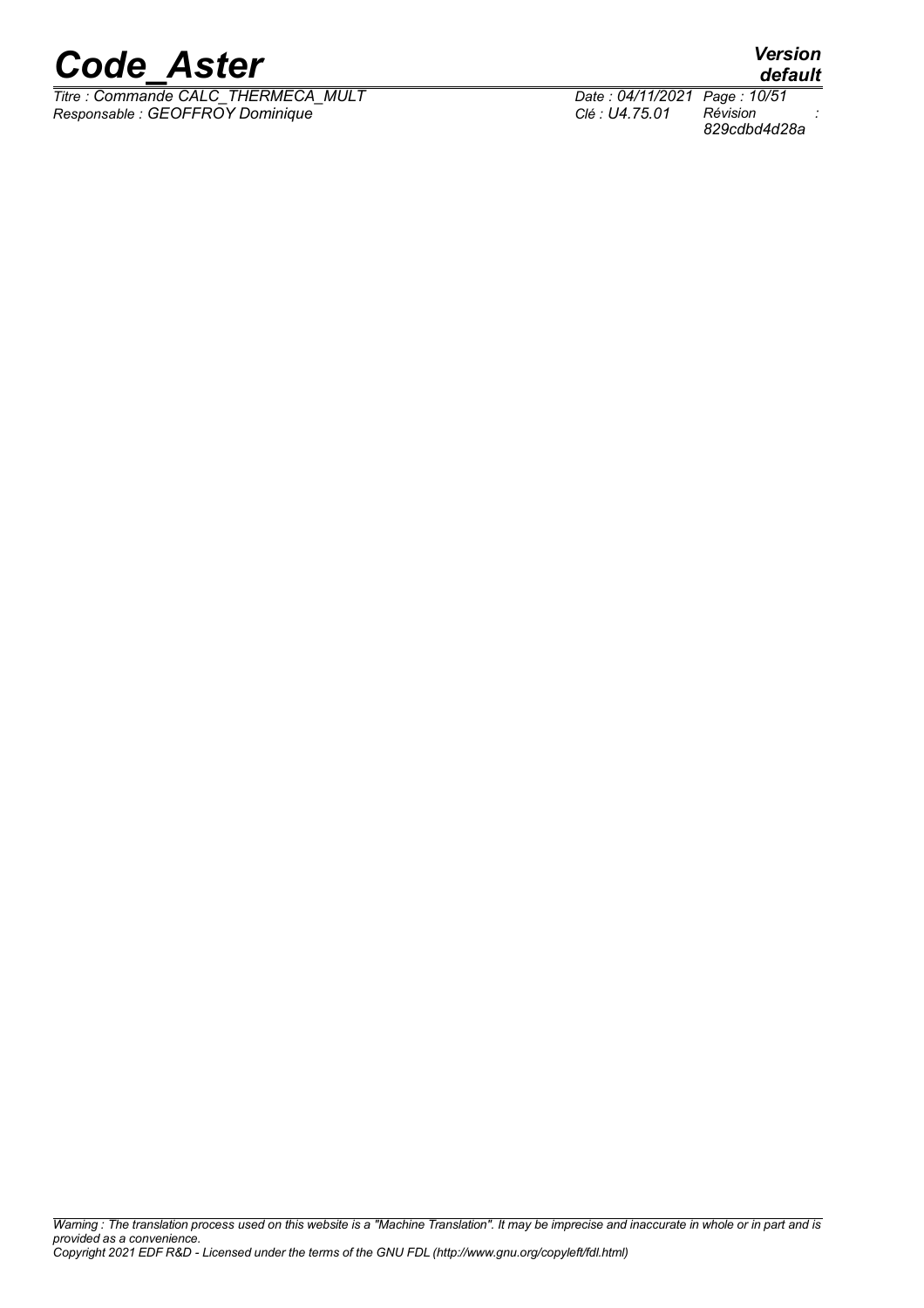

*Titre : Commande CALC\_THERMECA\_MULT Date : 04/11/2021 Page : 11/51 Responsable : GEOFFROY Dominique Clé : U4.75.01 Révision :*

*Warning : The translation process used on this website is a "Machine Translation". It may be imprecise and inaccurate in whole or in part and is*

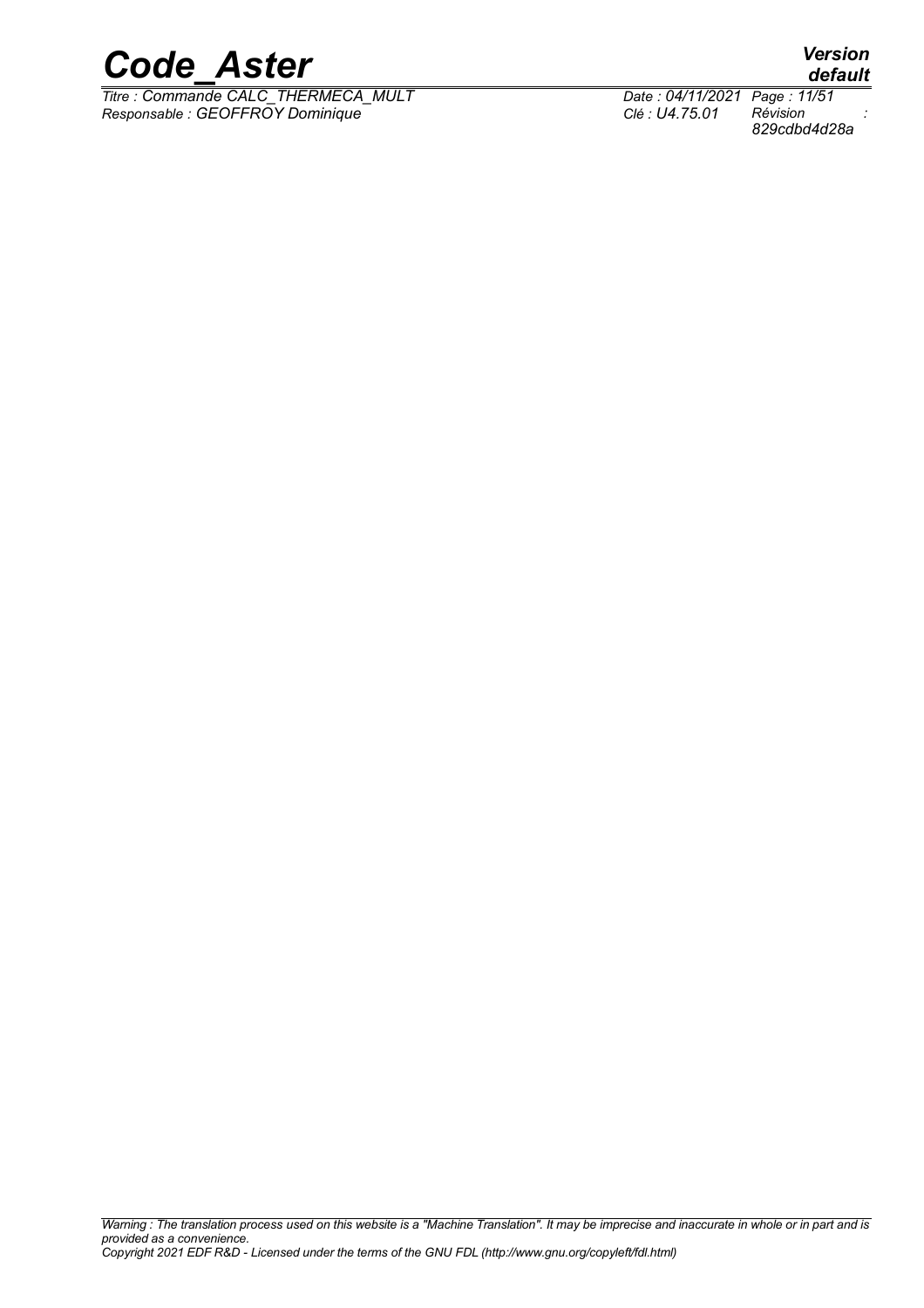*Titre : Commande CALC\_THERMECA\_MULT Date : 04/11/2021 Page : 12/51 Responsable : GEOFFROY Dominique Clé : U4.75.01 Révision :*

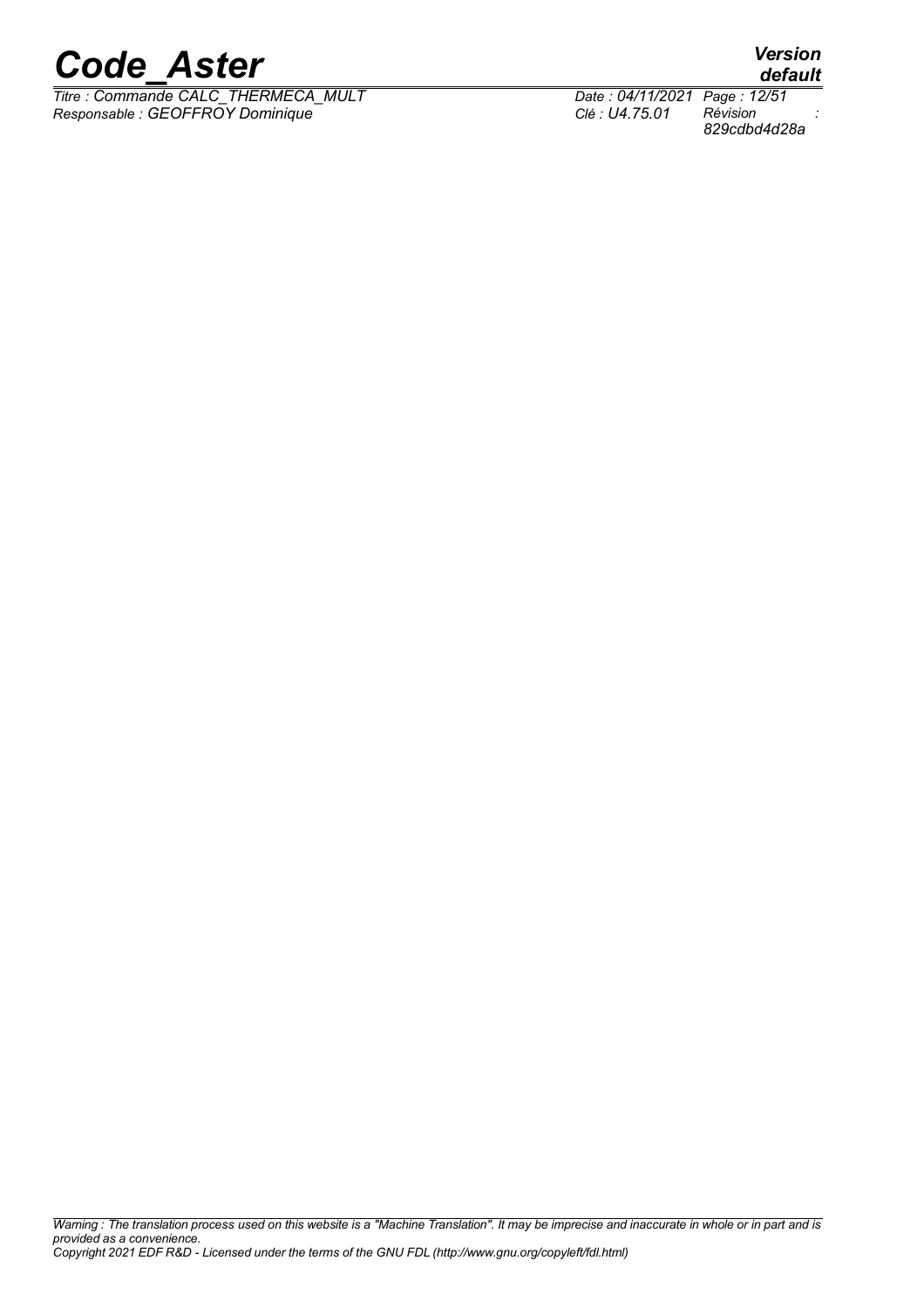

*Titre : Commande CALC\_THERMECA\_MULT Date : 04/11/2021 Page : 13/51 Responsable : GEOFFROY Dominique Clé : U4.75.01 Révision :*

*829cdbd4d28a*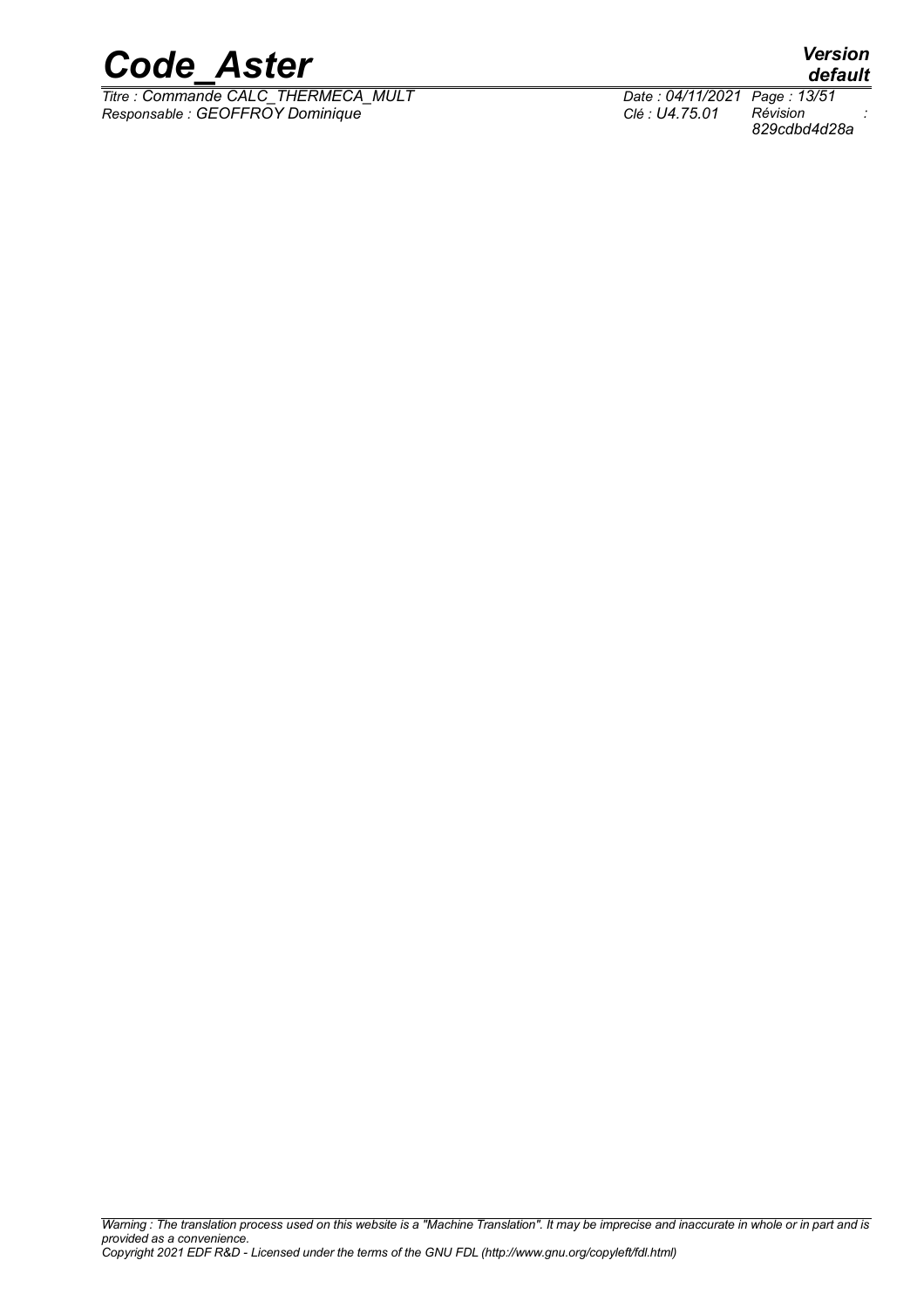*Titre : Commande CALC\_THERMECA\_MULT Date : 04/11/2021 Page : 14/51 Responsable : GEOFFROY Dominique Clé : U4.75.01 Révision :*

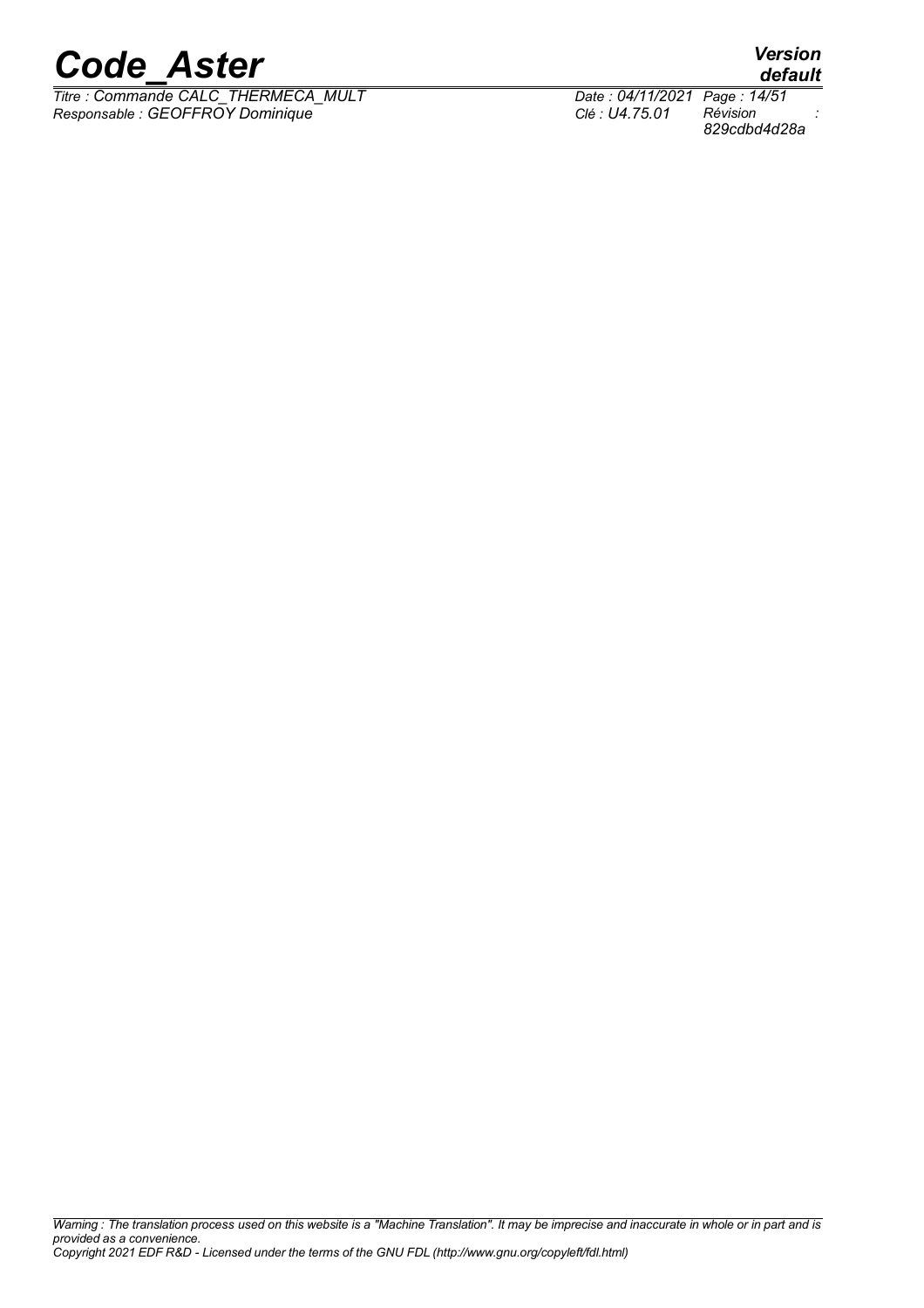*Titre : Commande CALC\_THERMECA\_MULT Date : 04/11/2021 Page : 15/51 Responsable : GEOFFROY Dominique Clé : U4.75.01 Révision :*

*829cdbd4d28a*

| Temperature (°C) $\Delta T = 50$ °C |               |                           |           |               |  |  |
|-------------------------------------|---------------|---------------------------|-----------|---------------|--|--|
| Time                                | Localization  | <b>Standard Reference</b> | Reference | Tolerance (%) |  |  |
|                                     | Under-surface | 'AUTRE ASTER'             | 39,605    | 1.            |  |  |
|                                     | With          | 'AUTRE ASTER'             | 25,867    | 1.            |  |  |
| 0.1S                                | B             | 'AUTRE ASTER'             | 22,011    | 1.            |  |  |
|                                     | C             | 'AUTRE ASTER'             | 20,056    | 1.            |  |  |
|                                     | D             | 'AUTRE ASTER'             | 20,000    | 1.            |  |  |
|                                     | Under-surface | 'AUTRE ASTER'             | 62,818    | 1.            |  |  |
|                                     | With          | 'AUTRE ASTER'             | 57,822    | 1.            |  |  |
| 3.0 <sub>S</sub>                    | B             | 'AUTRE ASTER'             | 54,157    | 1.            |  |  |
|                                     | C             | 'AUTRE ASTER'             | 44,919    | 1.            |  |  |
|                                     | D             | 'AUTRE ASTER'             | 30,891    |               |  |  |

| Temperature (°C) $\Delta T = 100 \degree C$ |               |                           |              |               |  |  |  |
|---------------------------------------------|---------------|---------------------------|--------------|---------------|--|--|--|
| Time                                        | Localization  | <b>Standard Reference</b> | Reference    | Tolerance (%) |  |  |  |
|                                             | Under-surface | 'AUTRE ASTER'             | 59,211       |               |  |  |  |
|                                             | With          | 'AUTRE ASTER'             | 31,734       | 1.            |  |  |  |
| 0.1 S                                       | B             | 'AUTRE ASTER'             | 24,022<br>1. |               |  |  |  |
|                                             | С             | 'AUTRE ASTER'             | 20,112       | 1.            |  |  |  |
|                                             | D             | 'AUTRE ASTER'             | 20,000       |               |  |  |  |
|                                             | Under-surface | 'AUTRE ASTER'             | 105,636      | 1.            |  |  |  |
|                                             | With          | 'AUTRE ASTER'             | 95,644       | 1.            |  |  |  |
| 3.0S                                        | B             | 'AUTRE ASTER'             | 88,315       | 1.            |  |  |  |
|                                             | C             | 'AUTRE ASTER'             | 69,838       | 1.            |  |  |  |
|                                             |               | 'AUTRE ASTER'             | 41,782       |               |  |  |  |

| Temperature (°C) $\Delta T = 200$ °C |               |                           |           |               |  |  |
|--------------------------------------|---------------|---------------------------|-----------|---------------|--|--|
| Time                                 | Localization  | <b>Standard Reference</b> | Reference | Tolerance (%) |  |  |
|                                      | Under-surface | 'AUTRE ASTER'             | 98,422    | 1.            |  |  |
|                                      | With          | 'AUTRE ASTER'             | 43,467    | 1.5           |  |  |
| $0.1$ S                              | B             | 'AUTRE ASTER'             | 28,044    | 1.1           |  |  |
|                                      | C             | 'AUTRE ASTER'             | 20,225    | 1.            |  |  |
|                                      | D             | 'AUTRE ASTER'             | 20,000    | 1.            |  |  |
|                                      | Under-surface | 'AUTRE ASTER'             | 191,272   | 1.            |  |  |
|                                      | With          | 'AUTRE ASTER'             | 171,287   | 1.            |  |  |
| 3.0 <sub>S</sub>                     | B             | 'AUTRE ASTER'             | 156,629   | 1.            |  |  |
|                                      | C             | 'AUTRE ASTER'             | 119,675   | 1.            |  |  |
|                                      |               | 'AUTRE ASTER'             | 63,564    | 1.            |  |  |

*Warning : The translation process used on this website is a "Machine Translation". It may be imprecise and inaccurate in whole or in part and is provided as a convenience.*

*Copyright 2021 EDF R&D - Licensed under the terms of the GNU FDL (http://www.gnu.org/copyleft/fdl.html)*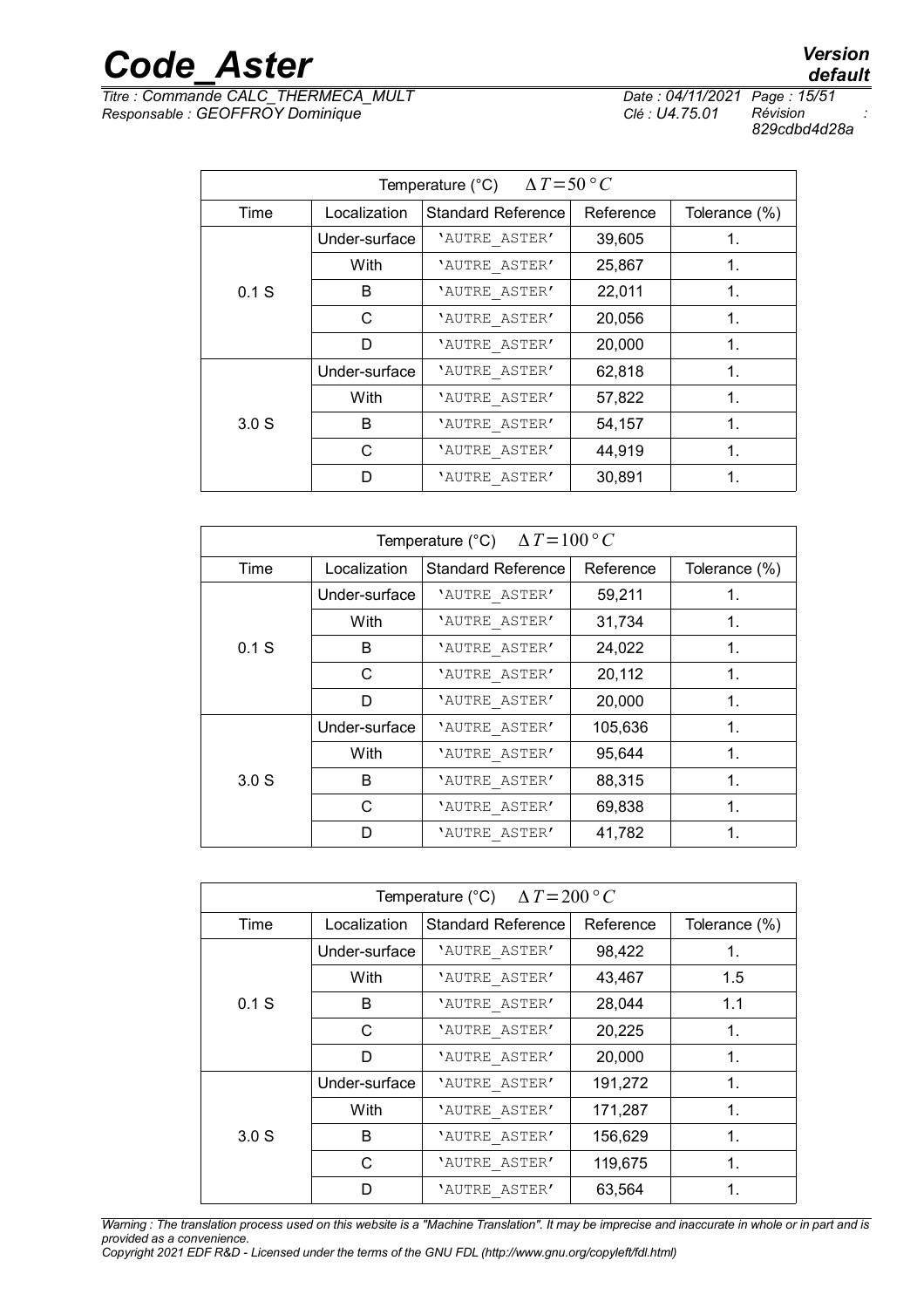*Titre : Commande CALC\_THERMECA\_MULT Date : 04/11/2021 Page : 16/51 Responsable : GEOFFROY Dominique Clé : U4.75.01 Révision :*

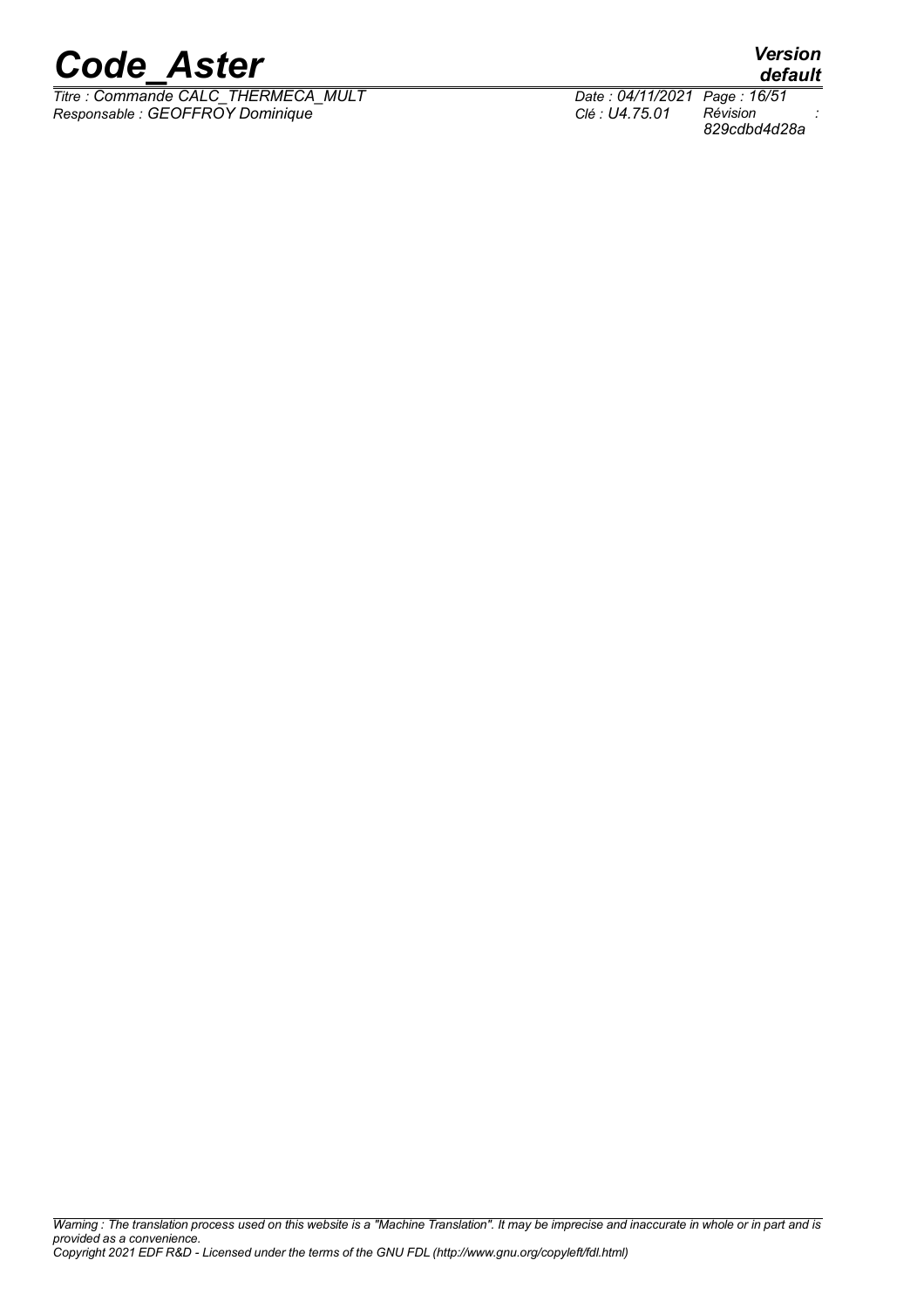

*Titre : Commande CALC\_THERMECA\_MULT Date : 04/11/2021 Page : 17/51 Responsable : GEOFFROY Dominique Clé : U4.75.01 Révision :*

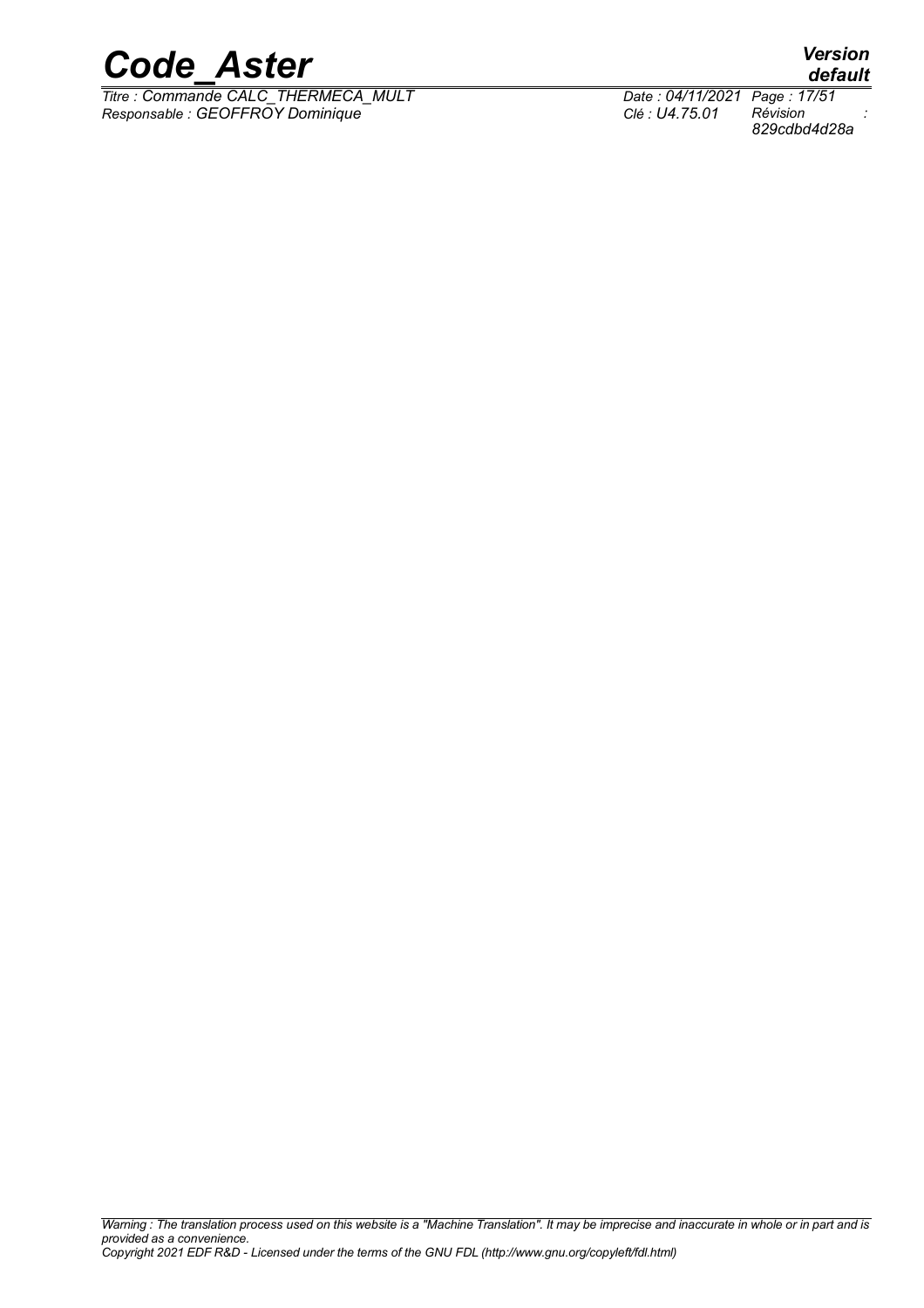*Titre : Commande CALC\_THERMECA\_MULT Date : 04/11/2021 Page : 18/51 Responsable : GEOFFROY Dominique Clé : U4.75.01 Révision :*

*Warning : The translation process used on this website is a "Machine Translation". It may be imprecise and inaccurate in whole or in part and is*

|      |              |            | Constraint (Pa) $\Delta T = 50^{\circ} C$ |            |           |
|------|--------------|------------|-------------------------------------------|------------|-----------|
| Time | Localization | Constraint | Standard<br>Reference                     | Reference  | Tolerance |
|      |              | SIXX       | 'AUTRE ASTER'                             | $-5.57E2$  | 1700.     |
|      | Under-       | SIYY       | 'AUTRE ASTER'                             | -7.868E7   | 1.%       |
|      | surface      | SIZZ       | 'AUTRE ASTER'                             | -7.868E7   | 1.%       |
|      |              | VMIS       | 'AUTRE ASTER'                             | 7.868E7    | 1.%       |
|      |              | SIXX       | 'AUTRE ASTER'                             | $-1.23E6$  | 1.%       |
|      | With         | SIYY       | 'AUTRE ASTER'                             | $-2.208E7$ | 1.%       |
|      |              | SIZZ       | 'AUTRE ASTER'                             | $-2.086E7$ | 1.%       |
|      |              | VMIS       | 'AUTRE ASTER'                             | 2.026E7    | 1.%       |
|      |              | SIXX       | 'AUTRE ASTER'                             | $-1.42E6$  | 1.%       |
|      | B            | SIYY       | 'AUTRE ASTER'                             | $-2.195E6$ | 1.%       |
|      |              | SIZZ       | 'AUTRE ASTER'                             | $-7.723E5$ | 1.%       |
|      |              | VMIS       | 'AUTRE ASTER'                             | 1.251E6    | 1.1%      |
| 0.1S |              | SIXX       | 'AUTRE ASTER'                             | $-1.14E6$  | 1.%       |
|      |              | SIYY       | 'AUTRE ASTER'                             | 4.900E6    | 1.%       |
|      | $\mathsf{C}$ | SIZZ       | 'AUTRE ASTER'                             | 6.043E6    | 1.%       |
|      |              | VMIS       | 'AUTRE ASTER'                             | 6.689E6    | 1.%       |
|      |              | SIXX       | 'AUTRE ASTER'                             | $-4.96E5$  | 1.%       |
|      |              | SIYY       | 'AUTRE ASTER'                             | 5.217E6    | 1.%       |
|      | D            | SIZZ       | 'AUTRE ASTER'                             | 5.713E6    | 1.%       |
|      |              | VMIS       | 'AUTRE ASTER'                             | 5.976E6    | 1.%       |
|      |              | SIXX       | 'AUTRE ASTER'                             | 3.49E2     | 1100.     |
|      |              | SIYY       | 'AUTRE ASTER'                             | 5.217E6    | 1.%       |
|      | Suction face | SIZZ       | 'AUTRE ASTER'                             | 5.217E6    | 1.%       |
|      |              | VMIS       | 'AUTRE ASTER'                             | 5.217E6    | 1.%       |

*829cdbd4d28a*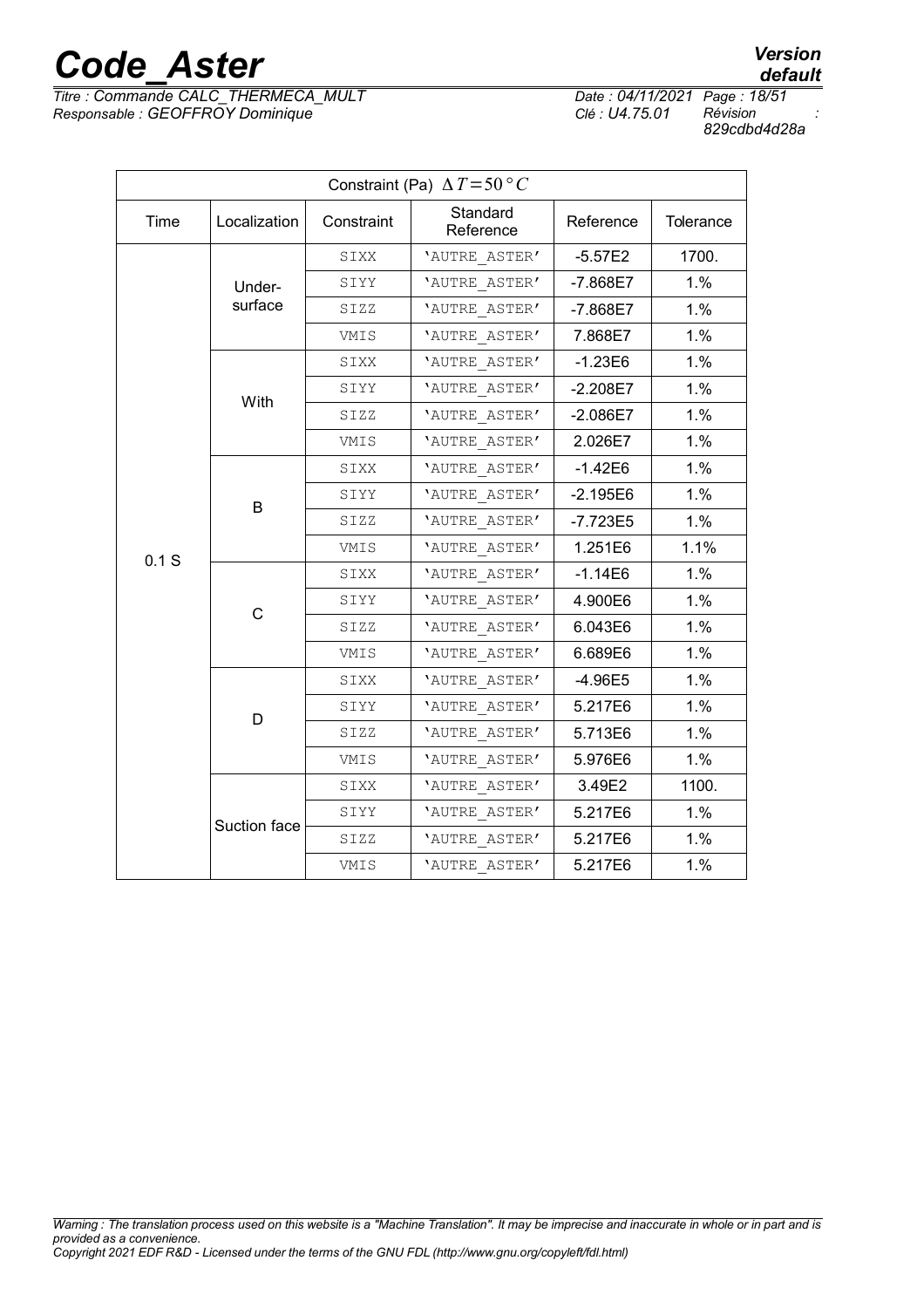*Titre : Commande CALC\_THERMECA\_MULT Date : 04/11/2021 Page : 19/51 Responsable : GEOFFROY Dominique Clé : U4.75.01 Révision :*

| Constraint (Pa) $\Delta T = 100^{\circ} C$ |              |            |                       |            |                                                       |  |  |
|--------------------------------------------|--------------|------------|-----------------------|------------|-------------------------------------------------------|--|--|
| Time                                       | Localization | Constraint | Standard<br>Reference | Reference  | Tolerance                                             |  |  |
|                                            |              | SIXX       | 'AUTRE ASTER'         | $-1.114E3$ | 3400.                                                 |  |  |
|                                            | Under-       | SIYY       | 'AUTRE ASTER'         | $-1.574E8$ | 1.%                                                   |  |  |
|                                            | surface      | SIZZ       | 'AUTRE ASTER'         | $-1.574E8$ | 1.%                                                   |  |  |
|                                            |              | VMIS       | 'AUTRE ASTER'         | 1.574E8    | 1.%                                                   |  |  |
|                                            |              | SIXX       | 'AUTRE ASTER'         | $-2.464E6$ | 1.%                                                   |  |  |
|                                            | With         | SIYY       | 'AUTRE ASTER'         | $-4.416E7$ | 1.%                                                   |  |  |
|                                            |              | SIZZ       | 'AUTRE ASTER'         | $-4.171E7$ | 1.%<br>1.%<br>1.%<br>1.%<br>1.%<br>1.1%<br>1.%<br>1.% |  |  |
|                                            |              | VMIS       | 'AUTRE ASTER'         | 4.053E7    |                                                       |  |  |
|                                            |              | SIXX       | 'AUTRE ASTER'         | $-2.847E6$ |                                                       |  |  |
|                                            | B            | SIYY       | 'AUTRE ASTER'         | $-4.391E6$ |                                                       |  |  |
|                                            |              | SIZZ       | 'AUTRE ASTER'         | $-1.545E6$ |                                                       |  |  |
| 0.1S                                       |              | VMIS       | 'AUTRE ASTER'         | 2.501E6    |                                                       |  |  |
|                                            | C            | SIXX       | 'AUTRE ASTER'         | $-2.288E6$ |                                                       |  |  |
|                                            |              | SIYY       | 'AUTRE ASTER'         | 9.800E6    |                                                       |  |  |
|                                            |              | SIZZ       | 'AUTRE ASTER'         | 1.209E7    | 1.%                                                   |  |  |
|                                            |              | VMIS       | 'AUTRE ASTER'         | 1.338E7    | 1.%                                                   |  |  |
|                                            |              | SIXX       | 'AUTRE ASTER'         | $-9.917E5$ | 1.%                                                   |  |  |
|                                            | D            | SIYY       | 'AUTRE ASTER'         | 1.043E7    | 1.%                                                   |  |  |
|                                            |              | SIZZ       | 'AUTRE ASTER'         | 1.143E7    | 1.%                                                   |  |  |
|                                            |              | VMIS       | 'AUTRE ASTER'         | 1.195E7    | 1.%                                                   |  |  |
|                                            |              | SIXX       | 'AUTRE ASTER'         | 6.984E2    | 3000.                                                 |  |  |
|                                            | Suction face | SIYY       | 'AUTRE ASTER'         | 1.043E7    | 1.%                                                   |  |  |
|                                            |              | SIZZ       | 'AUTRE ASTER'         | 1.043E7    | 1.%                                                   |  |  |
|                                            |              | VMIS       | 'AUTRE ASTER'         | 1.043E7    | 1.%                                                   |  |  |

*829cdbd4d28a*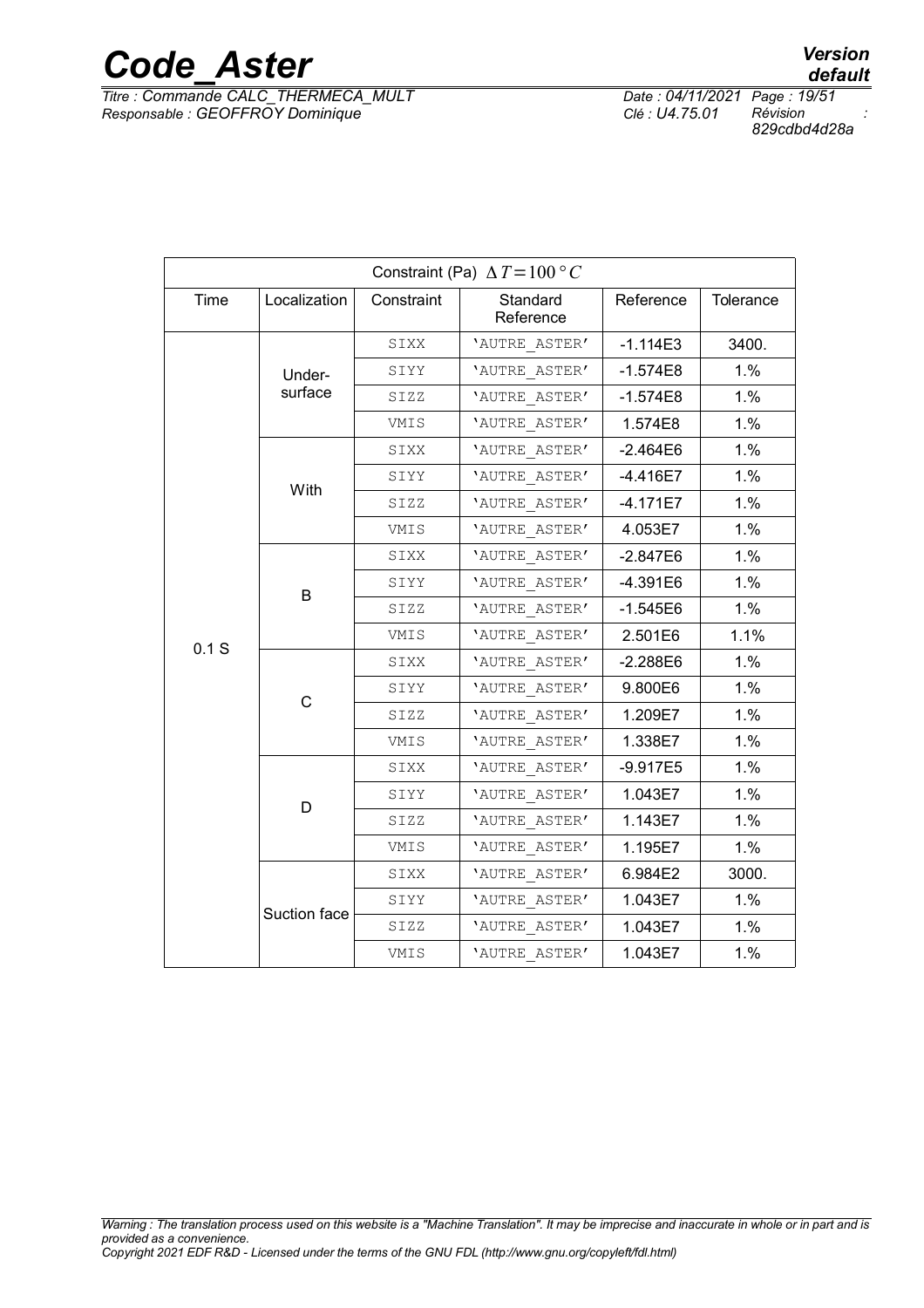*Titre : Commande CALC\_THERMECA\_MULT Date : 04/11/2021 Page : 20/51 Responsable : GEOFFROY Dominique Clé : U4.75.01 Révision :*

| Constraint (Pa) $\Delta T = 200$ ° C |              |            |                       |            |           |  |  |
|--------------------------------------|--------------|------------|-----------------------|------------|-----------|--|--|
| Time                                 | Localization | Constraint | Standard<br>Reference | Reference  | Tolerance |  |  |
|                                      |              | SIXX       | 'AUTRE ASTER'         | $-2.229E3$ | 7000.     |  |  |
|                                      | Under-       | SIYY       | 'AUTRE ASTER'         | $-3.147E8$ | 1.%       |  |  |
|                                      | surface      | SIZZ       | 'AUTRE ASTER'         | $-3.147E8$ | 1.%       |  |  |
|                                      |              | VMIS       | 'AUTRE ASTER'         | 3.147E8    | 1.%       |  |  |
|                                      |              | SIXX       | 'AUTRE ASTER'         | -4.928E6   | 1.%       |  |  |
|                                      | With         | SIYY       | 'AUTRE ASTER'         | $-8.831E7$ | 1.%       |  |  |
|                                      |              | SIZZ       | 'AUTRE ASTER'         | $-8.343E7$ | 1.%       |  |  |
|                                      |              | VMIS       | 'AUTRE ASTER'         | 8.105E7    | 1.%       |  |  |
|                                      |              | SIXX       | 'AUTRE ASTER'         | $-5.694E6$ | 1.%       |  |  |
|                                      | B            | SIYY       | 'AUTRE ASTER'         | $-8.781E6$ | 1.%       |  |  |
|                                      |              | SIZZ       | 'AUTRE ASTER'         | $-3.089E6$ | 1.%       |  |  |
|                                      |              | VMIS       | 'AUTRE ASTER'         | 5.002E6    | 1.1%      |  |  |
| 0.1 S                                |              | SIXX       | 'AUTRE ASTER'         | -4.576E6   | 1.%       |  |  |
|                                      | C            | SIYY       | 'AUTRE ASTER'         | 1.960E7    | 1.%       |  |  |
|                                      |              | SIZZ       | 'AUTRE ASTER'         | 2.417E7    | 1.%       |  |  |
|                                      |              | VMIS       | 'AUTRE ASTER'         | 2.676E7    | 1.%       |  |  |
|                                      |              | SIXX       | 'AUTRE ASTER'         | $-1.983E6$ | 1.%       |  |  |
|                                      | D            | SIYY       | 'AUTRE ASTER'         | 2.087E7    | 1.%       |  |  |
|                                      |              | SIZZ       | 'AUTRE ASTER'         | 2.285E7    | 1.%       |  |  |
|                                      |              | VMIS       | 'AUTRE ASTER'         | 2.390E7    | 1.%       |  |  |
|                                      |              | SIXX       | 'AUTRE ASTER'         | 1.397E3    | 4500.     |  |  |
|                                      |              | SIYY       | 'AUTRE ASTER'         | 2.087E7    | 1.%       |  |  |
|                                      | Suction face | SIZZ       | 'AUTRE ASTER'         | 2.087E7    | 1.%       |  |  |
|                                      |              | VMIS       | 'AUTRE ASTER'         | 2.087E7    | 1.%       |  |  |

*829cdbd4d28a*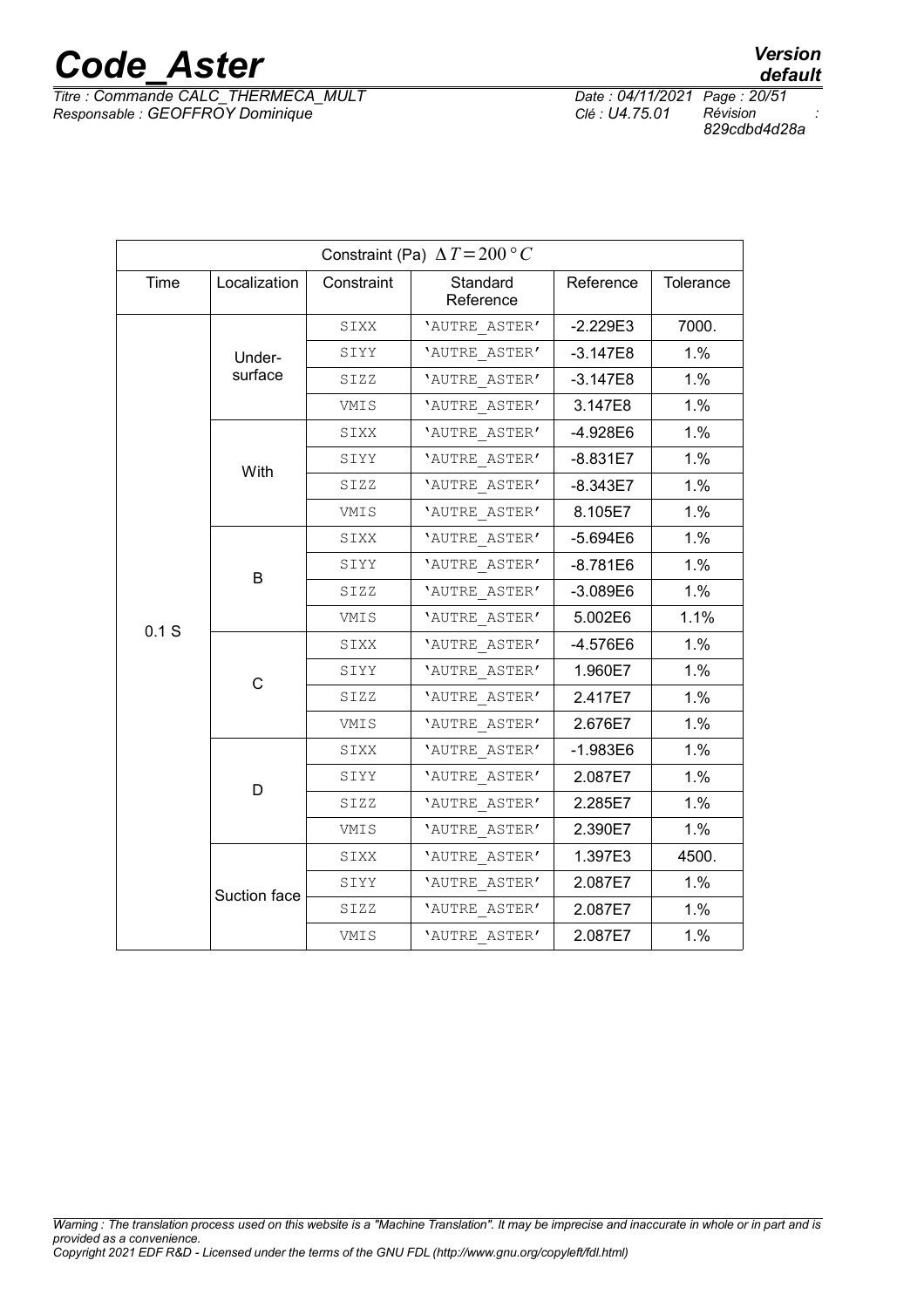*Titre : Commande CALC\_THERMECA\_MULT Date : 04/11/2021 Page : 21/51 Responsable : GEOFFROY Dominique Clé : U4.75.01 Révision :*

*829cdbd4d28a*

#### <span id="page-20-5"></span>**6 Modeling B**

#### **6.1 Characteristics of modeling**

<span id="page-20-4"></span>Axisymmetric modeling is carried out on a slice of the tube.

#### **6.1.1 Thermal analysis**

<span id="page-20-3"></span>ON tests the unit thermal shock  $(\Delta T_{\nu} = 1 \degree C)$  and 3 thermal shocks

 $(\Delta T = 50^{\circ}C \cdot \Delta T = 100^{\circ}C \cdot \Delta T = 200^{\circ}C)$  by using methodology suggested, with modeling "AXIS\_DIAG".

**Unit case**  $(\Delta T_U = 1 \degree C)$ 

Limiting conditions:

- Suction face: *Timposée*=*T Initiale*
- Under-surface: Convection  $h = 20000 \ W/m^2$ /°C  $T_{EXT} = T_{Fluide} = T_{Initiale} + \Delta T_{U}$

Initial conditions:  $T_{\text{Initial}} = 0.$  ° C

Case 
$$
(\Delta T = 50 \degree C; \Delta T = 100 \degree C; \Delta T = 200 \degree C)
$$

Limiting conditions:

- Suction face:  $T_{impose} = T_{Initiale}$
- Under-surface: Convection  $h = 20000 W/m^2$ /°C  $T_{EXT} = T_{Fluide} = T_{Initiale} + \Delta T$ Initial conditions:  $T_{initial} = 20.$  °  $C$

#### **6.1.2 Mechanical analysis**

<span id="page-20-2"></span>One tests the mechanical answer for the unit shock  $(\Delta T_{\nu}=1\degree C)$  and 3 thermal Shocks  $(\Delta T = 50 °C ; \Delta T = 100 °C ; \Delta T = 200 °C)$  by using methodology suggested, with modeling "AXIS" .

- Limiting conditions: dimensioned  $EF: DY = 0$ .
- Temperature of reference:  $T_{\text{Reference}} = 0.$  ° C
- Thermal loadings:  $(\Delta T = 50 °C ; \Delta T = 100 °C ; \Delta T = 200 °C)$

#### **6.2 Characteristics of the grid**

<span id="page-20-1"></span><span id="page-20-0"></span>The grid is identical to that used in modeling A.

#### **6.3 Results of modeling B**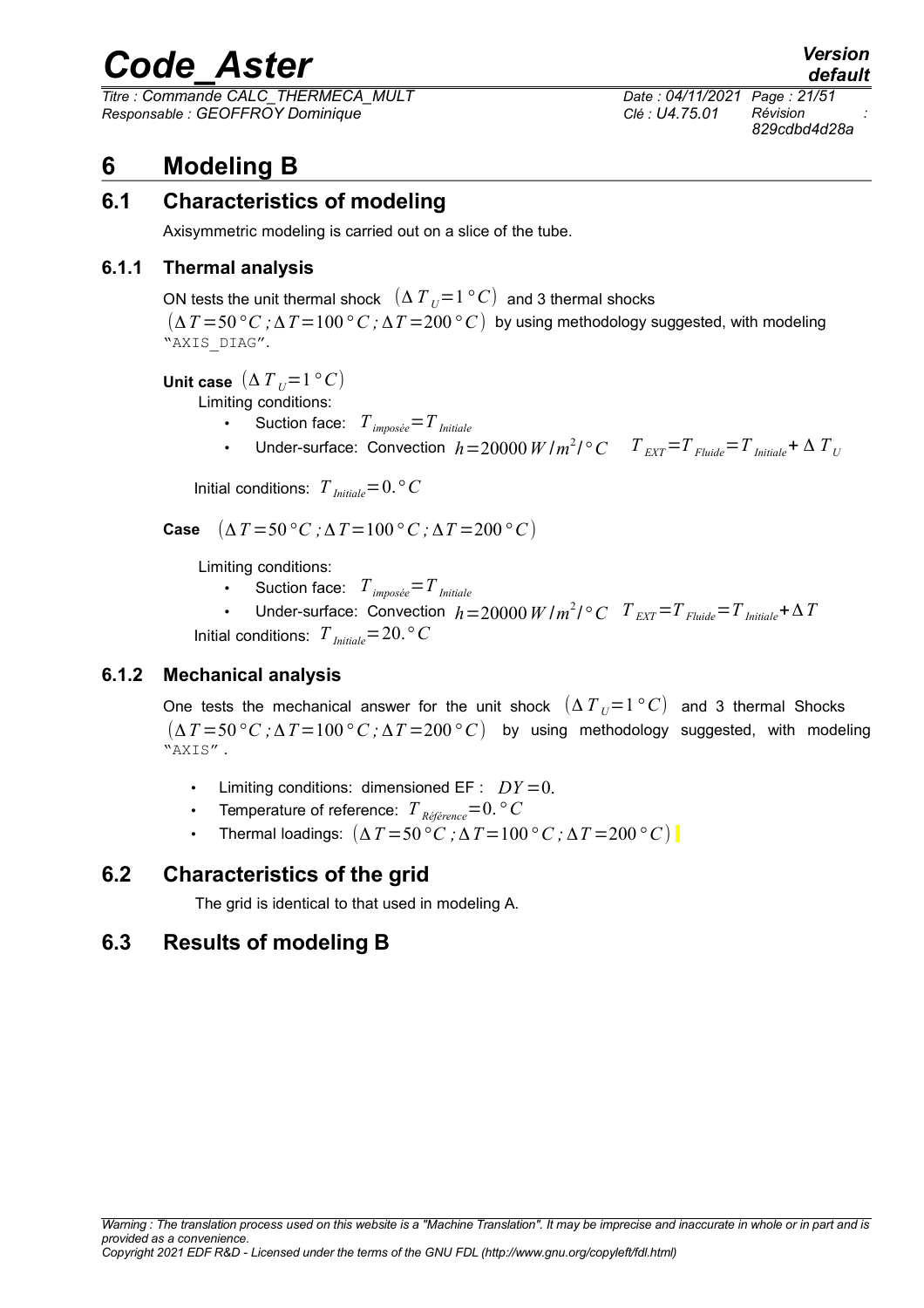*Titre : Commande CALC\_THERMECA\_MULT Date : 04/11/2021 Page : 22/51 Responsable : GEOFFROY Dominique Clé : U4.75.01 Révision :*

*829cdbd4d28a*

#### **6.3.1 Unit case**

<span id="page-21-0"></span>

| Temperature (°C) $\Delta T = 1 \degree C$ |               |                           |           |               |  |
|-------------------------------------------|---------------|---------------------------|-----------|---------------|--|
| Time                                      | Localization  | <b>Standard Reference</b> | Reference | Tolerance (%) |  |
| 0.1S                                      | Under-surface | 'AUTRE ASTER'             | 0,392     | 1.            |  |
|                                           | With          | 'AUTRE ASTER'             | 0,117     | 2.5           |  |
|                                           | B             | 'AUTRE ASTER'             | 0,040     | 4.            |  |
|                                           | C             | 'AUTRE ASTER'             | 0,001     | 10.           |  |
|                                           | D             | 'AUTRE ASTER'             | 0,000     | 1E-06         |  |
|                                           | Under-surface | 'AUTRE ASTER'             | 0,856     | 1.            |  |
|                                           | With          | 'AUTRE ASTER'             | 0,756     | 1.            |  |
| 3.0 <sub>S</sub>                          | B             | 'AUTRE ASTER'             | 0,683     | 1.            |  |
|                                           | C             | 'AUTRE ASTER'             | 0,498     | 1.            |  |
|                                           | D             | 'AUTRE ASTER'             | 0,218     | 1.5           |  |

| Constraint (Pa) $\Delta T = 1 \degree C$ |                   |            |                       |            |           |  |  |
|------------------------------------------|-------------------|------------|-----------------------|------------|-----------|--|--|
| Time                                     | Localization      | Constraint | Standard<br>Reference | Reference  | Tolerance |  |  |
|                                          |                   | SIXX       | 'AUTRE ASTER'         | $-11,145$  | 35.       |  |  |
| 0.1S                                     | Under-<br>surface | SIYY       | 'AUTRE ASTER'         | $-1.574E6$ | 1.%       |  |  |
|                                          |                   | SIZZ       | 'AUTRE ASTER'         | $-1.574E6$ | 1.%       |  |  |
|                                          |                   | VMIS       | 'AUTRE ASTER'         | 1.574E6    | 1.%       |  |  |
|                                          |                   | SIXX       | 'AUTRE ASTER'         | $-2.464E4$ | 1.%       |  |  |
|                                          |                   | SIYY       | 'AUTRE ASTER'         | $-4.416E5$ | 25.       |  |  |
|                                          | With              | SIZZ       | 'AUTRE ASTER'         | $-4.171E5$ | 1.%       |  |  |
|                                          |                   | VMIS       | 'AUTRE ASTER'         | 4.053E5    | 1.%       |  |  |
|                                          |                   | SIXX       | 'AUTRE ASTER'         | $-2.847E4$ | 1.%       |  |  |
|                                          | B                 | SIYY       | 'AUTRE ASTER'         | $-4.391E4$ | 1.%       |  |  |
|                                          |                   | SIZZ       | 'AUTRE ASTER'         | $-1.545E4$ | 1.%       |  |  |
|                                          |                   | VMIS       | 'AUTRE ASTER'         | 2.501E4    | 1.%       |  |  |
|                                          |                   | SIXX       | 'AUTRE ASTER'         | $-2.288E4$ | 1.%       |  |  |
|                                          | C                 | SIYY       | 'AUTRE ASTER'         | 9.800E4    | 1.%       |  |  |
|                                          |                   | SIZZ       | 'AUTRE ASTER'         | 1.209E5    | 1.%       |  |  |
|                                          |                   | VMIS       | 'AUTRE ASTER'         | 1.338E5    | 1.%       |  |  |
|                                          |                   | SIXX       | 'AUTRE ASTER'         | $-9.917E3$ | 1.%       |  |  |
|                                          | D                 | SIYY       | 'AUTRE ASTER'         | 1.043E5    | 1.%       |  |  |
|                                          |                   | SIZZ       | 'AUTRE ASTER'         | 1.143E5    | 1.%       |  |  |
|                                          |                   | VMIS       | 'AUTRE ASTER'         | 1.195E5    | 1.%       |  |  |
|                                          | Suction face      | SIXX       | 'AUTRE ASTER'         | 6,984      | 1.1%      |  |  |
|                                          |                   | SIYY       | 'AUTRE ASTER'         | 1.043E5    | 1.%       |  |  |

*Warning : The translation process used on this website is a "Machine Translation". It may be imprecise and inaccurate in whole or in part and is provided as a convenience.*

*Copyright 2021 EDF R&D - Licensed under the terms of the GNU FDL (http://www.gnu.org/copyleft/fdl.html)*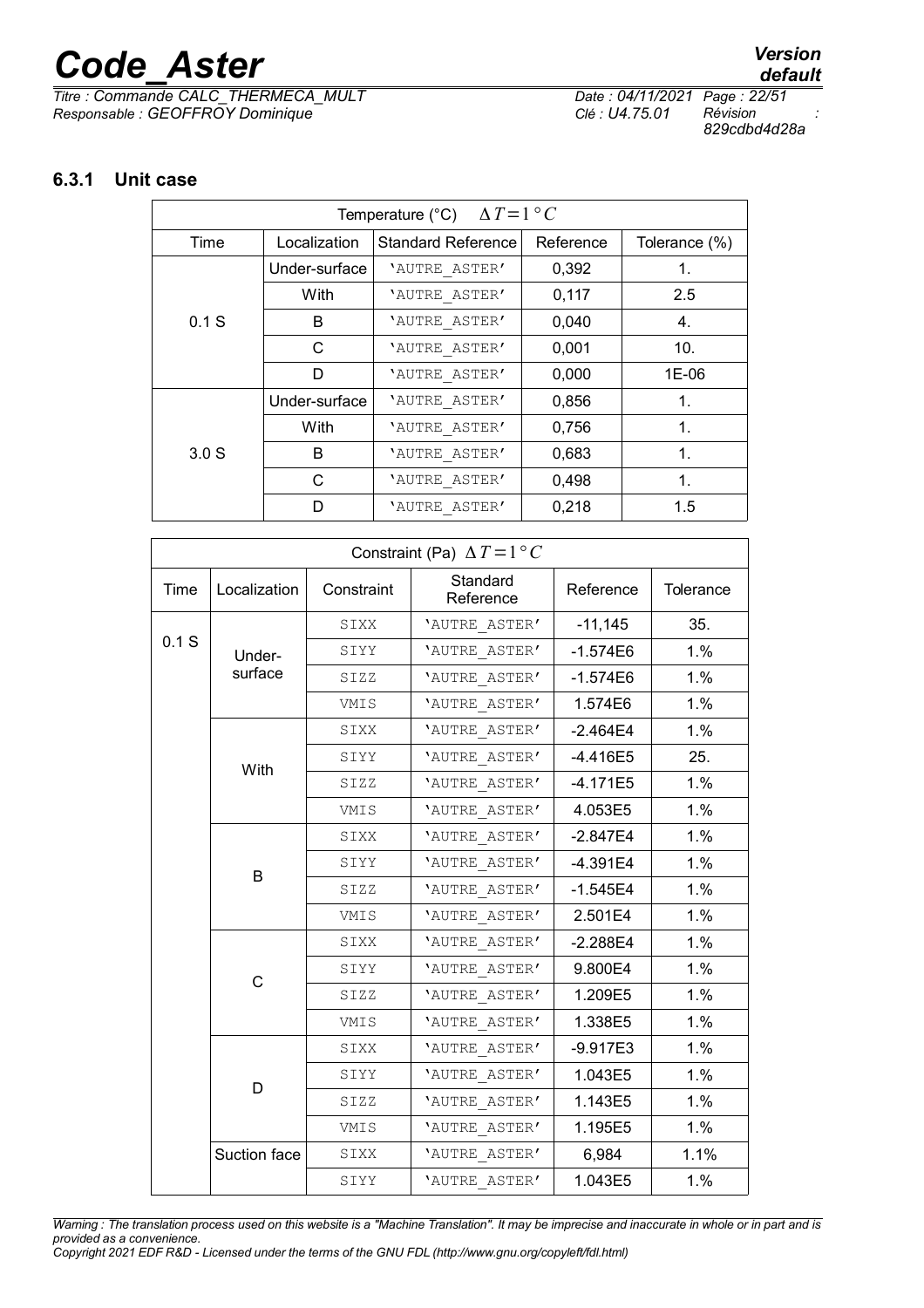*Titre : Commande CALC\_THERMECA\_MULT Date : 04/11/2021 Page : 23/51 Responsable : GEOFFROY Dominique* 

*829cdbd4d28a*

| セエクク | 'AUTRE ASTER' | 1.043E5 | $. \%$ |
|------|---------------|---------|--------|
| VMIS | 'AUTRE ASTER' | 1.043E5 | $. \%$ |

#### **6.3.2 Thermal shocks**  $(\Delta T = 50 °C; \Delta T = 100 °C; \Delta T = 200 °C)$

<span id="page-22-0"></span>These results were got with the following MedCoupling script and coefficients:

$$
T(x,t)_{\Delta T} = \beta \cdot \tilde{T}_{\Delta T_v}(x,t) + T_{\text{initiale}}
$$

| Thermal shock             |      | $T_{\text{initiale}}({}^{\circ}C)$ |
|---------------------------|------|------------------------------------|
| $\Delta T = 50^{\circ}C$  | 50.  | 20.                                |
| $\Delta T = 100^{\circ}C$ | 100. | 20.                                |
| $\Delta T = 200 °C$       | 200. | 20.                                |

| Temperature (°C) $\Delta T = 50$ °C |               |                           |           |               |  |
|-------------------------------------|---------------|---------------------------|-----------|---------------|--|
| Time                                | Localization  | <b>Standard Reference</b> | Reference | Tolerance (%) |  |
|                                     | Under-surface | 'AUTRE ASTER'             | 39,605    | 1.            |  |
|                                     | With          | 'AUTRE ASTER'             | 25,867    | 1.            |  |
| $0.1$ S                             | B             | 'AUTRE ASTER'             | 22,011    | 1.            |  |
|                                     | C             | 'AUTRE ASTER'             | 20,056    | 1.            |  |
|                                     | D             | 'AUTRE ASTER'             | 20,000    | 1.            |  |
|                                     | Under-surface | 'AUTRE ASTER'             | 62,818    | 1.            |  |
|                                     | With          | 'AUTRE ASTER'             | 57,822    | 1.            |  |
| 3.0 S                               | B             | 'AUTRE ASTER'             | 54,157    | 1.            |  |
|                                     | C             | 'AUTRE ASTER'             | 44,919    | 1.            |  |
|                                     | D             | 'AUTRE ASTER'             | 30,891    |               |  |

| Temperature (°C) $\Delta T = 100^{\circ} C$ |               |                           |           |               |  |  |
|---------------------------------------------|---------------|---------------------------|-----------|---------------|--|--|
| Time                                        | Localization  | <b>Standard Reference</b> | Reference | Tolerance (%) |  |  |
|                                             | Under-surface | 'AUTRE ASTER'             | 59,211    | 1.            |  |  |
|                                             | With          | 'AUTRE ASTER'             | 31,734    | 1.            |  |  |
| $0.1$ S                                     | B             | 'AUTRE ASTER'             | 24,022    | 1.            |  |  |
|                                             | С             | 'AUTRE ASTER'             | 20,112    | 1.            |  |  |
|                                             | D             | 'AUTRE ASTER'             | 20,000    | 1.            |  |  |
|                                             | Under-surface | 'AUTRE ASTER'             | 105,636   | 1.            |  |  |
| 3.0 <sub>S</sub>                            | With          | 'AUTRE ASTER'             | 95,644    | 1.            |  |  |
|                                             | B             | 'AUTRE ASTER'             | 88,315    | 1.            |  |  |
|                                             | C             | 'AUTRE ASTER'             | 69,838    | 1.            |  |  |
|                                             | D             | 'AUTRE ASTER'             | 41,782    |               |  |  |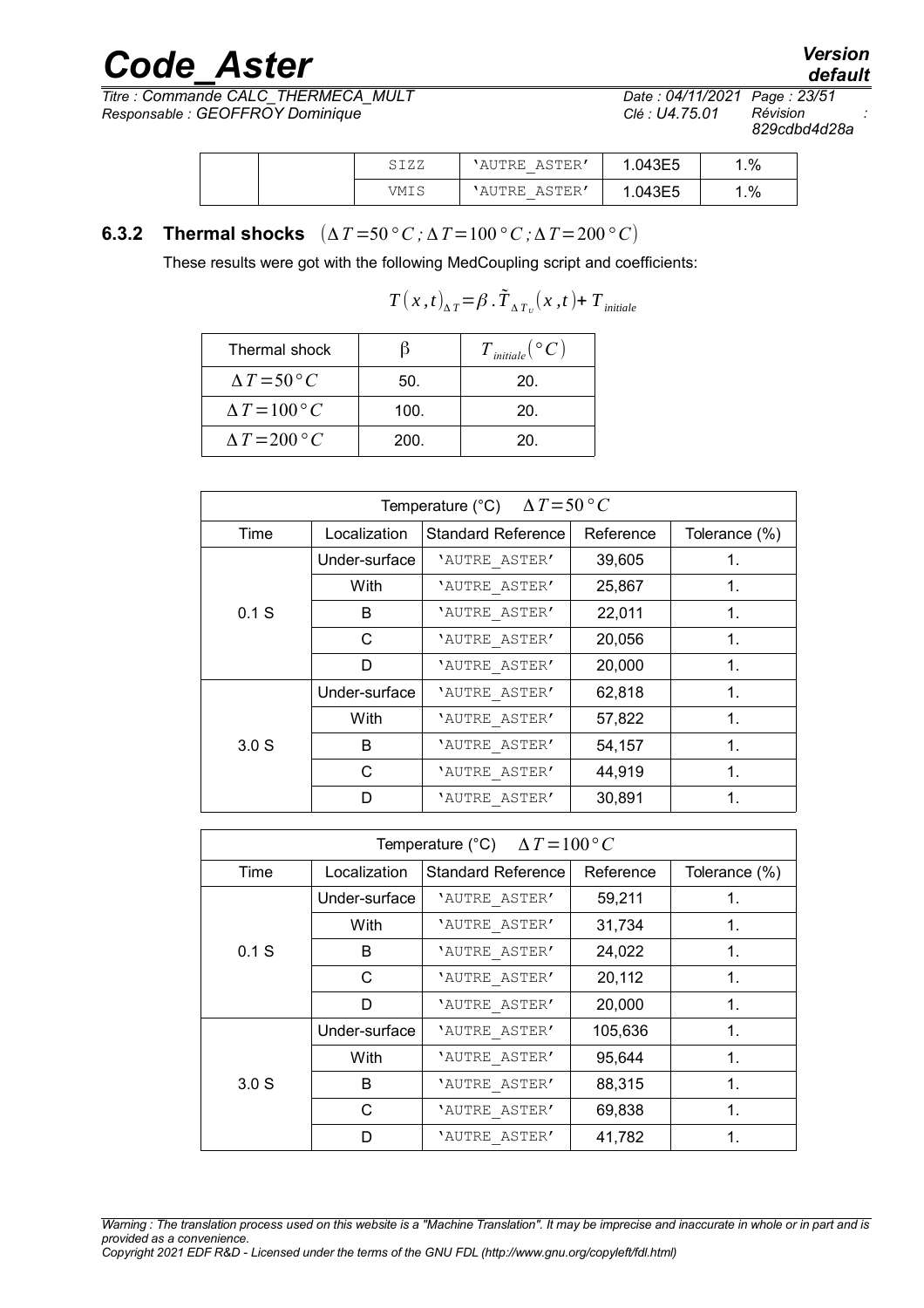*Titre : Commande CALC\_THERMECA\_MULT Date : 04/11/2021 Page : 24/51 Responsable : GEOFFROY Dominique Clé : U4.75.01 Révision :*

| Version |
|---------|
| default |

*829cdbd4d28a*

| Temperature (°C) $\Delta T = 200$ °C |               |                           |           |                |  |  |
|--------------------------------------|---------------|---------------------------|-----------|----------------|--|--|
| Time                                 | Localization  | <b>Standard Reference</b> | Reference | Tolerance (%)  |  |  |
|                                      | Under-surface | 'AUTRE ASTER'             | 98,422    | 1.             |  |  |
|                                      | With          | 'AUTRE ASTER'             | 43,467    | 1.5            |  |  |
| $0.1$ S                              | B             | 'AUTRE ASTER'             | 28,044    | 1.1            |  |  |
|                                      | C             | 'AUTRE ASTER'             | 20,225    | 1.             |  |  |
|                                      | D             | 'AUTRE ASTER'             | 20,000    | 1.             |  |  |
| 3.0 <sub>S</sub>                     | Under-surface | 'AUTRE ASTER'             | 191,272   | 1.             |  |  |
|                                      | With          | 'AUTRE ASTER'             | 171,287   | $\mathbf{1}$ . |  |  |
|                                      | B             | 'AUTRE ASTER'             | 156,629   | 1.             |  |  |
|                                      | C             | 'AUTRE ASTER'             | 119,675   | 1.             |  |  |
|                                      | D             | 'AUTRE ASTER'             | 63,564    |                |  |  |

#### **6.3.3 Mechanical analyses**

<span id="page-23-0"></span>

| Constraint (Pa) $\Delta T = 50^{\circ} C$ |                   |            |                       |            |           |  |
|-------------------------------------------|-------------------|------------|-----------------------|------------|-----------|--|
| Time                                      | Localization      | Constraint | Standard<br>Reference | Reference  | Tolerance |  |
| 0.1 S                                     |                   | SIXX       | 'AUTRE ASTER'         | $-5.57E2$  | 1700.     |  |
|                                           | Under-<br>surface | SIYY       | 'AUTRE ASTER'         | -7.868E7   | 1.%       |  |
|                                           |                   | SIZZ       | 'AUTRE ASTER'         | $-7.868E7$ | 1.%       |  |
|                                           |                   | VMIS       | 'AUTRE ASTER'         | 7.868E7    | 1.%       |  |
|                                           |                   | SIXX       | 'AUTRE ASTER'         | $-1.23E6$  | 1.%       |  |
|                                           |                   | SIYY       | 'AUTRE ASTER'         | -2.208E7   | 1.%       |  |
|                                           | With              | SIZZ       | 'AUTRE ASTER'         | $-2.086E7$ | 1.%       |  |
|                                           |                   | VMIS       | 'AUTRE ASTER'         | 2.026E7    | 1.%       |  |
|                                           |                   | SIXX       | 'AUTRE ASTER'         | $-1.42E6$  | 1.%       |  |
|                                           | B                 | SIYY       | 'AUTRE ASTER'         | $-2.195E6$ | 1.%       |  |
|                                           |                   | SIZZ       | 'AUTRE ASTER'         | $-7.723E5$ | 1.%       |  |
|                                           |                   | VMIS       | 'AUTRE ASTER'         | 1.251E6    | 1.1%      |  |
|                                           |                   | SIXX       | 'AUTRE ASTER'         | $-1.14E6$  | 1.%       |  |
|                                           |                   | SIYY       | 'AUTRE ASTER'         | 4.900E6    | 1.%       |  |
|                                           | C                 | SIZZ       | 'AUTRE ASTER'         | 6.043E6    | 1.%       |  |
|                                           |                   | VMIS       | 'AUTRE ASTER'         | 6.689E6    | 1.%       |  |
|                                           | D                 | SIXX       | 'AUTRE ASTER'         | $-4.96E5$  | 1.%       |  |
|                                           |                   | SIYY       | 'AUTRE ASTER'         | 5.217E6    | 1.%       |  |
|                                           |                   | SIZZ       | 'AUTRE ASTER'         | 5.713E6    | 1.%       |  |
|                                           |                   | VMIS       | 'AUTRE ASTER'         | 5.976E6    | 1.%       |  |

*Warning : The translation process used on this website is a "Machine Translation". It may be imprecise and inaccurate in whole or in part and is provided as a convenience.*

*Copyright 2021 EDF R&D - Licensed under the terms of the GNU FDL (http://www.gnu.org/copyleft/fdl.html)*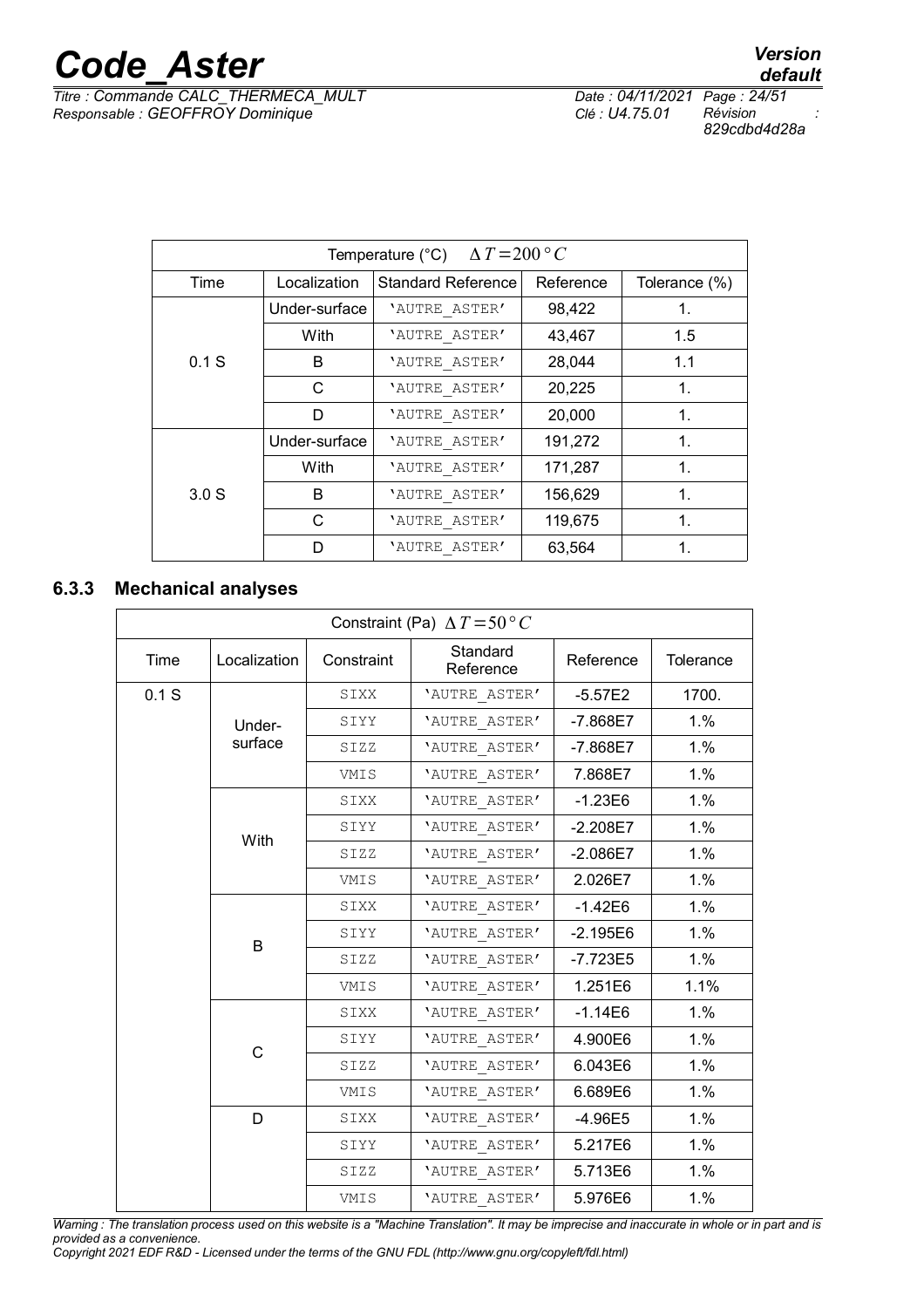*Titre : Commande CALC\_THERMECA\_MULT Date : 04/11/2021 Page : 25/51 Responsable : GEOFFROY Dominique Clé : U4.75.01 Révision :*

|              | SIXX | 'AUTRE ASTER' | 3.49E2  | 1100. |
|--------------|------|---------------|---------|-------|
|              | SIYY | 'AUTRE ASTER' | 5.217E6 | 1.%   |
| Suction face | SIZZ | 'AUTRE ASTER' | 5.217E6 | 1.%   |
|              | VMIS | 'AUTRE ASTER' | 5.217E6 | 1.%   |

| Constraint (Pa) $\Delta T = 100^{\circ} C$ |              |                 |                       |            |           |  |  |
|--------------------------------------------|--------------|-----------------|-----------------------|------------|-----------|--|--|
| <b>Time</b>                                | Localization | Constraint      | Standard<br>Reference | Reference  | Tolerance |  |  |
|                                            |              | SIXX            | 'AUTRE ASTER'         | $-1.114E3$ | 3400.     |  |  |
|                                            | Under-       | SIYY            | 'AUTRE ASTER'         | $-1.574E8$ | 1.%       |  |  |
|                                            | surface      | SIZZ            | 'AUTRE ASTER'         | $-1.574E8$ | 1.%       |  |  |
|                                            |              | VMIS            | 'AUTRE ASTER'         | 1.574E8    | 1.%       |  |  |
|                                            |              | SIXX            | 'AUTRE ASTER'         | $-2.464E6$ | 1.%       |  |  |
|                                            | With         | SIYY            | 'AUTRE ASTER'         | $-4.416E7$ | 1.%       |  |  |
|                                            |              | SIZZ            | 'AUTRE ASTER'         | $-4.171E7$ | 1.%       |  |  |
|                                            |              | VMIS            | 'AUTRE ASTER'         | 4.053E7    | 1.%       |  |  |
|                                            |              | SIXX            | 'AUTRE ASTER'         | $-2.847E6$ | 1.%       |  |  |
|                                            | B            | SIYY            | 'AUTRE ASTER'         | $-4.391E6$ | 1.%       |  |  |
|                                            |              | SIZZ            | 'AUTRE ASTER'         | $-1.545E6$ | 1.%       |  |  |
| 0.1 <sub>S</sub>                           |              | VMIS            | 'AUTRE ASTER'         | 2.501E6    | 1.1%      |  |  |
|                                            |              | SIXX            | 'AUTRE ASTER'         | $-2.288E6$ | 1.%       |  |  |
|                                            | C            | $\texttt{SITY}$ | 'AUTRE ASTER'         | 9.800E6    | 1.%       |  |  |
|                                            |              | SIZZ            | 'AUTRE ASTER'         | 1.209E7    | 1.%       |  |  |
|                                            |              | VMIS            | 'AUTRE ASTER'         | 1.338E7    | 1.%       |  |  |
|                                            |              | SIXX            | 'AUTRE ASTER'         | $-9.917E5$ | 1.%       |  |  |
|                                            | D            | SIYY            | 'AUTRE_ASTER'         | 1.043E7    | 1.%       |  |  |
|                                            |              | SIZZ            | 'AUTRE ASTER'         | 1.143E7    | 1.%       |  |  |
|                                            |              | VMIS            | 'AUTRE ASTER'         | 1.195E7    | 1.%       |  |  |
|                                            |              | SIXX            | 'AUTRE ASTER'         | 6.984E2    | 3000.     |  |  |
|                                            | Suction face | SIYY            | 'AUTRE ASTER'         | 1.043E7    | 1.%       |  |  |
|                                            |              | SIZZ            | 'AUTRE ASTER'         | 1.043E7    | 1.%       |  |  |
|                                            |              | VMIS            | 'AUTRE ASTER'         | 1.043E7    | 1.%       |  |  |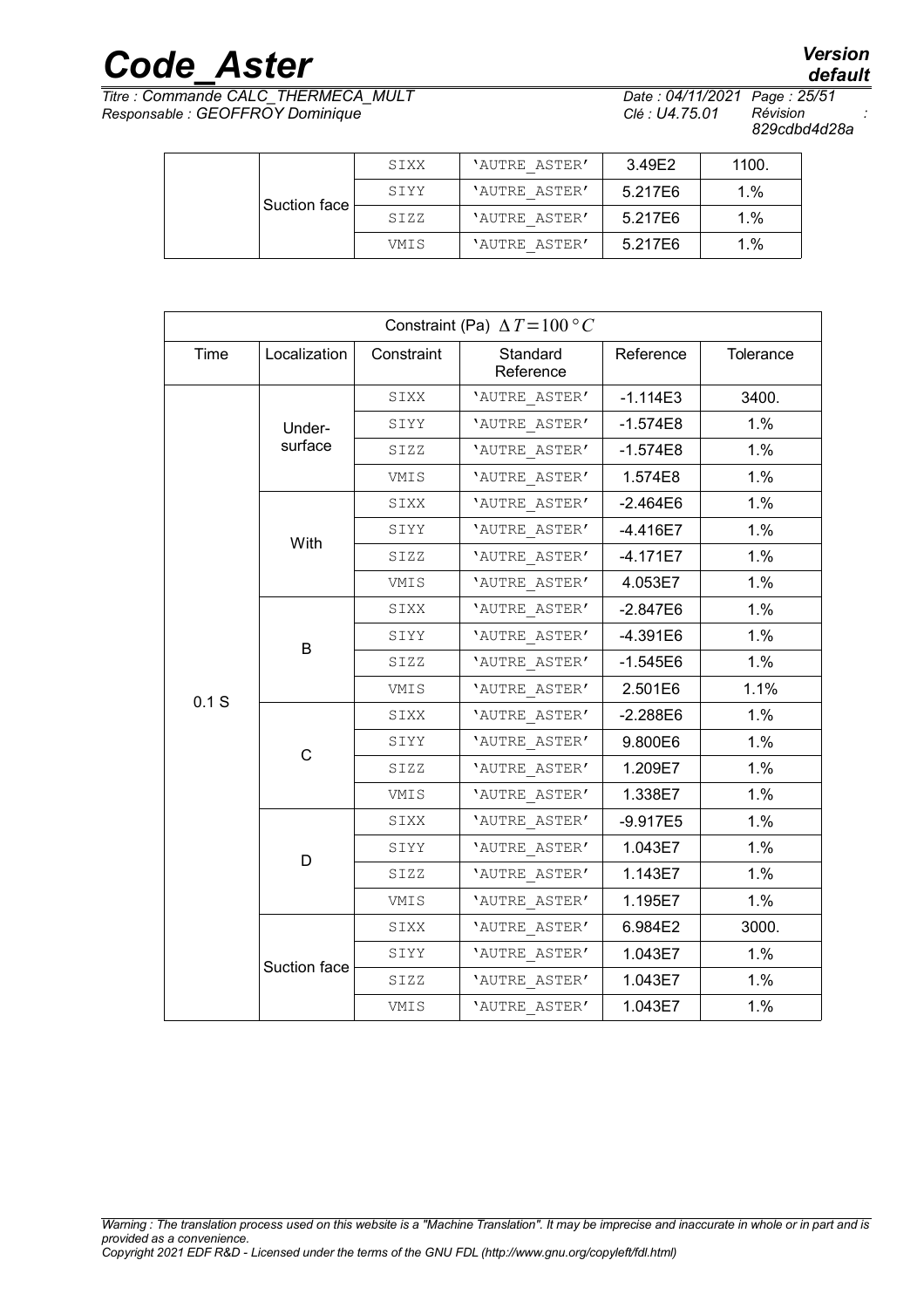*Titre : Commande CALC\_THERMECA\_MULT Date : 04/11/2021 Page : 26/51*  $Responsible : GEOFFOY$   $Dominique$   $\overline{I}$   $\longrightarrow$   $\overline{I}$   $\longrightarrow$   $\overline{I}$   $\longrightarrow$   $\overline{I}$   $\longrightarrow$   $\overline{I}$   $\longrightarrow$   $\overline{I}$   $\longrightarrow$   $\overline{I}$   $\longrightarrow$   $\overline{I}$   $\longrightarrow$   $\overline{I}$   $\longrightarrow$   $\overline{I}$   $\longrightarrow$   $\overline{I}$   $\longrightarrow$   $\overline{I}$   $\longrightarrow$   $\overline{I}$   $\longrightarrow$   $\overline{I}$   $\longrightarrow$   $\overline{I}$ 

| 04/11/2021 Page: 26/51 Page |              |
|-----------------------------|--------------|
| Clé : U4.75.01              | Révision     |
|                             | 829cdbd4d28a |

| Constraint (Pa) $\Delta T = 200$ ° C |                   |            |                       |            |           |  |
|--------------------------------------|-------------------|------------|-----------------------|------------|-----------|--|
| Time                                 | Localization      | Constraint | Standard<br>Reference | Reference  | Tolerance |  |
|                                      |                   | SIXX       | 'AUTRE ASTER'         | $-2.229E3$ | 7000.     |  |
|                                      | Under-<br>surface | SIYY       | 'AUTRE ASTER'         | $-3.147E8$ | 1.%       |  |
|                                      |                   | SIZZ       | 'AUTRE ASTER'         | $-3.147E8$ | 1.%       |  |
|                                      |                   | VMIS       | 'AUTRE ASTER'         | 3.147E8    | 1.%       |  |
|                                      |                   | SIXX       | 'AUTRE ASTER'         | -4.928E6   | 1.%       |  |
|                                      | With              | SIYY       | 'AUTRE ASTER'         | $-8.831E7$ | 1.%       |  |
|                                      |                   | SIZZ       | 'AUTRE ASTER'         | $-8.343E7$ | 1.%       |  |
|                                      |                   | VMIS       | 'AUTRE ASTER'         | 8.105E7    | 1.%       |  |
|                                      |                   | SIXX       | 'AUTRE ASTER'         | -5.694E6   | 1.%       |  |
|                                      | B                 | SIYY       | 'AUTRE ASTER'         | $-8.781E6$ | 1.%       |  |
|                                      |                   | SIZZ       | 'AUTRE ASTER'         | $-3.089E6$ | 1.%       |  |
| 0.1 S                                |                   | VMIS       | 'AUTRE ASTER'         | 5.002E6    | 1.1%      |  |
|                                      |                   | SIXX       | 'AUTRE ASTER'         | $-4.576E6$ | 1.%       |  |
|                                      | $\mathsf{C}$      | SIYY       | 'AUTRE ASTER'         | 1.960E7    | 1.%       |  |
|                                      |                   | SIZZ       | 'AUTRE ASTER'         | 2.417E7    | 1.%       |  |
|                                      |                   | VMIS       | 'AUTRE ASTER'         | 2.676E7    | 1.%       |  |
|                                      |                   | SIXX       | 'AUTRE ASTER'         | $-1.983E6$ | 1.%       |  |
|                                      | D                 | SIYY       | 'AUTRE ASTER'         | 2.087E7    | 1.%       |  |
|                                      |                   | SIZZ       | 'AUTRE ASTER'         | 2.285E7    | 1.%       |  |
|                                      |                   | VMIS       | 'AUTRE ASTER'         | 2.390E7    | 1.%       |  |
|                                      |                   | SIXX       | 'AUTRE ASTER'         | 1.397E3    | 4500.     |  |
|                                      | Suction face      | SIYY       | 'AUTRE ASTER'         | 2.087E7    | 1.%       |  |
|                                      |                   | SIZZ       | 'AUTRE ASTER'         | 2.087E7    | 1.%       |  |
|                                      |                   | VMIS       | 'AUTRE ASTER'         | 2.087E7    | 1.%       |  |

#### **6.4 Remarks**

- <span id="page-25-0"></span>• For standard modeling A (without MedCoupling), one accepts a tolerance of 1%, which passes from 1.1% to 1.5% in two points for the thermal shock 200°C
- For modeling B, one notes more important relative variations for the unit case (max 10%). This variation is much weaker for 50°C, 100°C and 200°C. The origin of these values is mainly due to the presence of the not-worthless initial temperature for 50°C, 100°C and 200°C.

Example: That is to say two values T1= 1 and T2=1.1, the relative error is:

- from 10% with an initial temperature of 0°C
- from 0.47% with an initial temperature of 20°C

*Warning : The translation process used on this website is a "Machine Translation". It may be imprecise and inaccurate in whole or in part and is provided as a convenience.*

*Copyright 2021 EDF R&D - Licensed under the terms of the GNU FDL (http://www.gnu.org/copyleft/fdl.html)*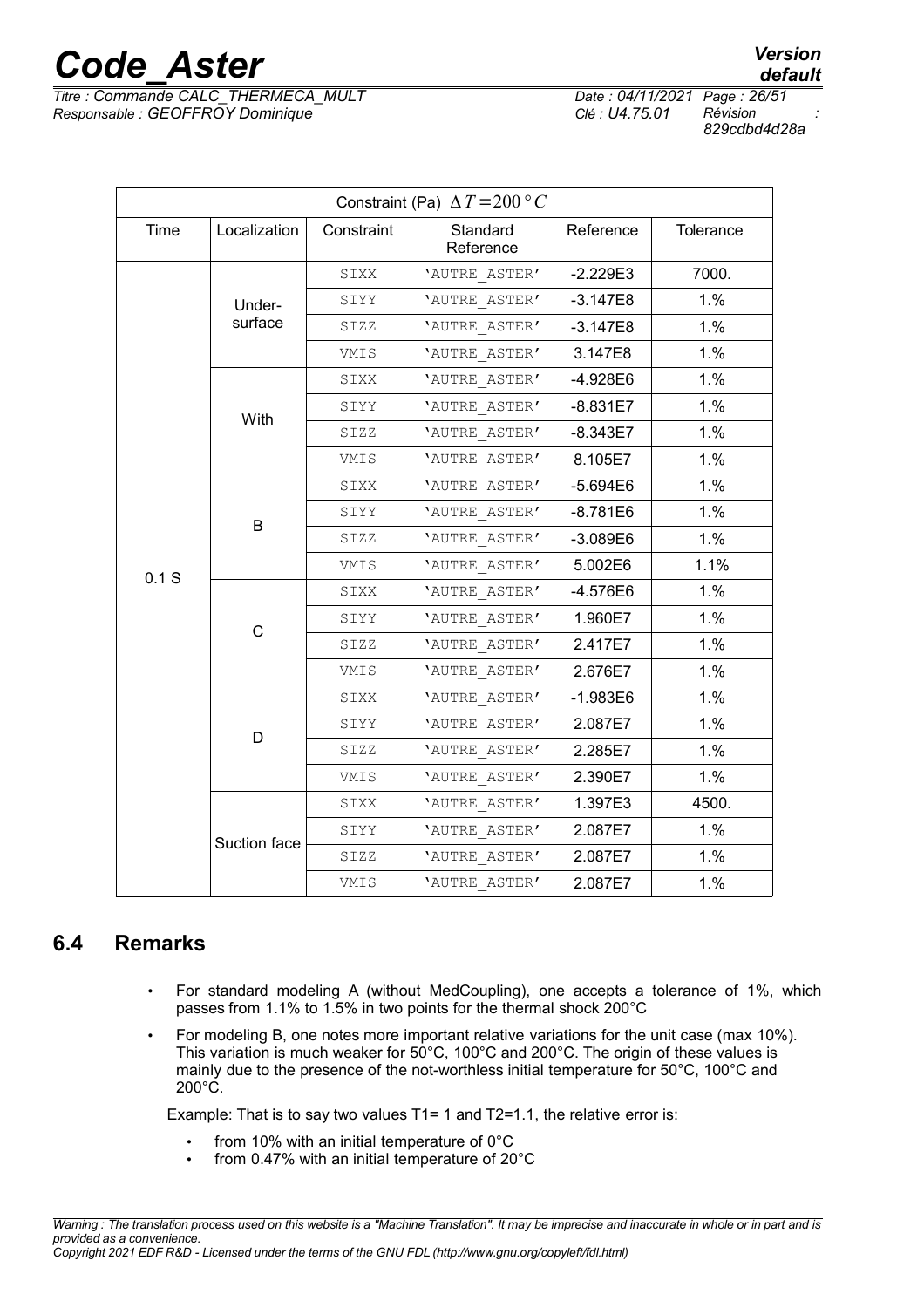*Titre : Commande CALC\_THERMECA\_MULT Date : 04/11/2021 Page : 27/51 Responsable : GEOFFROY Dominique Clé : U4.75.01 Révision :*

### *829cdbd4d28a*

### <span id="page-26-4"></span>**7 Modeling C**

#### **7.1 Characteristics of modeling**

<span id="page-26-3"></span>Voluminal modeling is carried out on ¼ tube.

#### **7.1.1 Thermal analysis**

<span id="page-26-2"></span>ON tests the 3 thermal Shocks  $(\Delta T = 50 °C : \Delta T = 100 °C : \Delta T = 200 °C)$  with modeling "3D\_DIAG".

Limiting conditions:

- Suction face: *Timposée*=*T Initiale* Under-surface: Convection  $h = 20000 W/m^2 l^{\circ}C$  $T_{EXT}=T_{Fluide}=T_{Initiale}+\Delta T$
- Null flow on the level of the symmetry planes

Initial conditions:  $T_{\text{Initial}} = 20.$  ° C

#### **7.1.2 Mechanical analysis**

<span id="page-26-1"></span>ON tests the mechanical answer for the 3 thermal Shocks  $(\Delta T = 50 \degree C; \Delta T = 100 \degree C; \Delta T = 200 \degree C)$  with modeling "3D".

- Limiting conditions: plan principal XOY :  $DZ=0$ .
- Conditions of symmetry:
	- $\circ$  Plan principal XOZ:  $DY=0$ .
	- $\circ$  Plan principal YOZ:  $DX = 0$ .
- Temperature of reference:  $T_{\text{Reference}} = 20.$  °C
- Thermal loadings:  $(\Delta T = 50 °C ; \Delta T = 100 °C ; \Delta T = 200 °C)$

#### **7.2 Characteristics of the grid**

<span id="page-26-0"></span>For a good taking into account of the thermal shock on the internal wall of the tube a refinement was imposed.

For mechanical modeling one uses the same grid but with quadratic meshs.

- Many nodes: 10,584
- Many meshs and types: 9,200 HEXA8 (analyzes thermal)
- Many meshs and types: 9,200 HEXA20 (analyzes mechanical)

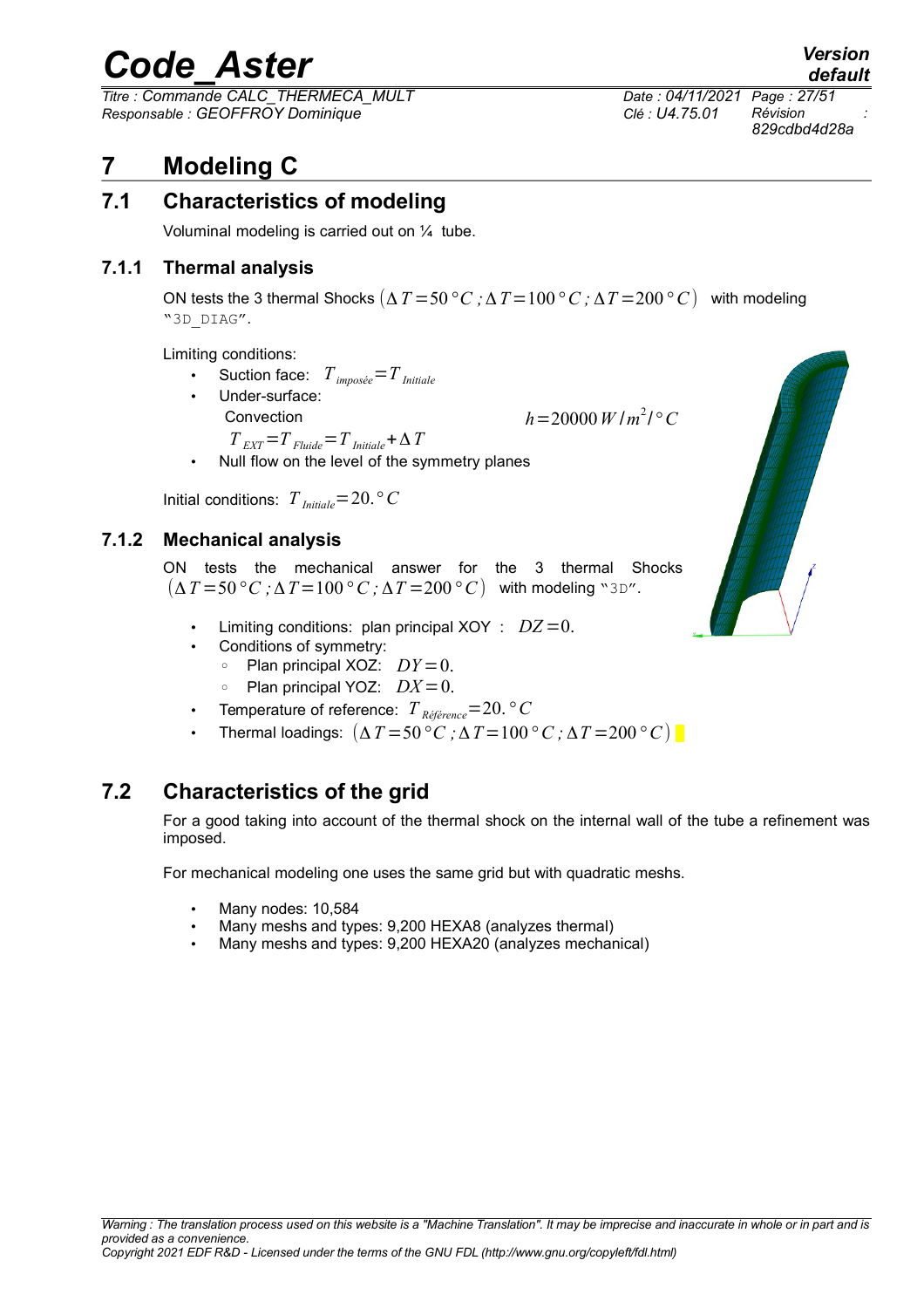*Titre : Commande CALC\_THERMECA\_MULT Date : 04/11/2021 Page : 28/51 Responsable : GEOFFROY Dominique Clé : U4.75.01 Révision :*

*829cdbd4d28a*

*default*

#### <span id="page-27-1"></span>**7.3 Results of modeling C**

#### <span id="page-27-0"></span>**7.3.1 Thermic analyses**

| Temperature (°C) $\Delta T = 50$ °C |               |                           |           |               |  |
|-------------------------------------|---------------|---------------------------|-----------|---------------|--|
| Time                                | Localization  | <b>Standard Reference</b> | Reference | Tolerance (%) |  |
|                                     | Under-surface | 'AUTRE ASTER'             | 39,605    | 1.            |  |
|                                     | With          | 'AUTRE ASTER'             | 25,867    | 1.            |  |
| 0.1S                                | B             | 'AUTRE ASTER'             | 22,011    |               |  |
|                                     | C             | 'AUTRE ASTER'             | 20,056    |               |  |
|                                     | D             | 'AUTRE ASTER'             | 20,000    |               |  |
|                                     | Under-surface | 'AUTRE ASTER'             | 62,818    | 1.            |  |
|                                     | With          | 'AUTRE ASTER'             | 57,822    | 1.            |  |
| 3.0 <sub>S</sub>                    | B             | 'AUTRE ASTER'             | 54,157    | 1.            |  |
|                                     | C             | 'AUTRE ASTER'             | 44,919    | 1.            |  |
|                                     | D             | 'AUTRE ASTER'             | 30,891    |               |  |

| Temperature (°C) $\Delta T = 100 \degree C$ |               |                           |           |               |  |
|---------------------------------------------|---------------|---------------------------|-----------|---------------|--|
| Time                                        | Localization  | <b>Standard Reference</b> | Reference | Tolerance (%) |  |
|                                             | Under-surface | 'AUTRE ASTER'             | 59,211    | 1.            |  |
|                                             | With          | 'AUTRE ASTER'             | 31,734    | 1.            |  |
| $0.1$ S                                     | B             | 'AUTRE ASTER'             | 24,022    | 1.            |  |
|                                             | C             | 'AUTRE ASTER'             | 20,112    | 1.            |  |
|                                             | D             | 'AUTRE ASTER'             | 20,000    | 1.            |  |
|                                             | Under-surface | 'AUTRE ASTER'             | 105,636   | 1.            |  |
|                                             | With          | 'AUTRE ASTER'             | 95,644    | 1.            |  |
| 3.0 <sub>S</sub>                            | B             | 'AUTRE ASTER'             | 88,315    | 1.            |  |
|                                             | C             | 'AUTRE ASTER'             | 69,838    | 1.            |  |
|                                             | D             | 'AUTRE ASTER'             | 41,782    |               |  |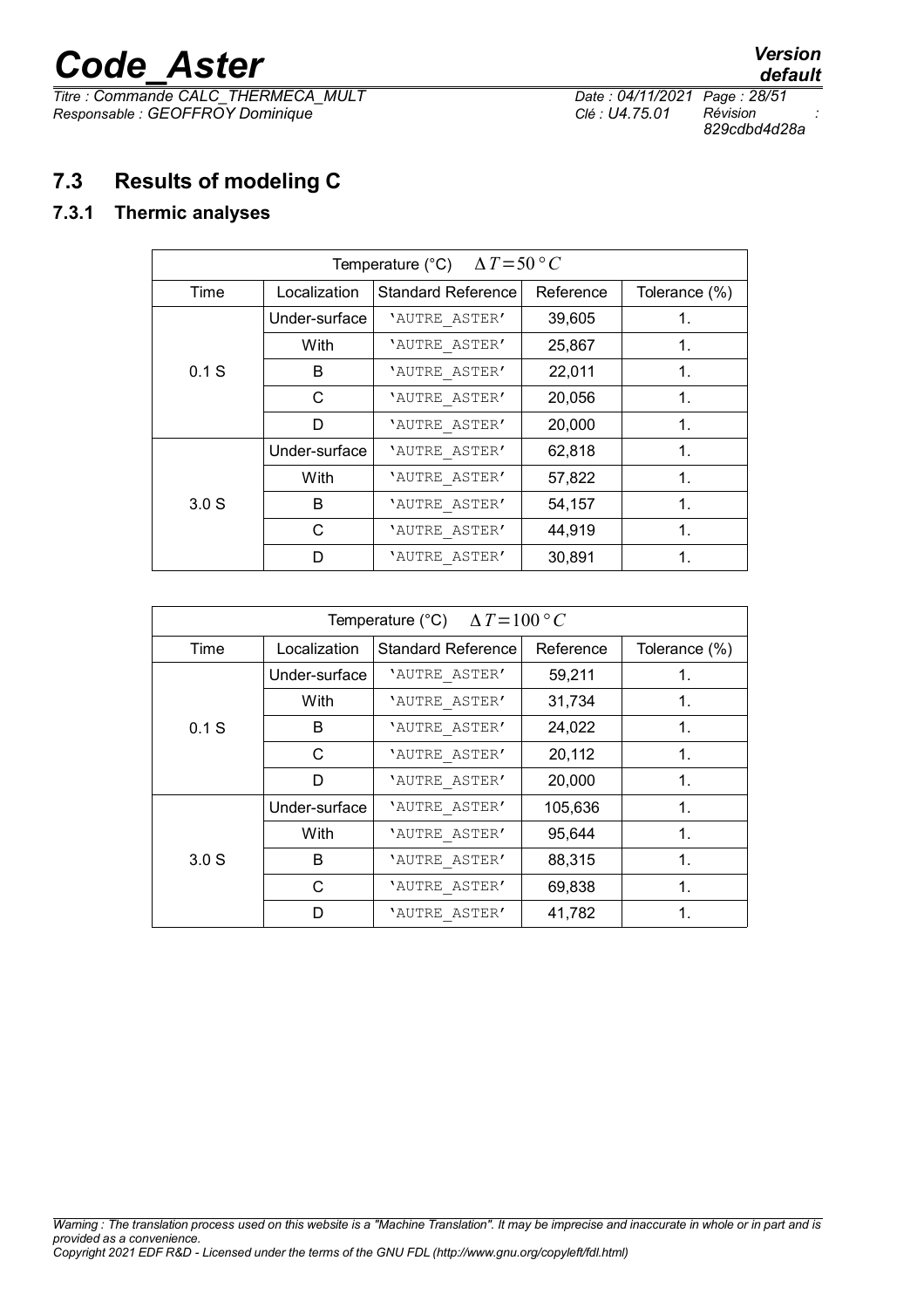*Titre : Commande CALC\_THERMECA\_MULT Date : 04/11/2021 Page : 29/51 Responsable : GEOFFROY Dominique Clé : U4.75.01 Révision :*

| Temperature (°C) $\Delta T = 200$ °C |               |                           |           |               |  |
|--------------------------------------|---------------|---------------------------|-----------|---------------|--|
| Time                                 | Localization  | <b>Standard Reference</b> | Reference | Tolerance (%) |  |
|                                      | Under-surface | 'AUTRE ASTER'             | 98,422    | 1.            |  |
|                                      | With          | 'AUTRE ASTER'             | 43,467    | 1.            |  |
| 0.1 S                                | B             | 'AUTRE ASTER'             | 28,044    | 1.            |  |
|                                      | C             | 'AUTRE ASTER'             | 20,225    | 1.            |  |
|                                      | D             | 'AUTRE ASTER'             | 20,000    | 1.            |  |
|                                      | Under-surface | 'AUTRE ASTER'             | 191,272   | 1.            |  |
|                                      | With          | 'AUTRE ASTER'             | 171,287   | 1.            |  |
| 3.0 <sub>S</sub>                     | В             | 'AUTRE ASTER'             | 156,629   |               |  |

C | 'AUTRE ASTER' | 119,675 | 1. D | 'AUTRE ASTER' | 63,564 | 1.

### *829cdbd4d28a*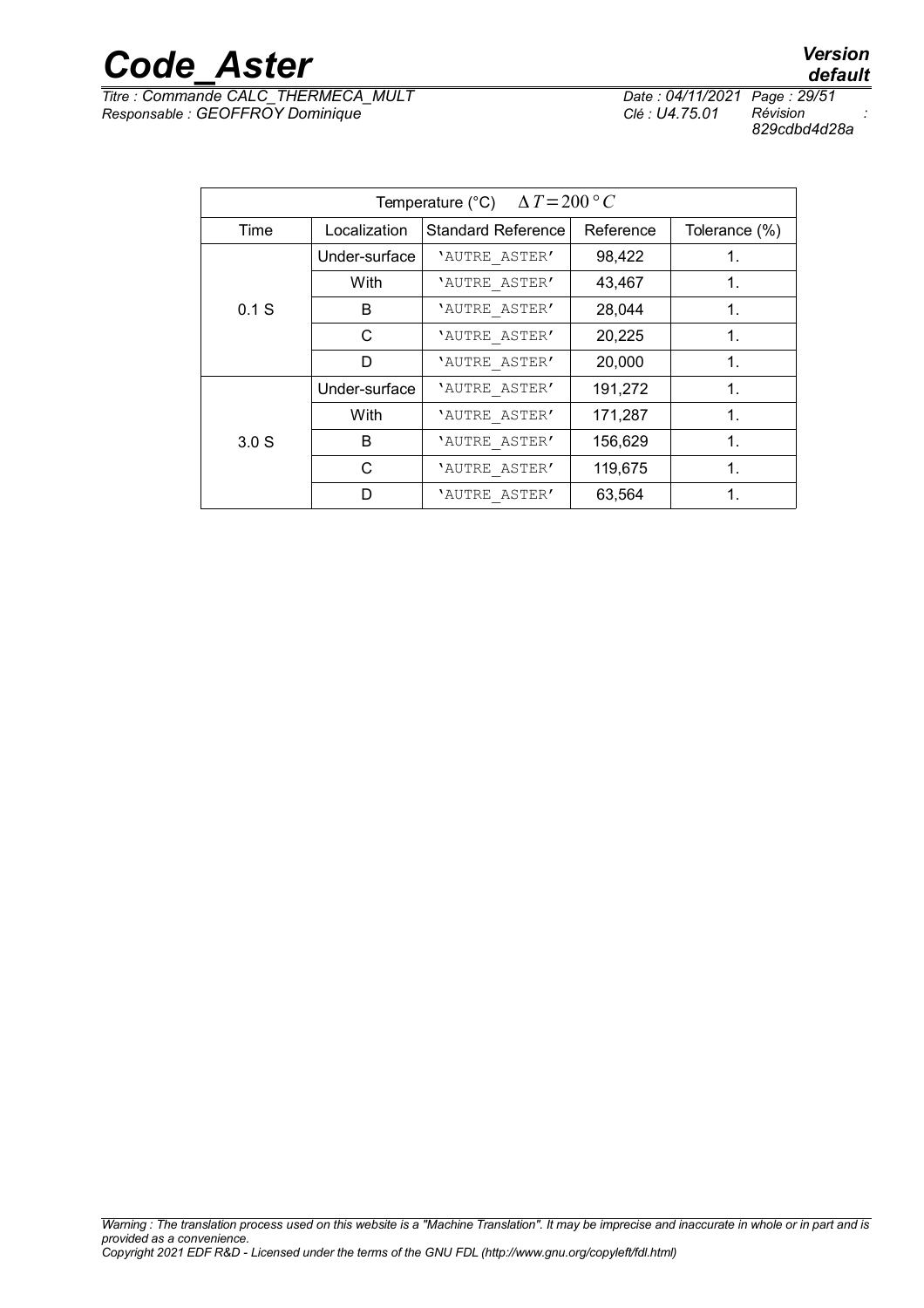*Titre : Commande CALC\_THERMECA\_MULT Date : 04/11/2021 Page : 30/51 Responsable : GEOFFROY Dominique Clé : U4.75.01 Révision :*

*829cdbd4d28a*

#### **7.3.2 Analyses mechanics**

<span id="page-29-0"></span>

| Constraint (Pa) $\Delta T = 50 °C$ |              |            |                       |            |           |
|------------------------------------|--------------|------------|-----------------------|------------|-----------|
| Time                               | Localization | Constraint | Standard<br>Reference | Reference  | Tolerance |
|                                    |              | SIXX       | 'AUTRE ASTER'         | $-5.57E2$  | 20000.    |
|                                    | Under-       | SIYY       | 'AUTRE ASTER'         | $-7.868E7$ | 1.8%      |
|                                    | surface      | SIZZ       | 'AUTRE ASTER'         | $-7.868E7$ | 2.%       |
|                                    |              | VMIS       | 'AUTRE ASTER'         | 7.868E7    | 2.%       |
|                                    |              | SIXX       | 'AUTRE ASTER'         | $-1.23E6$  | 1.%       |
|                                    | With         | SIYY       | 'AUTRE ASTER'         | $-2.208E7$ | 1.8%      |
|                                    |              | SIZZ       | 'AUTRE ASTER'         | $-2.086E7$ | 2.%       |
|                                    |              | VMIS       | 'AUTRE ASTER'         | 2.026E7    | 2.%       |
|                                    |              | SIXX       | 'AUTRE ASTER'         | $-1.42E6$  | 1.%       |
|                                    | B            | SIYY       | 'AUTRE ASTER'         | $-2.195E6$ | 2.5%      |
|                                    |              | SIZZ       | 'AUTRE ASTER'         | $-7.723E5$ | 1.%       |
| 0.1 S                              |              | VMIS       | 'AUTRE ASTER'         | 1.251E6    | 2.5%      |
|                                    |              | SIXX       | 'AUTRE ASTER'         | $-1.14E6$  | 1.5%      |
|                                    | C            | SIYY       | 'AUTRE ASTER'         | 4.900E6    | 2.%       |
|                                    |              | SIZZ       | 'AUTRE ASTER'         | 6.043E6    | 2.2%      |
|                                    |              | VMIS       | 'AUTRE ASTER'         | 6.689E6    | 2.%       |
|                                    |              | SIXX       | 'AUTRE ASTER'         | $-4.96E5$  | 1.%       |
|                                    | D            | SIYY       | 'AUTRE ASTER'         | 5.217E6    | 2.%       |
|                                    |              | SIZZ       | 'AUTRE ASTER'         | 5.713E6    | 2.2%      |
|                                    |              | VMIS       | 'AUTRE ASTER'         | 5.976E6    | 2.%       |
|                                    |              | SIXX       | 'AUTRE ASTER'         | 3.49E2     | 4000.     |
|                                    | Suction face | SIYY       | 'AUTRE ASTER'         | 5.217E6    | 2.%       |
|                                    |              | SIZZ       | 'AUTRE ASTER'         | 5.217E6    | 2.2%      |
|                                    |              | VMIS       | 'AUTRE ASTER'         | 5.217E6    | 2.%       |

*Warning : The translation process used on this website is a "Machine Translation". It may be imprecise and inaccurate in whole or in part and is provided as a convenience. Copyright 2021 EDF R&D - Licensed under the terms of the GNU FDL (http://www.gnu.org/copyleft/fdl.html)*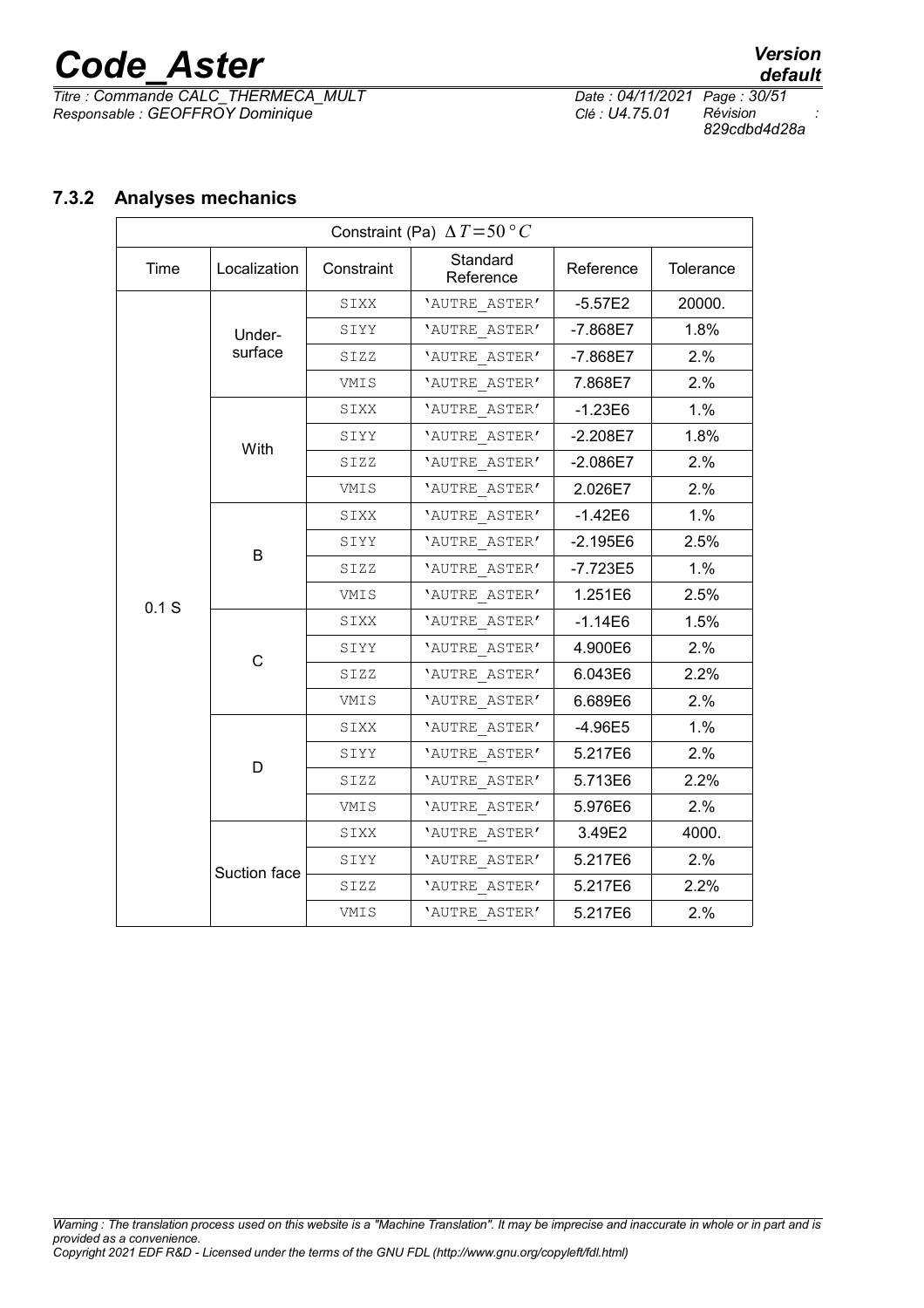*Titre : Commande CALC\_THERMECA\_MULT Date : 04/11/2021 Page : 31/51 Responsable : GEOFFROY Dominique Clé : U4.75.01 Révision :*

| Constraint (Pa) $\Delta T = 100^{\circ} C$ |              |            |                       |            |           |  |
|--------------------------------------------|--------------|------------|-----------------------|------------|-----------|--|
| Time                                       | Localization | Constraint | Standard<br>Reference | Reference  | Tolerance |  |
|                                            |              | SIXX       | 'AUTRE ASTER'         | $-1.114E3$ | 40000.    |  |
|                                            | Under-       | SIYY       | 'AUTRE ASTER'         | $-1.574E8$ | 2.%       |  |
|                                            | surface      | SIZZ       | 'AUTRE ASTER'         | $-1.574E8$ | $2. \%$   |  |
|                                            |              | VMIS       | 'AUTRE ASTER'         | 1.574E8    | 2.%       |  |
|                                            |              | SIXX       | 'AUTRE ASTER'         | $-2.464E6$ | 1.%       |  |
|                                            | With         | SIYY       | 'AUTRE ASTER'         | -4.416E7   | $2. \%$   |  |
|                                            |              | SIZZ       | 'AUTRE ASTER'         | -4.171E7   | 2.%       |  |
|                                            |              | VMIS       | 'AUTRE ASTER'         | 4.053E7    | 2.%       |  |
|                                            |              | SIXX       | 'AUTRE ASTER'         | -2.847E6   | 1.%       |  |
|                                            | B            | SIYY       | 'AUTRE ASTER'         | $-4.391E6$ | 2.5%      |  |
| 0.1 S                                      |              | SIZZ       | 'AUTRE ASTER'         | -1.545E6   | 2.%       |  |
|                                            |              | VMIS       | 'AUTRE ASTER'         | 2.501E6    | 2.5%      |  |
|                                            |              | SIXX       | 'AUTRE ASTER'         | $-2.288E6$ | 1.2%      |  |
|                                            | $\mathsf{C}$ | SIYY       | 'AUTRE ASTER'         | 9.800E6    | 2.%       |  |
|                                            |              | SIZZ       | 'AUTRE ASTER'         | 1.209E7    | 2.2%      |  |
|                                            |              | VMIS       | 'AUTRE ASTER'         | 1.338E7    | 2.%       |  |
|                                            |              | SIXX       | 'AUTRE ASTER'         | $-9.917E5$ | 1.%       |  |
|                                            | D            | SIYY       | 'AUTRE ASTER'         | 1.043E7    | 2.%       |  |
|                                            |              | SIZZ       | 'AUTRE ASTER'         | 1.143E7    | 2.2%      |  |
|                                            |              | VMIS       | 'AUTRE ASTER'         | 1.195E7    | 2.%       |  |
|                                            |              | SIXX       | 'AUTRE ASTER'         | 6.984E2    | 7500.     |  |
|                                            |              | SIYY       | 'AUTRE ASTER'         | 1.043E7    | $2. \%$   |  |
|                                            | Suction face | SIZZ       | 'AUTRE ASTER'         | 1.043E7    | 2.2%      |  |
|                                            |              | VMIS       | 'AUTRE ASTER'         | 1.043E7    | 2.%       |  |

*829cdbd4d28a*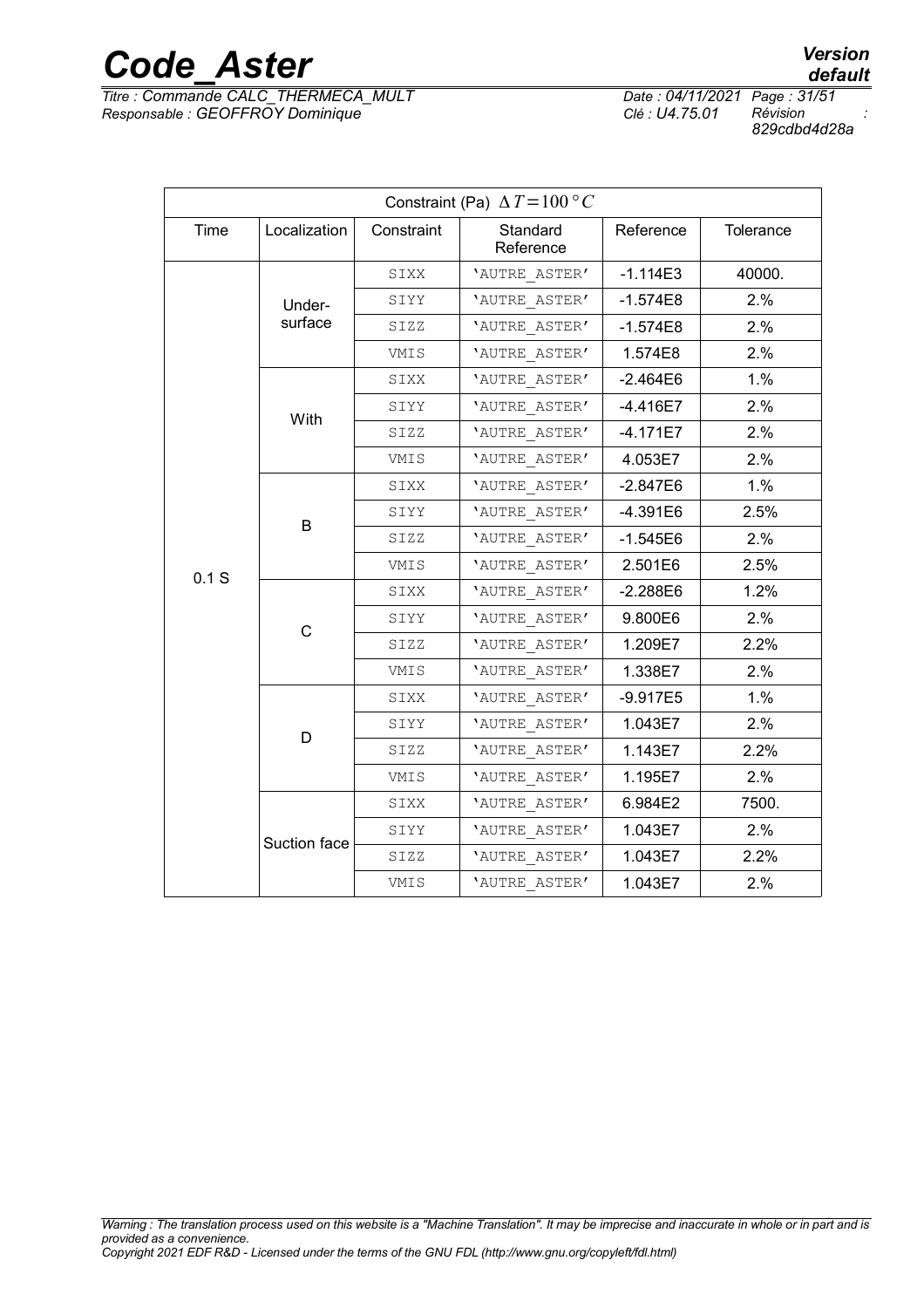*Titre : Commande CALC\_THERMECA\_MULT Date : 04/11/2021 Page : 32/51 Responsable : GEOFFROY Dominique Clé : U4.75.01 Révision :*

*829cdbd4d28a*

| Constraint (Pa) $\Delta T = 200 °C$ |              |            |                       |            |               |  |
|-------------------------------------|--------------|------------|-----------------------|------------|---------------|--|
| Time                                | Localization | Constraint | Standard<br>Reference | Reference  | Tolerance (%) |  |
|                                     |              | SIXX       | 'AUTRE ASTER'         | $-2.229E3$ | 80000.        |  |
|                                     | Under-       | SIYY       | 'AUTRE ASTER'         | $-3.147E8$ | 2.%           |  |
|                                     | surface      | SIZZ       | 'AUTRE ASTER'         | $-3.147E8$ | 2.%           |  |
|                                     |              | VMIS       | 'AUTRE ASTER'         | 3.147E8    | 2.%           |  |
|                                     |              | SIXX       | 'AUTRE ASTER'         | -4.928E6   | 1.%           |  |
|                                     | With         | SIYY       | 'AUTRE ASTER'         | $-8.831E7$ | 2.%           |  |
|                                     |              | SIZZ       | 'AUTRE ASTER'         | $-8.343E7$ | 2.%           |  |
|                                     |              | VMIS       | 'AUTRE ASTER'         | 8.105E7    | 2.%           |  |
|                                     |              | SIXX       | 'AUTRE ASTER'         | -5.694E6   | 1.%           |  |
|                                     | B            | SIYY       | 'AUTRE ASTER'         | $-8.781E6$ | 2.5%          |  |
|                                     | C            | SIZZ       | 'AUTRE ASTER'         | $-3.089E6$ | 1.%           |  |
| 0.1 S                               |              | VMIS       | 'AUTRE ASTER'         | 5.002E6    | 2.5%          |  |
|                                     |              | SIXX       | 'AUTRE ASTER'         | -4.576E6   | 1.5%          |  |
|                                     |              | SIYY       | 'AUTRE ASTER'         | 1.960E7    | 2.%           |  |
|                                     |              | SIZZ       | 'AUTRE ASTER'         | 2.417E7    | 2.2%          |  |
|                                     |              | VMIS       | 'AUTRE ASTER'         | 2.676E7    | 2.%           |  |
|                                     |              | SIXX       | 'AUTRE ASTER'         | $-1.983E6$ | 1.%           |  |
|                                     | D            | SIYY       | 'AUTRE ASTER'         | 2.087E7    | 2.%           |  |
|                                     |              | SIZZ       | 'AUTRE ASTER'         | 2.285E7    | 2.2%          |  |
|                                     |              | VMIS       | 'AUTRE ASTER'         | 2.390E7    | 2.%           |  |
|                                     |              | SIXX       | 'AUTRE ASTER'         | 1.397E3    | 40000.        |  |
|                                     | Suction face | SIYY       | 'AUTRE ASTER'         | 2.087E7    | 2.%           |  |
|                                     |              | SIZZ       | 'AUTRE ASTER'         | 2.087E7    | 2.2%          |  |
|                                     |              | VMIS       | 'AUTRE ASTER'         | 2.087E7    | 2.%           |  |

#### **7.4 Remarks**

<span id="page-31-0"></span>The axis of the tube is according to there of axisymmetric and following Z in 3D. It to compare the results in constraints it is necessary to permute axes Y and Z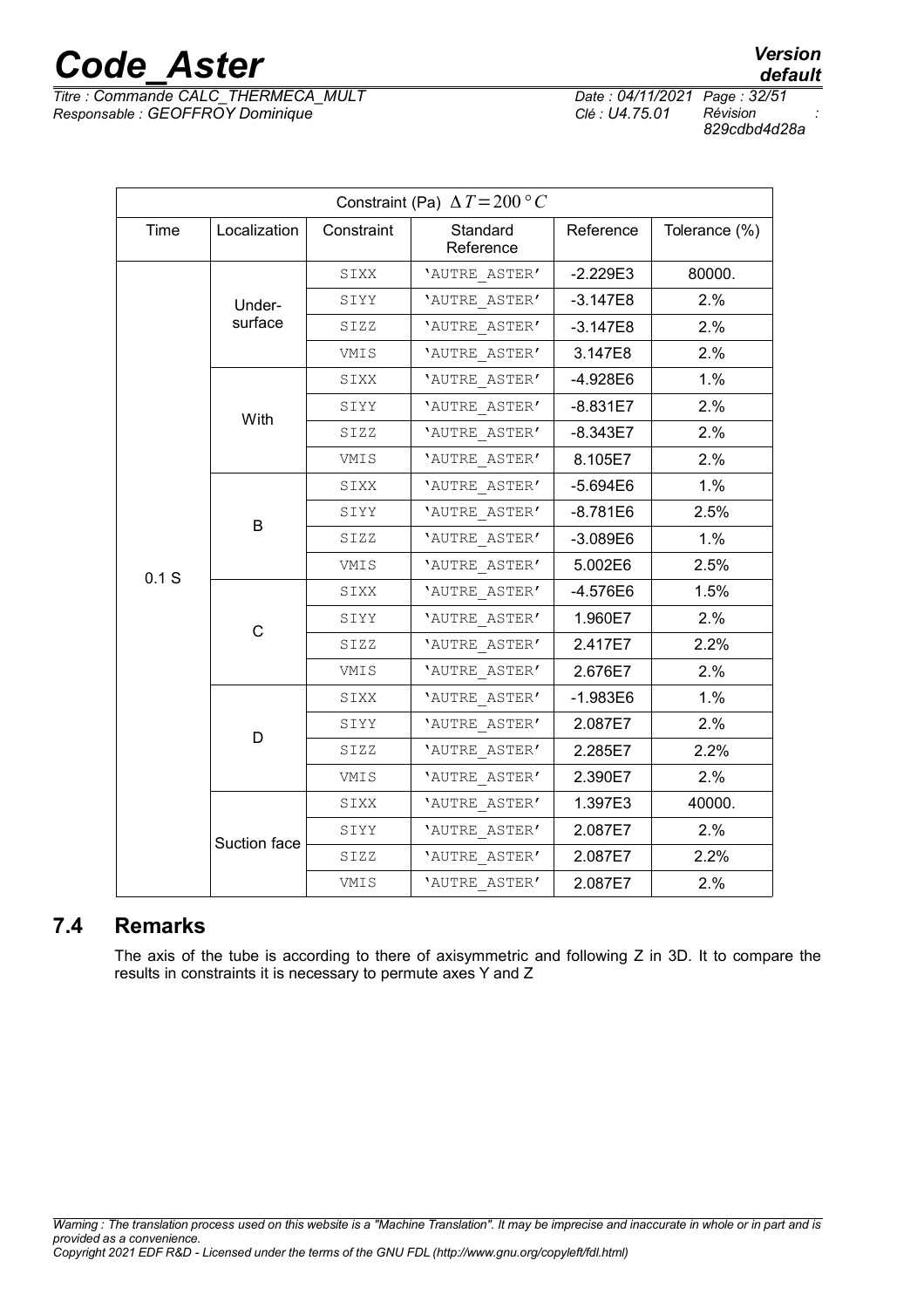*Titre : Commande CALC\_THERMECA\_MULT Date : 04/11/2021 Page : 33/51 Responsable : GEOFFROY Dominique Clé : U4.75.01 Révision :*

*default 829cdbd4d28a*

#### <span id="page-32-1"></span>**8 Modeling D**

#### **8.1 Characteristics of modeling**

<span id="page-32-0"></span>Modeling voluminal is carried out on ¼ tube.

#### **8.2 Thermal analysis**

<span id="page-32-5"></span>ON tests the unit thermal shock  $(\Delta T_{\nu}=1\degree C)$  and 3 thermal shocks

 $(\Delta T = 50 °C ; \Delta T = 100 °C ; \Delta T = 200 °C)$  by using methodology suggested, with modeling "3D\_DIAG".

**Unit case**  $(\Delta T_U = 1 \degree C)$ 

Limiting conditions:

- Suction face: *Timposée*=*T Initiale*
- Under-surface: Convection  $h = 20000 \ W/m^2$ /°C  $T_{EXT} = T_{Fluide} = T_{Initiale} + \Delta T_{U}$
- Null flow on the level as of symmetry planes

Initial conditions:  $T_{\text{Initial}} = 0.$  ° C

Case 
$$
(\Delta T = 50 \degree C; \Delta T = 100 \degree C; \Delta T = 200 \degree C)
$$

Limiting conditions:

- Suction face: *Timposée*=*T Initiale*
- Under-surface: Convection  $h = 20000 W/m^2$ /°C  $T_{EXT} = T_{Fluide} = T_{Initiale} + \Delta T$
- Null flow on the level of the symmetry planes

Initial conditions:  $T_{\text{Initial}} = 20.$  °  $C$ 

#### **8.2.1 Mechanical analysis**

.

<span id="page-32-4"></span>One tests the mechanical answer for the unit shock  $(\Delta T_U=1\degree C)$  and 3 thermal Shocks  $(\Delta T = 50 °C ; \Delta T = 100 °C ; \Delta T = 200 °C)$  by using methodology suggested, with modeling "3D"

- Limiting conditions: plan principal XOY :  $DZ = 0$ .
- Conditions of symmetry:
	- $\circ$  Plan principal XOZ:  $DY=0$ .
	- $\circ$  Plan principal YOZ:  $DX = 0$ .
- Temperature of reference:  $T_{\text{Reference}} = 20.$  °C
- Thermal loadings:  $(\Delta T = 50 °C : \Delta T = 100 °C : \Delta T = 200 °C)$

#### **8.3 Characteristics of the grid**

<span id="page-32-3"></span><span id="page-32-2"></span>The grid is identical to that used in modeling C.

#### **8.4 Results of modeling D**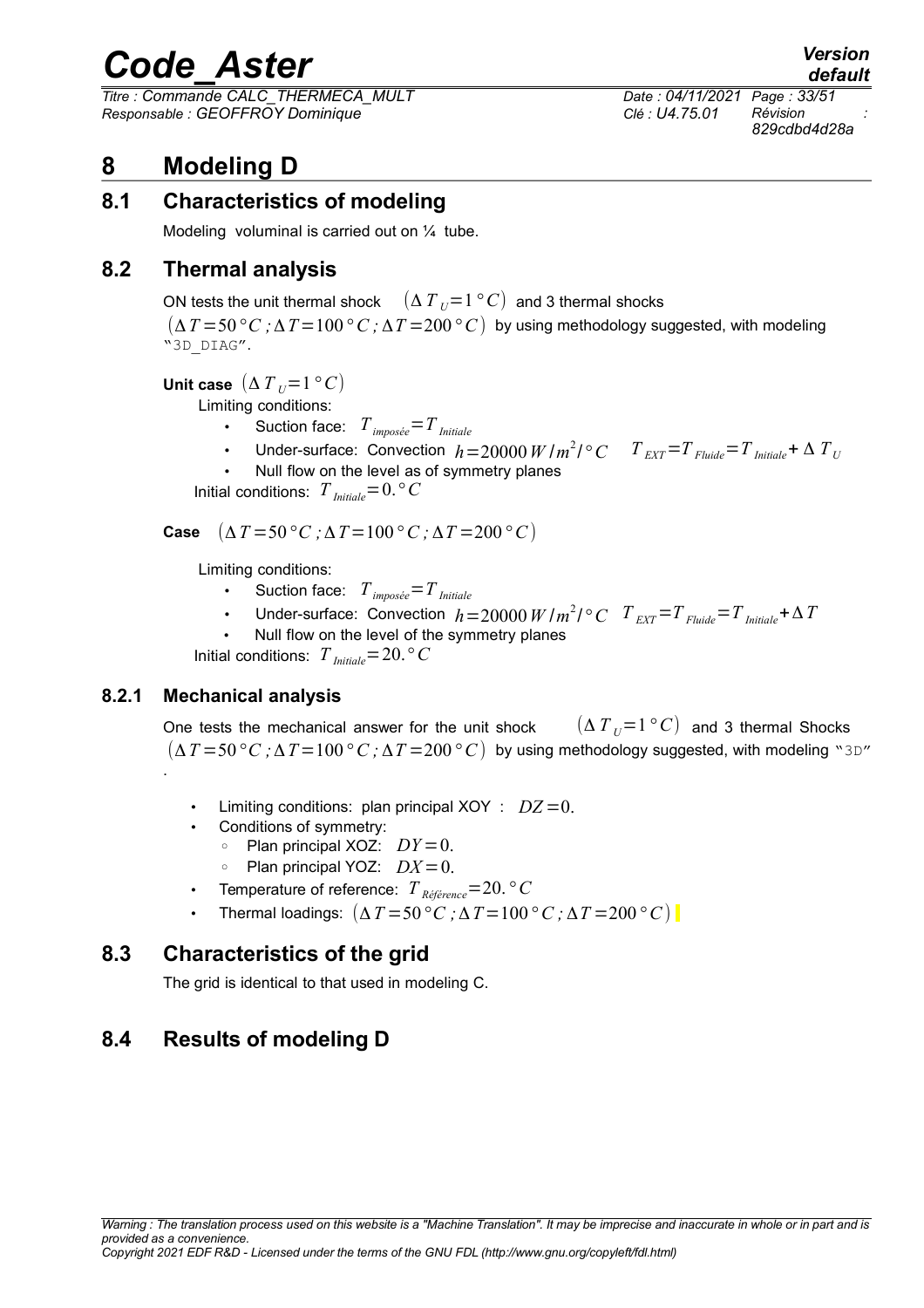*Titre : Commande CALC\_THERMECA\_MULT Date : 04/11/2021 Page : 34/51 Responsable : GEOFFROY Dominique Clé : U4.75.01 Révision :*

*829cdbd4d28a*

**8.4.1 Unit case**

<span id="page-33-0"></span>

| Temperature (°C) $\Delta T = 1 \degree C$ |               |                           |           |               |
|-------------------------------------------|---------------|---------------------------|-----------|---------------|
| Time                                      | Localization  | <b>Standard Reference</b> | Reference | Tolerance (%) |
|                                           | Under-surface | 'AUTRE ASTER'             | 0,392     | 1.            |
|                                           | With          | 'AUTRE ASTER'             | 0,117     | 3.            |
| 0.1 S                                     | B             | 'AUTRE ASTER'             | 0,040     | 4.            |
|                                           | C             | 'AUTRE ASTER'             | 0,001     | 6.            |
|                                           | D             | 'AUTRE ASTER'             | 0,000     | 0,001         |
|                                           | Under-surface | 'AUTRE ASTER'             | 0,856     | 1.            |
|                                           | With          | 'AUTRE ASTER'             | 0,756     | 1.            |
| 3.0 <sub>S</sub>                          | B             | 'AUTRE ASTER'             | 0,683     | 1.            |
|                                           | C             | 'AUTRE ASTER'             | 0,498     | 1.            |
|                                           | D             | 'AUTRE ASTER'             | 0,218     | 2.            |

| Constraint (Pa) $\Delta T = 1 \degree C$ |              |            |                       |            |                   |
|------------------------------------------|--------------|------------|-----------------------|------------|-------------------|
| Time                                     | Localization | Constraint | Standard<br>Reference | Reference  | Tolerance<br>(% ) |
|                                          |              | SIXX       | 'AUTRE ASTER'         | $-11,145$  | 400.              |
| 0.1 S                                    | Under-       | SIYY       | 'AUTRE ASTER'         | $-1.574E6$ | 2.0               |
|                                          | surface      | SIZZ       | 'AUTRE ASTER'         | $-1.574E6$ | 2.0               |
|                                          |              | VMIS       | 'AUTRE ASTER'         | 1.574E6    | 2.0               |
|                                          |              | SIXX       | 'AUTRE ASTER'         | $-2.464E4$ | 1.0               |
|                                          | With         | SIYY       | 'AUTRE ASTER'         | -4.416E5   | 2.0               |
|                                          |              | SIZZ       | 'AUTRE ASTER'         | $-4.171E5$ | 2.0               |
|                                          |              | VMIS       | 'AUTRE ASTER'         | 4.053E5    | 2.0               |
|                                          |              | SIXX       | 'AUTRE ASTER'         | $-2.847E4$ | 1.0               |
|                                          | B            | SIYY       | 'AUTRE ASTER'         | $-4.391E4$ | 2.5               |
|                                          |              | SIZZ       | 'AUTRE ASTER'         | $-1.545E4$ | 1.0               |
|                                          |              | VMIS       | 'AUTRE ASTER'         | 2.501E4    | 2.5               |
|                                          |              | SIXX       | 'AUTRE ASTER'         | $-2.288E4$ | 1.2               |
|                                          | C            | SIYY       | 'AUTRE ASTER'         | 9.800E4    | 2.0               |
|                                          |              | SIZZ       | 'AUTRE ASTER'         | 1.209E5    | 2.2               |
|                                          |              | VMIS       | 'AUTRE ASTER'         | 1.338E5    | 2.0               |
|                                          |              | SIXX       | 'AUTRE ASTER'         | -9.917E3   | 1.0               |
|                                          | D            | SIYY       | 'AUTRE ASTER'         | 1.043E5    | 2.0               |
|                                          |              | SIZZ       | 'AUTRE ASTER'         | 1.143E5    | 2.2               |
|                                          |              | VMIS       | 'AUTRE ASTER'         | 1.195E5    | 2.0               |
|                                          | Suction face | SIXX       | 'AUTRE ASTER'         | 6,984      | 75.               |
|                                          |              | SIYY       | 'AUTRE ASTER'         | 1.043E5    | 2.0               |
|                                          |              | SIZZ       | 'AUTRE ASTER'         | 1.043E5    | 2.2               |

*Warning : The translation process used on this website is a "Machine Translation". It may be imprecise and inaccurate in whole or in part and is provided as a convenience.*

*Copyright 2021 EDF R&D - Licensed under the terms of the GNU FDL (http://www.gnu.org/copyleft/fdl.html)*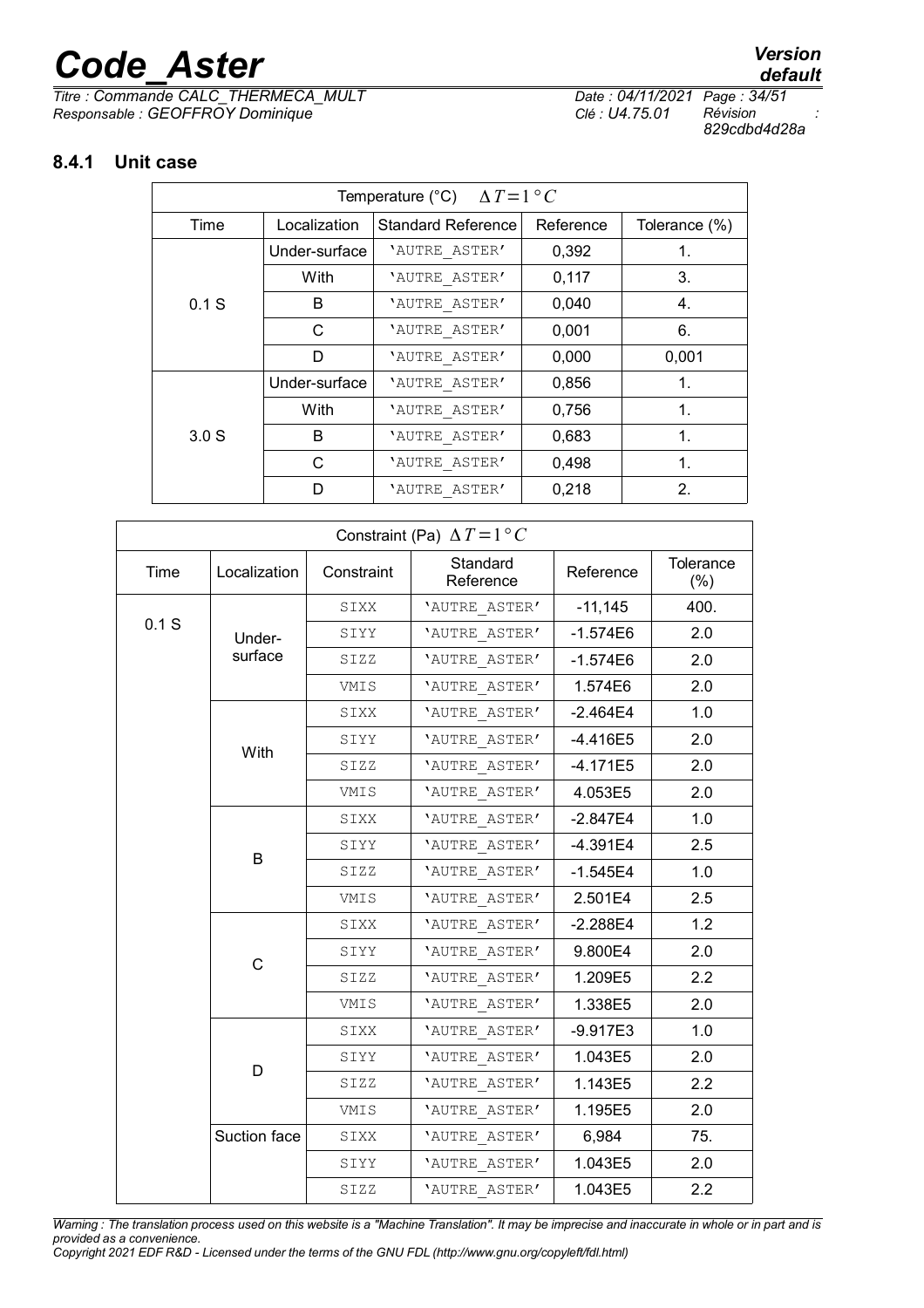| <b>Code Aster</b> | <b>Version</b> |
|-------------------|----------------|
|                   | default        |

*Titre : Commande CALC\_THERMECA\_MULT Date : 04/11/2021 Page : 35/51 Responsable : GEOFFROY Dominique* 

*default*

*829cdbd4d28a*

<span id="page-34-1"></span>

|  | ™⊺<br>$\sim$ $\sim$ $\sim$ | $\overline{\phantom{a}}$<br>--<br>---<br>--- | $- -$ | $\sim$ |
|--|----------------------------|----------------------------------------------|-------|--------|
|--|----------------------------|----------------------------------------------|-------|--------|

#### **8.4.2 Thermal shocks**  $(\Delta T = 50 °C, \Delta T = 100 °C, \Delta T = 200 °C)$

#### **8.4.2.1 Thermic analyses**

<span id="page-34-0"></span>

| Temperature (°C) $\Delta T = 50$ °C |               |                           |           |               |  |
|-------------------------------------|---------------|---------------------------|-----------|---------------|--|
| Time                                | Localization  | <b>Standard Reference</b> | Reference | Tolerance (%) |  |
|                                     | Under-surface | 'AUTRE ASTER'             | 39,605    | 1.            |  |
|                                     | With          | 'AUTRE ASTER'             | 25,867    | 1.            |  |
| $0.1$ S                             | в             | 'AUTRE ASTER'             | 22,011    | 1.            |  |
|                                     | C             | 'AUTRE ASTER'             | 20,056    | 1.            |  |
|                                     | D             | 'AUTRE ASTER'             | 20,000    | 1.            |  |
| 3.0 <sub>S</sub>                    | Under-surface | 'AUTRE ASTER'             | 62,818    | 1.            |  |
|                                     | With          | 'AUTRE ASTER'             | 57,822    | 1.            |  |
|                                     | B             | 'AUTRE ASTER'             | 54,157    | 1.            |  |
|                                     | C             | 'AUTRE ASTER'             | 44,919    | 1.            |  |
|                                     | n             | 'AUTRE ASTER'             | 30,891    |               |  |

| Temperature (°C) $\Delta T = 100^{\circ} C$ |               |                           |           |               |  |
|---------------------------------------------|---------------|---------------------------|-----------|---------------|--|
| Time                                        | Localization  | <b>Standard Reference</b> | Reference | Tolerance (%) |  |
|                                             | Under-surface | 'AUTRE ASTER'             | 59,211    | 1.            |  |
|                                             | With          | 'AUTRE ASTER'             | 31,734    | 1.5           |  |
| $0.1$ S                                     | B             | 'AUTRE ASTER'             | 24,022    | 1.            |  |
|                                             | С             | 'AUTRE ASTER'             | 20,112    | 1.            |  |
|                                             | D             | 'AUTRE ASTER'             | 20,000    | 1.            |  |
|                                             | Under-surface | 'AUTRE ASTER'             | 105,636   | 1.            |  |
| 3.0 <sub>S</sub>                            | With          | 'AUTRE ASTER'             | 95,644    | 1.            |  |
|                                             | B             | 'AUTRE ASTER'             | 88,315    | 1.            |  |
|                                             | C             | 'AUTRE ASTER'             | 69,838    | 1.            |  |
|                                             | D             | 'AUTRE ASTER'             | 41,782    |               |  |

| Temperature (°C) $\Delta T = 200$ °C |               |                           |               |    |  |
|--------------------------------------|---------------|---------------------------|---------------|----|--|
| Time                                 | Localization  | <b>Standard Reference</b> | Tolerance (%) |    |  |
|                                      | Under-surface | 'AUTRE ASTER'             | 98,422        | 1. |  |
|                                      | With          | 'AUTRE ASTER'             | 43,467        |    |  |
| 0.1 S                                | B             | 'AUTRE ASTER'             | 28,044        | 1. |  |
|                                      | С             | 'AUTRE ASTER'             | 20,225        | 1. |  |
|                                      | D             | 'AUTRE ASTER'             | 20,000        | 1. |  |
| 3.0 <sub>S</sub>                     | Under-surface | 'AUTRE ASTER'             | 191,272       | 1. |  |
|                                      | With          | 'AUTRE ASTER'             | 171,287       | 1. |  |
|                                      | в             | 'AUTRE ASTER'             | 156,629       |    |  |

*Warning : The translation process used on this website is a "Machine Translation". It may be imprecise and inaccurate in whole or in part and is provided as a convenience.*

*Copyright 2021 EDF R&D - Licensed under the terms of the GNU FDL (http://www.gnu.org/copyleft/fdl.html)*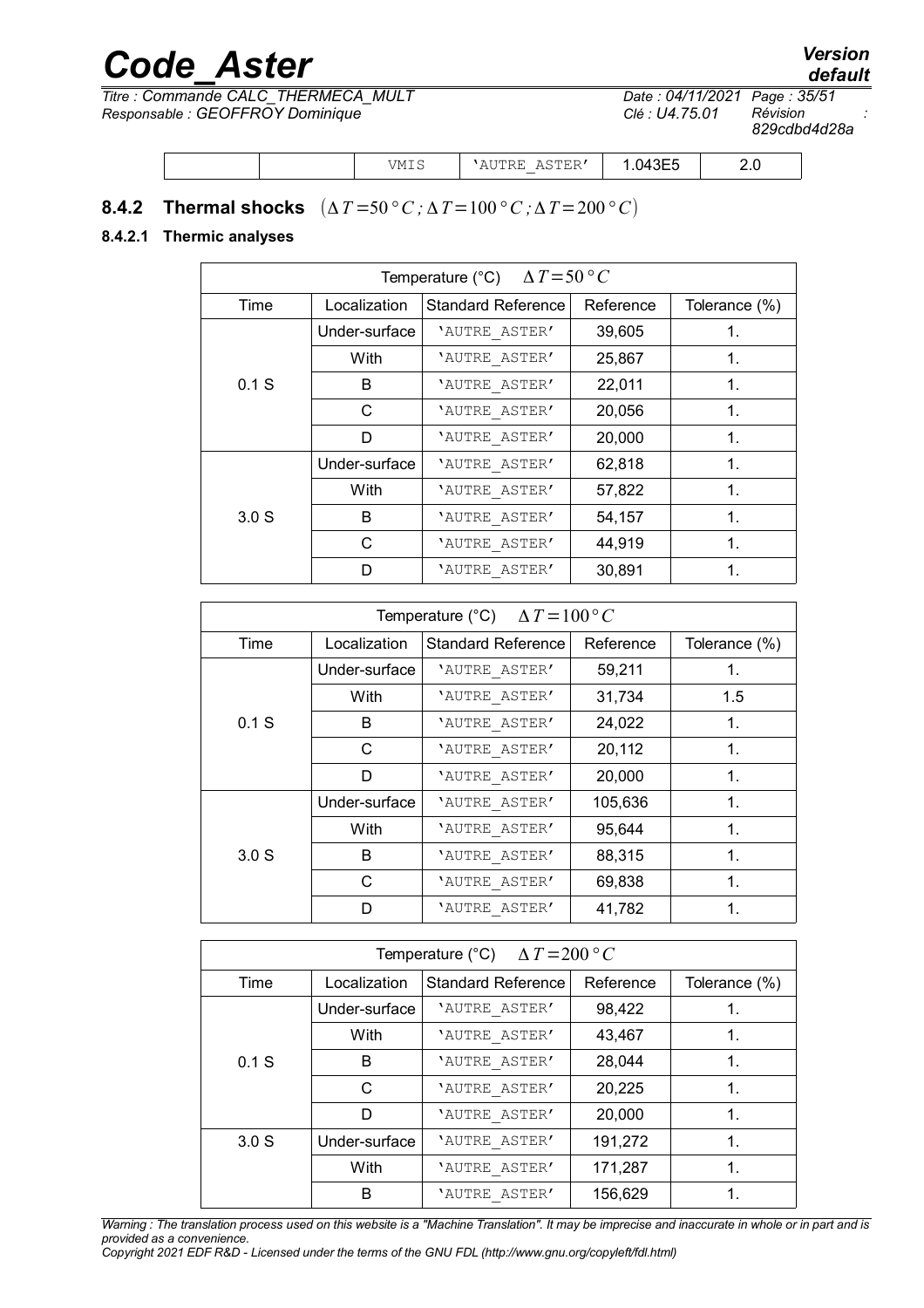*Titre : Commande CALC\_THERMECA\_MULT Date : 04/11/2021 Page : 36/51 Responsable : GEOFFROY Dominique Clé : U4.75.01 Révision :*

*829cdbd4d28a*

|  | 'AUTRE ASTER' | 119,675 |  |
|--|---------------|---------|--|
|  | 'AUTRE ASTER' | 63,564  |  |

#### **8.4.2.2 Mechanical analyses**

<span id="page-35-0"></span>

| Constraint (Pa) $\Delta T = 50^{\circ} C$ |              |            |                       |            |                      |
|-------------------------------------------|--------------|------------|-----------------------|------------|----------------------|
| <b>Time</b>                               | Localization | Constraint | Standard<br>Reference | Reference  | Tolerance<br>$(\% )$ |
|                                           |              | SIXX       | 'AUTRE ASTER'         | $-5.57E2$  | 20000.               |
|                                           | Under-       | SIYY       | 'AUTRE ASTER'         | $-7.868E7$ | 1.8%                 |
|                                           | surface      | SIZZ       | 'AUTRE ASTER'         | $-7.868E7$ | 2.%                  |
|                                           |              | VMIS       | 'AUTRE ASTER'         | 7.868E7    | 2.%                  |
|                                           |              | SIXX       | 'AUTRE ASTER'         | $-1.23E6$  | 1.%                  |
|                                           | With         | SIYY       | 'AUTRE ASTER'         | $-2.208E7$ | 1.8%                 |
|                                           |              | SIZZ       | 'AUTRE ASTER'         | $-2.086E7$ | 2.%                  |
| 0.1S                                      |              | VMIS       | 'AUTRE ASTER'         | 2.026E7    | 2.%                  |
|                                           | B            | SIXX       | 'AUTRE ASTER'         | $-1.42E6$  | 1.%                  |
|                                           |              | SIYY       | 'AUTRE ASTER'         | $-2.195E6$ | 2.5%                 |
|                                           |              | SIZZ       | 'AUTRE ASTER'         | $-7.723E5$ | 1.%                  |
|                                           |              | VMIS       | 'AUTRE ASTER'         | 1.251E6    | 2.5%                 |
|                                           | $\mathsf{C}$ | SIXX       | 'AUTRE ASTER'         | $-1.14E6$  | 1.5%                 |
|                                           |              | SIYY       | 'AUTRE ASTER'         | 4.900E6    | 2.%                  |
|                                           |              | SIZZ       | 'AUTRE ASTER'         | 6.043E6    | 2.2%                 |
|                                           |              | VMIS       | 'AUTRE ASTER'         | 6.689E6    | 2.%                  |
|                                           |              | SIXX       | 'AUTRE ASTER'         | $-4.96E5$  | 1.%                  |
|                                           | D            | SIYY       | 'AUTRE ASTER'         | 5.217E6    | 2.%                  |
|                                           |              | SIZZ       | 'AUTRE ASTER'         | 5.713E6    | 2.2%                 |
|                                           |              | VMIS       | 'AUTRE ASTER'         | 5.976E6    | 2.%                  |
|                                           |              | SIXX       | 'AUTRE ASTER'         | 3.49E2     | 4000.                |
|                                           | Suction face | SIYY       | 'AUTRE ASTER'         | 5.217E6    | 2.%                  |
|                                           |              | SIZZ       | 'AUTRE ASTER'         | 5.217E6    | 2.2%                 |
|                                           |              | VMIS       | 'AUTRE ASTER'         | 5.217E6    | 2.0%                 |

*Warning : The translation process used on this website is a "Machine Translation". It may be imprecise and inaccurate in whole or in part and is provided as a convenience. Copyright 2021 EDF R&D - Licensed under the terms of the GNU FDL (http://www.gnu.org/copyleft/fdl.html)*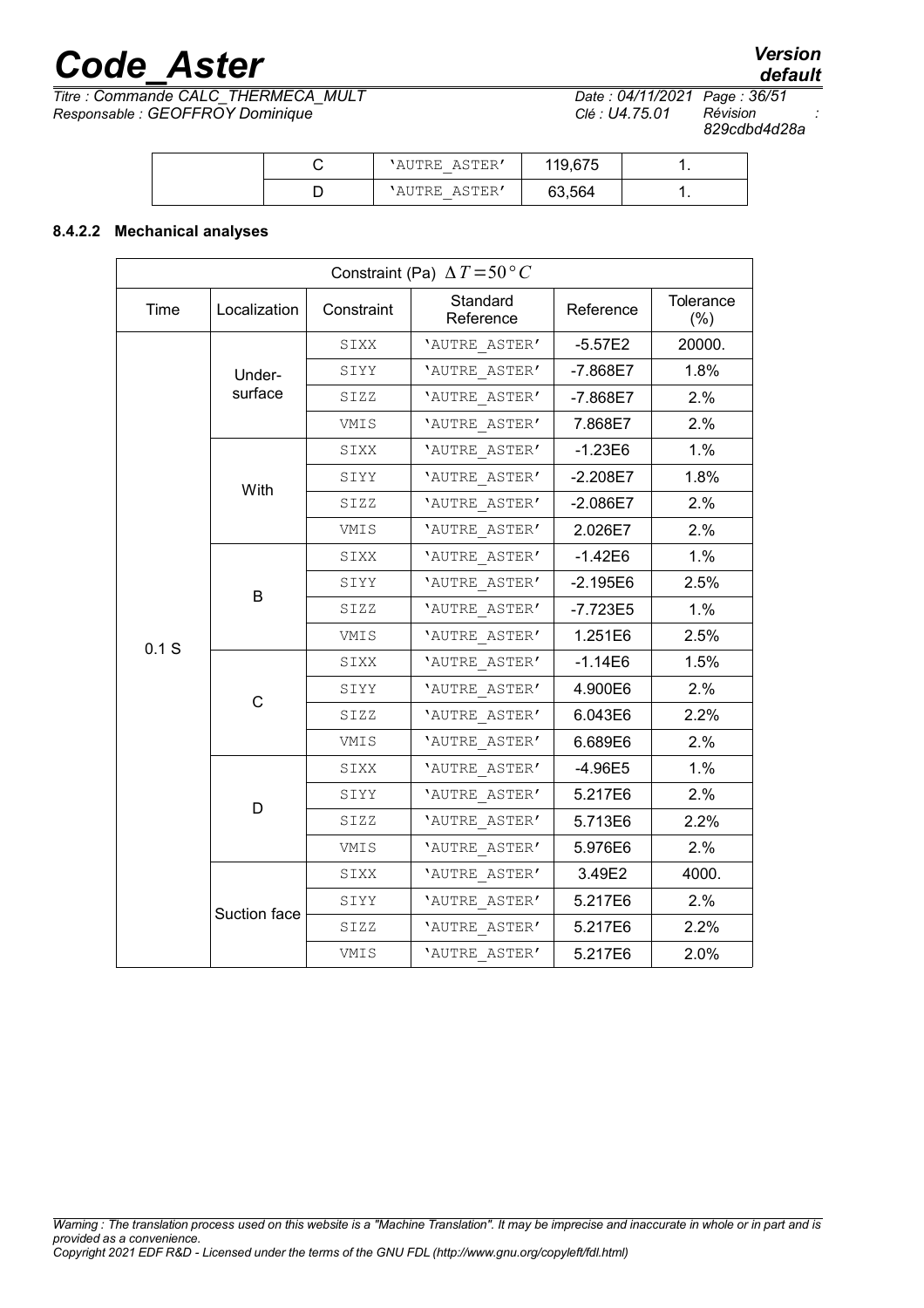

*Titre : Commande CALC\_THERMECA\_MULT Date : 04/11/2021 Page : 37/51 Responsable : GEOFFROY Dominique Clé : U4.75.01 Révision :*

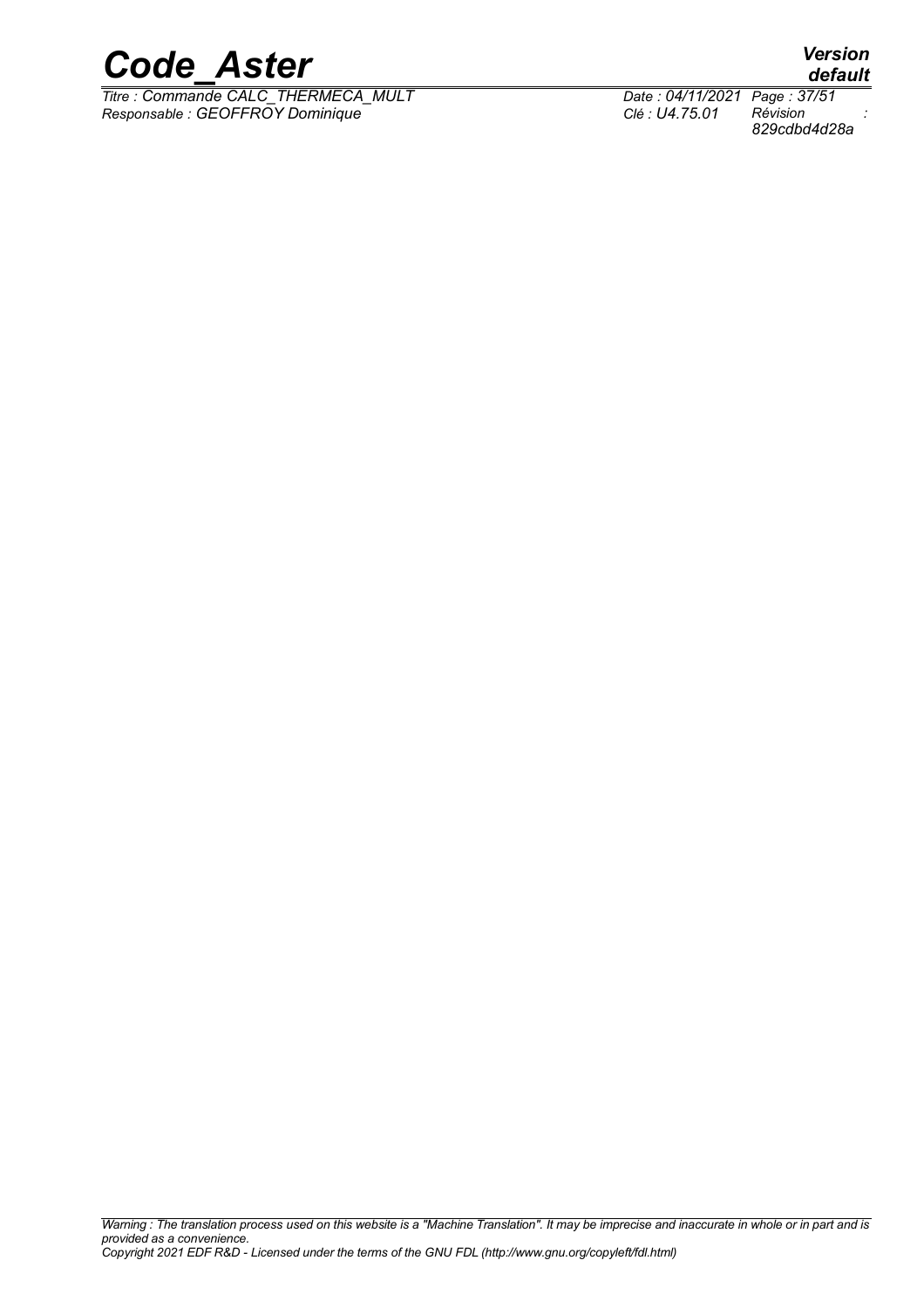*Titre : Commande CALC\_THERMECA\_MULT Date : 04/11/2021 Page : 38/51 Responsable : GEOFFROY Dominique Clé : U4.75.01 Révision :*

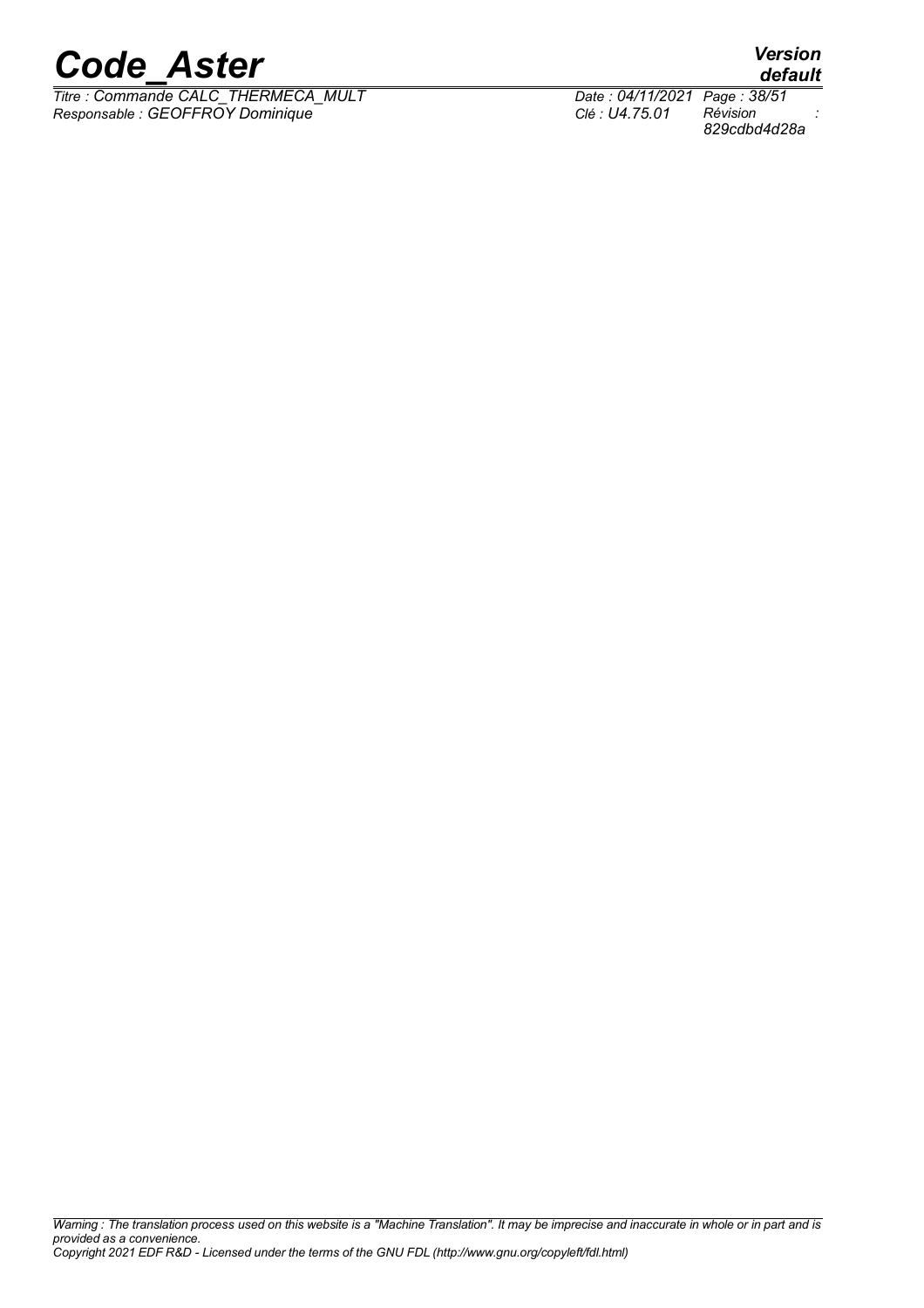

*Titre : Commande CALC\_THERMECA\_MULT Date : 04/11/2021 Page : 39/51 Responsable : GEOFFROY Dominique Clé : U4.75.01 Révision :*

*default 829cdbd4d28a*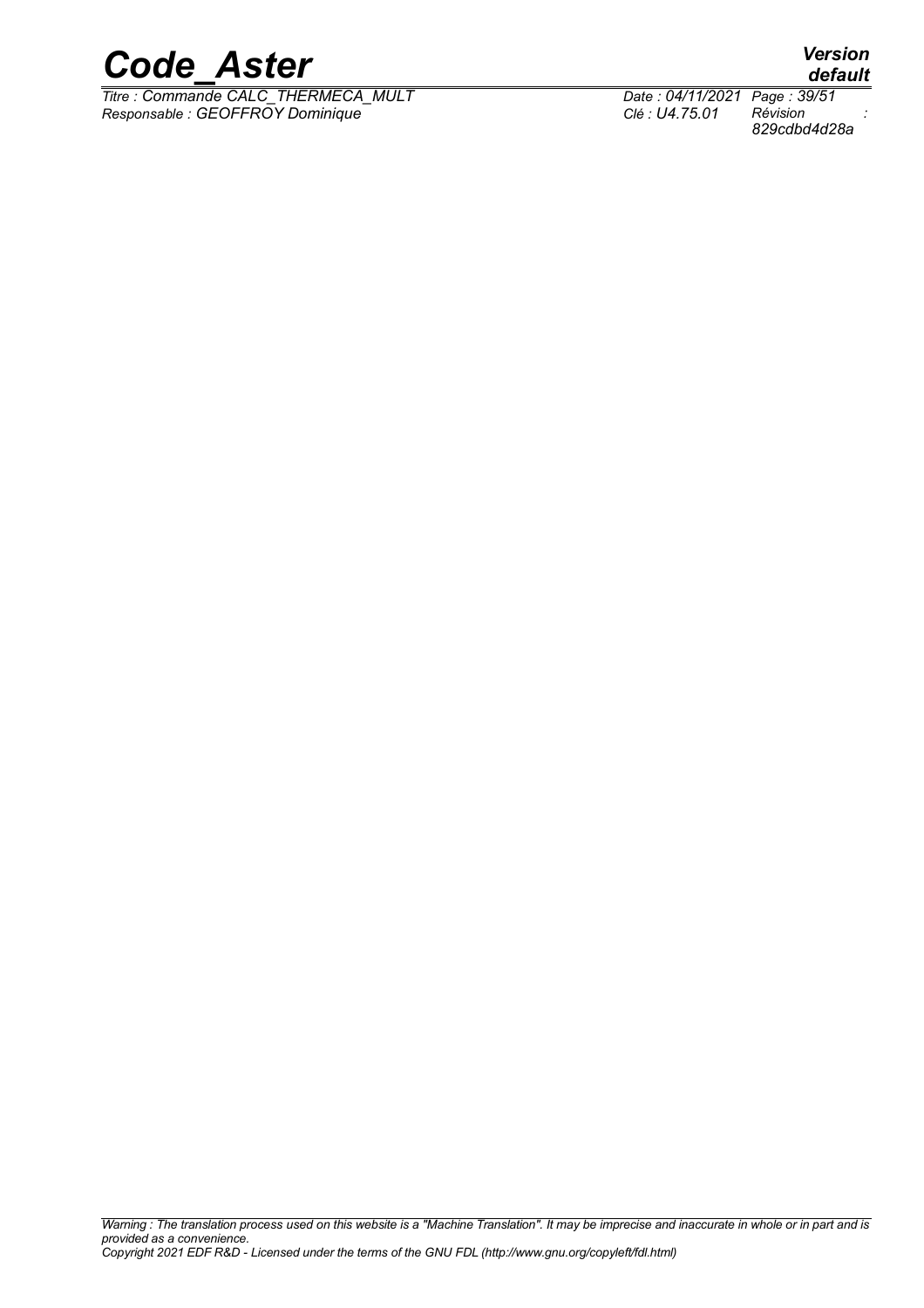*Titre : Commande CALC\_THERMECA\_MULT Date : 04/11/2021 Page : 40/51 Responsable : GEOFFROY Dominique Clé : U4.75.01 Révision :*

|       | Constraint (Pa) $\Delta T = 100^{\circ} C$ |            |                       |            |               |  |
|-------|--------------------------------------------|------------|-----------------------|------------|---------------|--|
| Time  | Localization                               | Constraint | Standard<br>Reference | Reference  | Tolerance (%) |  |
|       |                                            | SIXX       | 'AUTRE ASTER'         | $-1.114E3$ | 40000.        |  |
|       | Under-                                     | SIYY       | 'AUTRE ASTER'         | $-1.574E8$ | 2.%           |  |
|       | surface                                    | SIZZ       | 'AUTRE ASTER'         | $-1.574E8$ | 2.%           |  |
|       |                                            | VMIS       | 'AUTRE ASTER'         | 1.574E8    | 2.%           |  |
|       |                                            | SIXX       | 'AUTRE ASTER'         | $-2.464E6$ | 1.%           |  |
|       | With                                       | SIYY       | 'AUTRE ASTER'         | $-4.416E7$ | 2.%           |  |
|       |                                            | SIZZ       | 'AUTRE ASTER'         | $-4.171E7$ | 2.%           |  |
|       |                                            | VMIS       | 'AUTRE ASTER'         | 4.053E7    | 2.%           |  |
|       |                                            | SIXX       | 'AUTRE ASTER'         | $-2.847E6$ | 1.%           |  |
|       | B                                          | SIYY       | 'AUTRE ASTER'         | $-4.391E6$ | 2.5%          |  |
|       |                                            | SIZZ       | 'AUTRE ASTER'         | $-1.545E6$ | 2.%           |  |
| 0.1 S |                                            | VMIS       | 'AUTRE ASTER'         | 2.501E6    | 2.5%          |  |
|       |                                            | SIXX       | 'AUTRE ASTER'         | $-2.288E6$ | 1.2%          |  |
|       | C                                          | SIYY       | 'AUTRE ASTER'         | 9.800E6    | 2.%           |  |
|       |                                            | SIZZ       | 'AUTRE ASTER'         | 1.209E7    | 2.2%          |  |
|       |                                            | VMIS       | 'AUTRE ASTER'         | 1.338E7    | 2.%           |  |
|       |                                            | SIXX       | 'AUTRE ASTER'         | $-9.917E5$ | 1.%           |  |
|       | D                                          | SIYY       | 'AUTRE ASTER'         | 1.043E7    | 2.%           |  |
|       |                                            | SIZZ       | 'AUTRE ASTER'         | 1.143E7    | 2.2%          |  |
|       |                                            | VMIS       | 'AUTRE ASTER'         | 1.195E7    | 2.%           |  |
|       |                                            | SIXX       | 'AUTRE ASTER'         | 6.984E2    | 7500.         |  |
|       | Suction face                               | SIYY       | 'AUTRE ASTER'         | 1.043E7    | 2.%           |  |
|       |                                            | SIZZ       | 'AUTRE ASTER'         | 1.043E7    | 2.2%          |  |
|       |                                            | VMIS       | 'AUTRE ASTER'         | 1.043E7    | 2.%           |  |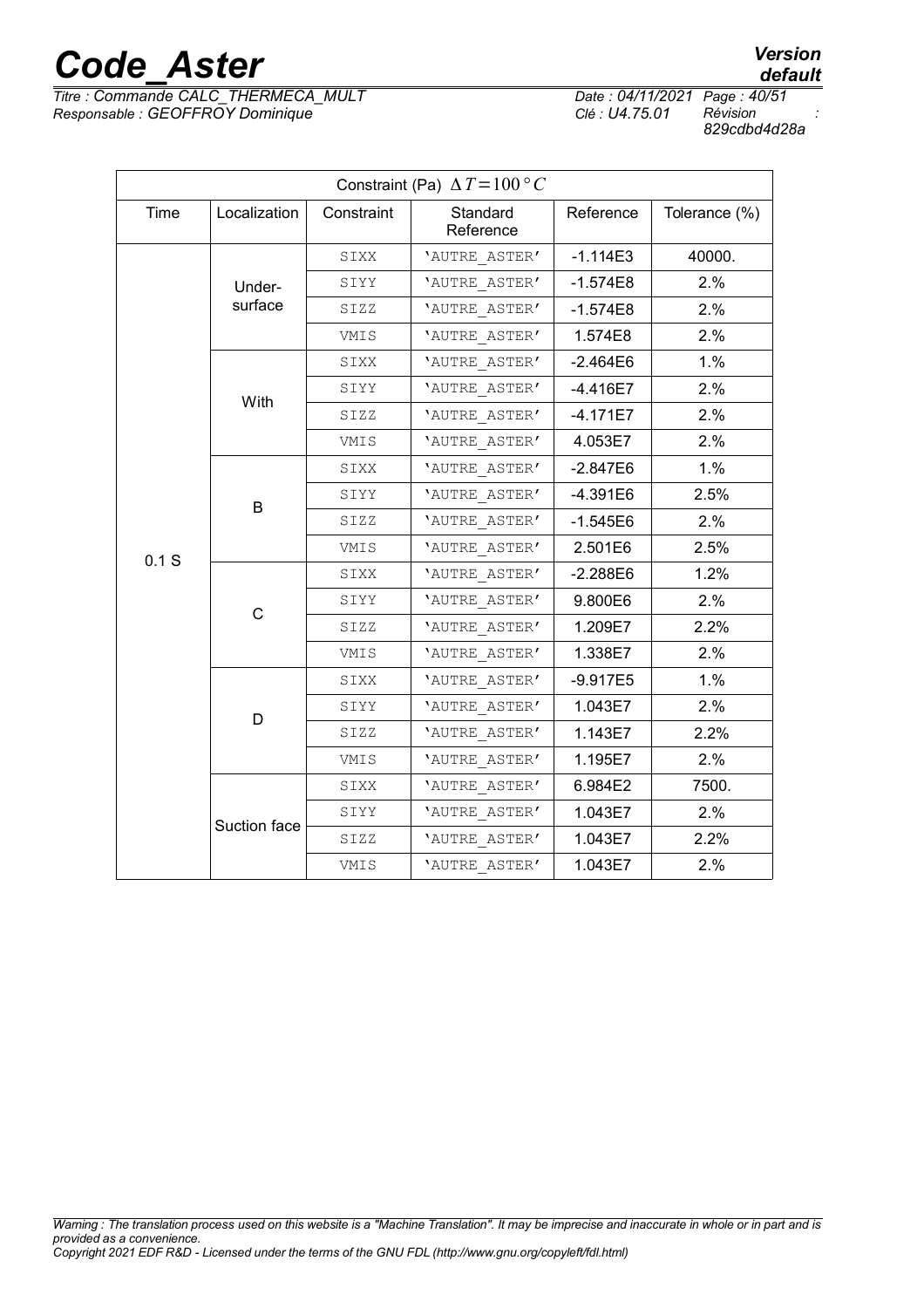

*Titre : Commande CALC\_THERMECA\_MULT Date : 04/11/2021 Page : 41/51 Responsable : GEOFFROY Dominique Clé : U4.75.01 Révision :*

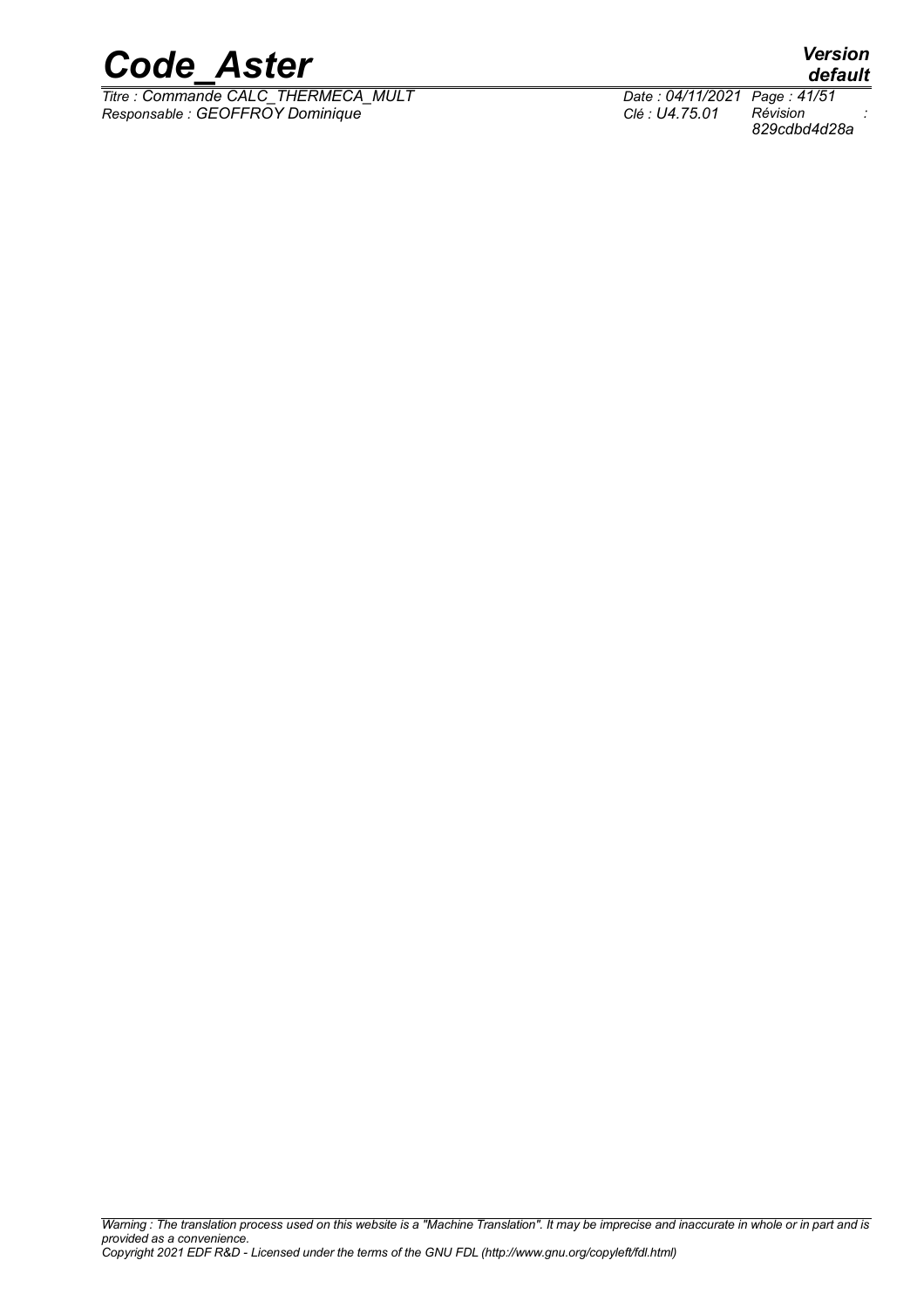*Titre : Commande CALC\_THERMECA\_MULT Date : 04/11/2021 Page : 42/51 Responsable : GEOFFROY Dominique Clé : U4.75.01 Révision :*

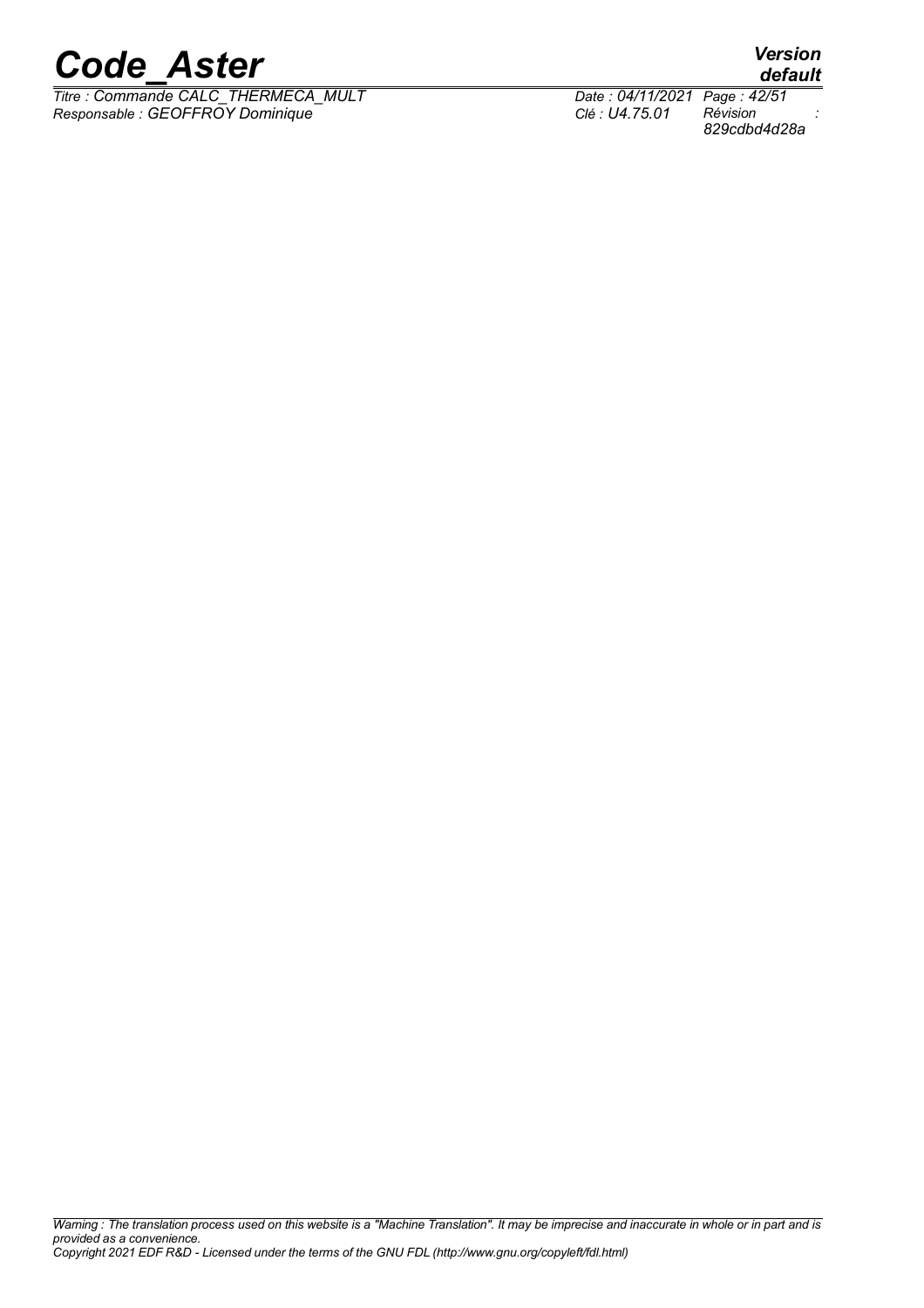

*Titre : Commande CALC\_THERMECA\_MULT Date : 04/11/2021 Page : 43/51 Responsable : GEOFFROY Dominique Clé : U4.75.01 Révision :*

*default*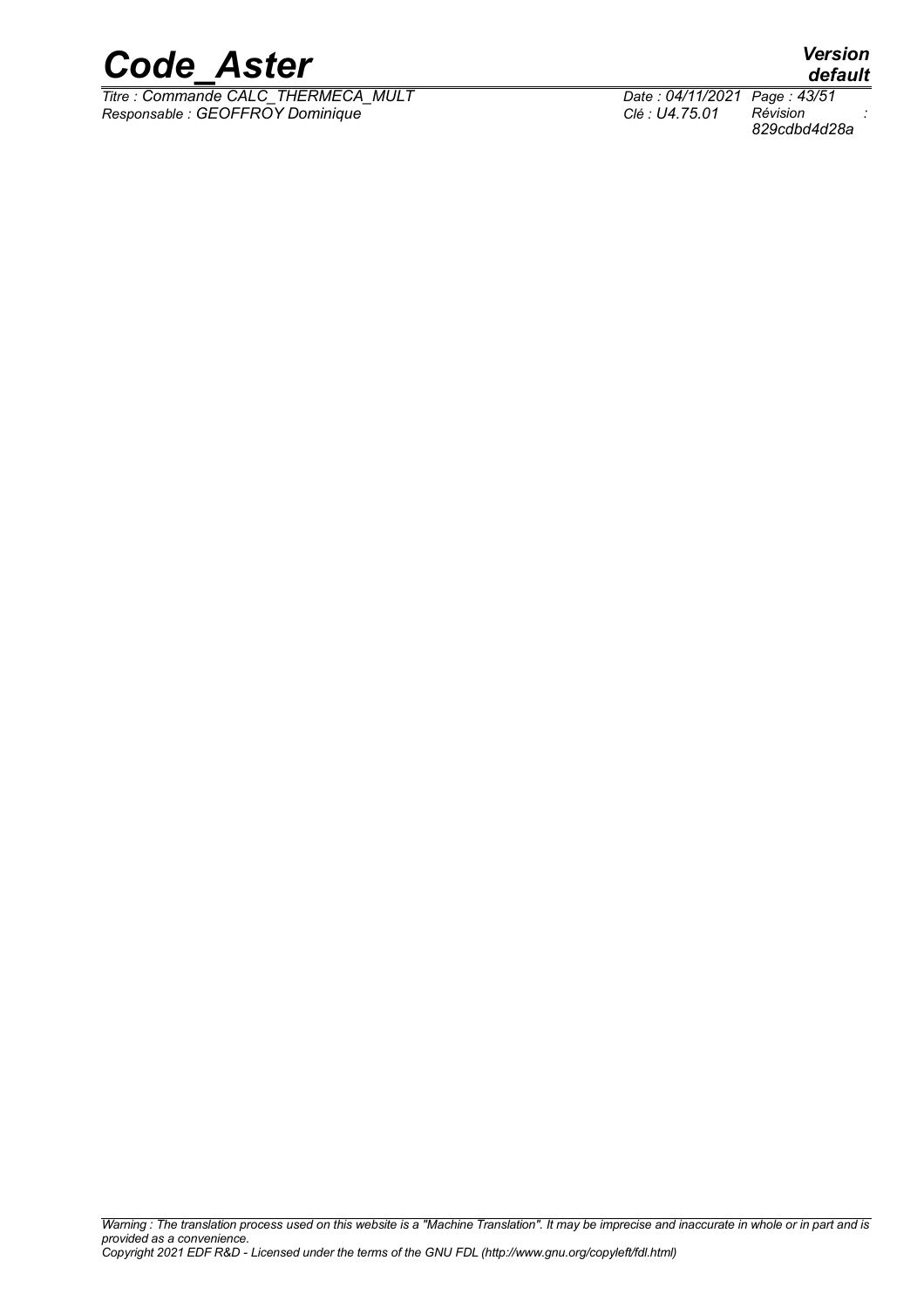*Titre : Commande CALC\_THERMECA\_MULT Date : 04/11/2021 Page : 44/51 Responsable : GEOFFROY Dominique Clé : U4.75.01 Révision :*

*829cdbd4d28a*

### <span id="page-43-1"></span>**9 Synthesis of the résul 10 tats**

<span id="page-43-0"></span>Methodology suggested consists in determining the thermal answers and mechanics in a structure starting from calculation of a unit thermal shock and by using a chaining Code Aster  $\rightarrow$ Salome Meca/MedCoupling  $\rightarrow$  Code Aster. This chaining was tested and implemented, it:

- Allows to reduce the time necessary to the installation of thermal and mechanical calculations in the linear field,
- Is easy to set up.

One thus could check that one could determine the temperature of a structure subjected to a shock  $\Delta$   $T$  , starting from a unit thermal shock  $(\Delta T^{}_U{=}1\,{}^\circ C)$  and an initial temperature  $T\big(x,t^{}_0\big)$  by carrying out the following linear combination:

$$
T(x,t)_{\Delta T} = \Delta T \cdot \tilde{T}_{\Delta T_v}(x,t) + T(x,t_0)
$$

This methodology was also tested within the framework of a thermomechanical analysis. Starting from unit the thermics results one calculated the "Unit" constraints and by using a chaining Code Aster  $\rightarrow$ Salome Meca/MedCoupling, one determined the constraints for the shocks  $(\Delta T = 50^\circ C, \Delta T = 100^\circ C, \Delta T = 200^\circ C)$ .

The noted maximum departures are in:

- Axisymmetric of 1.5% in thermics and 1.2% in mechanics with the reference solution,
- Three-dimensional of 1.5% in thermics and 2.5% in mechanics with the reference solution,

On figures Ci below, one represents the change of the temperature and the constraints for the thermal shock  $(\Delta T = 50 °C)$ :

• According to the thickness for several moments, In several points in the thickness.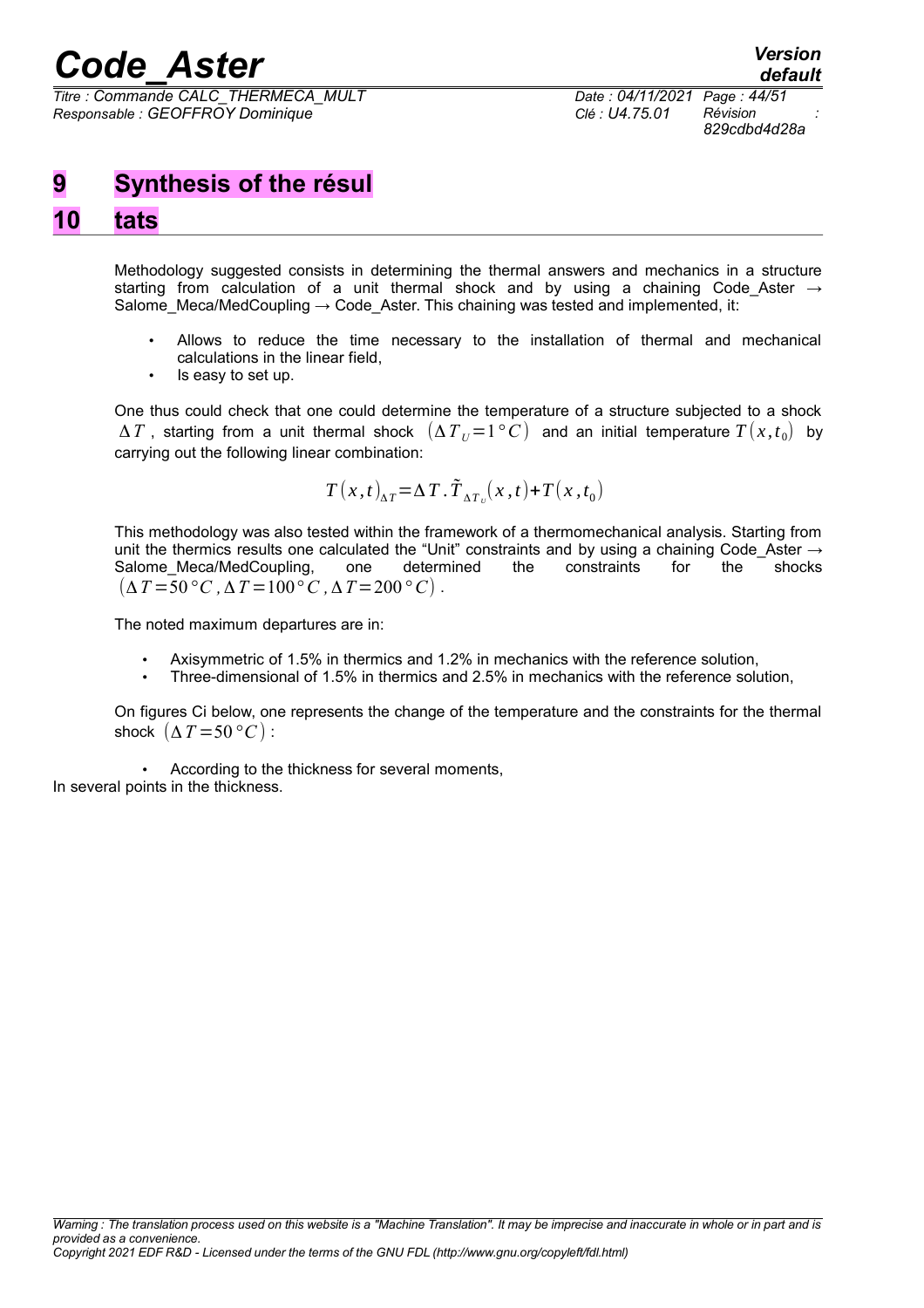

*Titre : Commande CALC\_THERMECA\_MULT Date : 04/11/2021 Page : 45/51 Responsable : GEOFFROY Dominique Clé : U4.75.01 Révision :*

*Warning : The translation process used on this website is a "Machine Translation". It may be imprecise and inaccurate in whole or in part and is provided as a convenience. Copyright 2021 EDF R&D - Licensed under the terms of the GNU FDL (http://www.gnu.org/copyleft/fdl.html)*

### *default*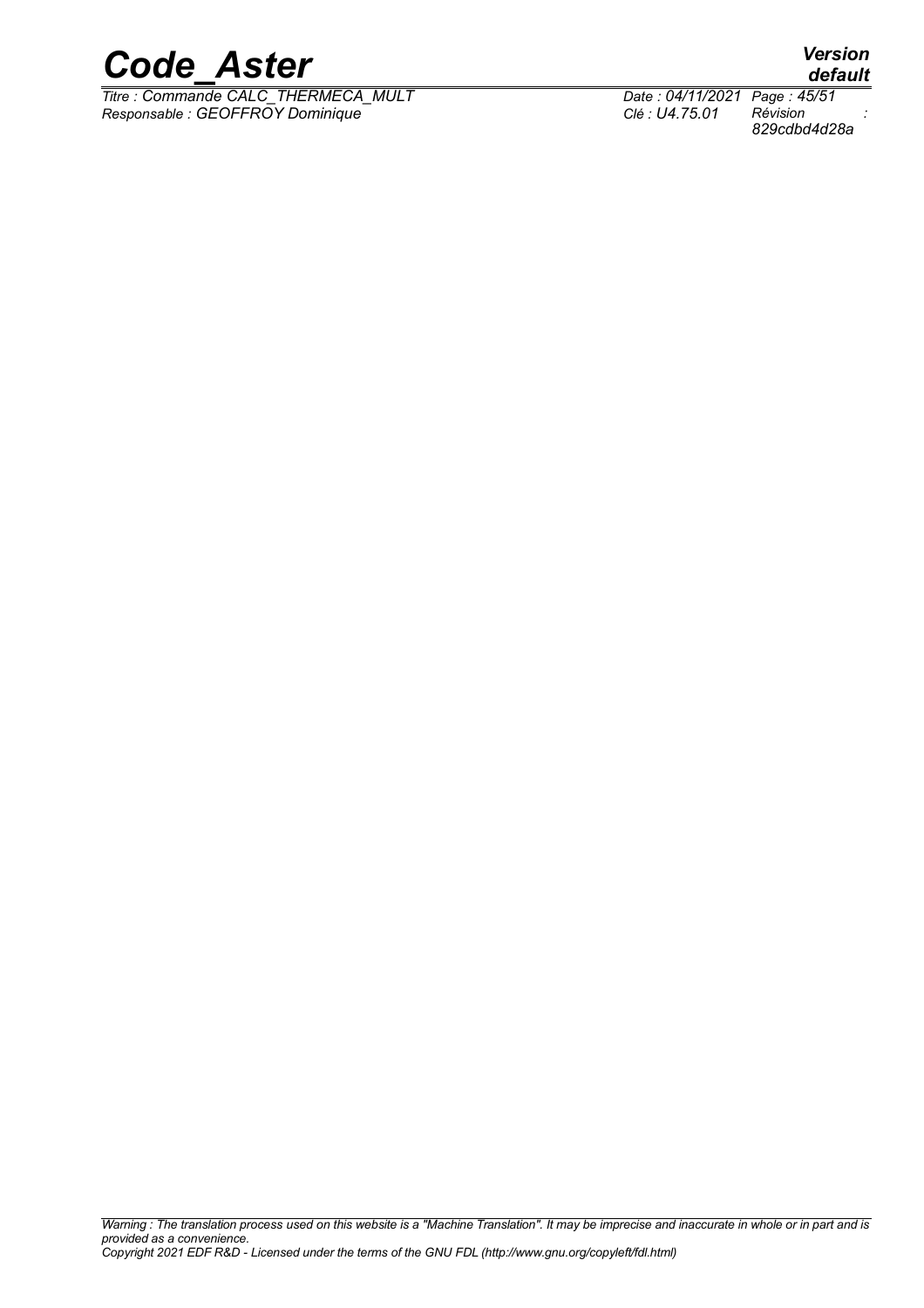

*Titre : Commande CALC\_THERMECA\_MULT Date : 04/11/2021 Page : 1/51 Responsable : GEOFFROY Dominique Clé : U4.75.01 Révision :*

*default 829cdbd4d28a*

### **Macro-order CALC \_THERMECA\_MULT**

#### **Goal :**

Macro-order CALC THERMECA MULT makes it possible to produce the results of thermic and of linear mechanics of an unspecified thermal shock without projecting the field systematically of a grid linear with a quadratic grid thanks to the multiplication of a single unit calculation. It implements a methodology for thermomechanical calculations in the linear field.

This macro-order produces with the choice a concept of the type *evol\_elas* or *evol\_ther* .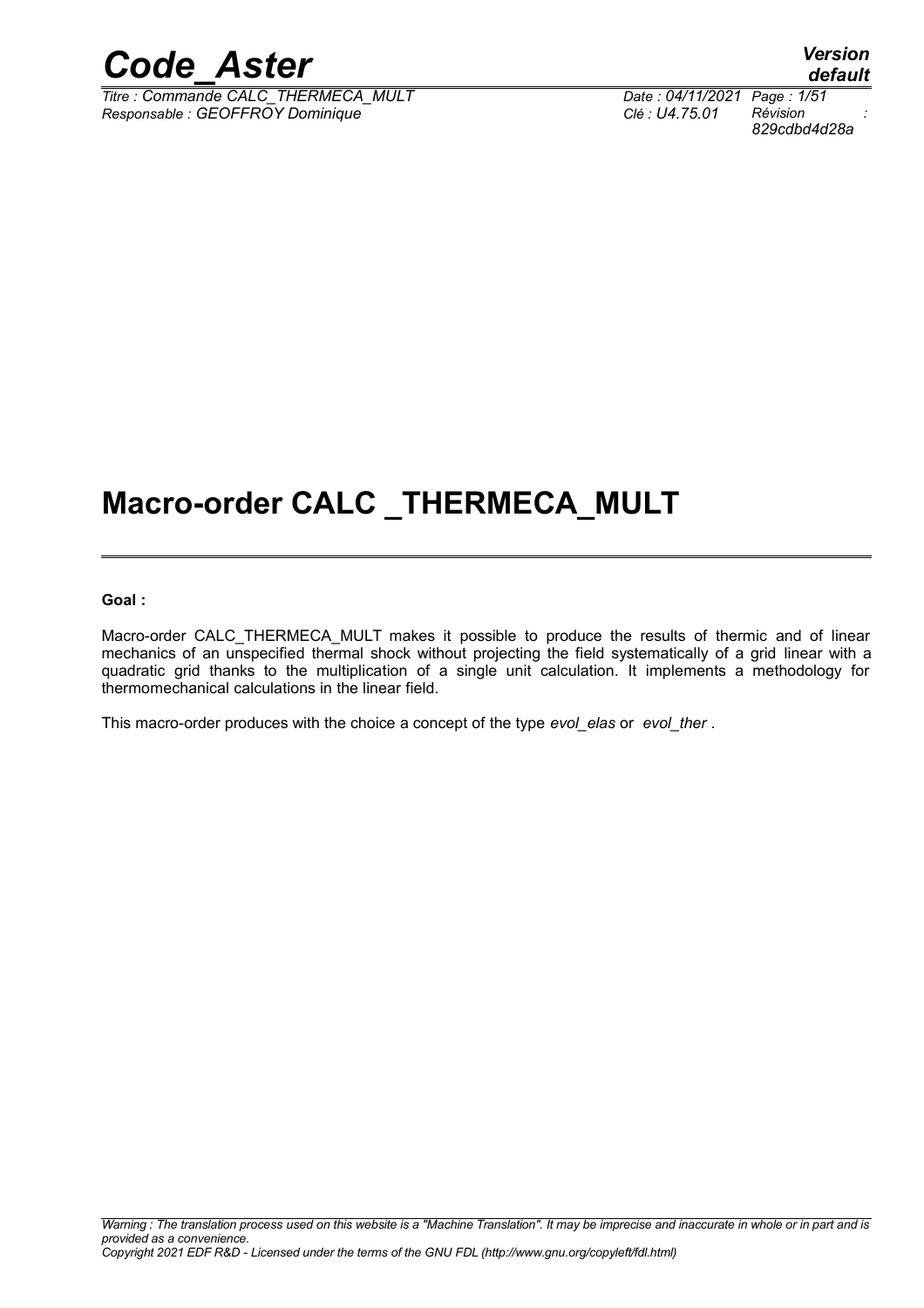### **Code Aster**

Titre : Commande CALC\_THERMECA\_MULT<br>Responsable : GEOFFROY Dominique

Date: 04/11/2021 Page: 2/51 Clé : U4.75.01 Révision 829cdbd4d28a

| 5.2ivant heat exchange applied to this structure subjected to a thermal shock can be written in this |  |
|------------------------------------------------------------------------------------------------------|--|
|                                                                                                      |  |
|                                                                                                      |  |
|                                                                                                      |  |
|                                                                                                      |  |
|                                                                                                      |  |
|                                                                                                      |  |
|                                                                                                      |  |
|                                                                                                      |  |
|                                                                                                      |  |
|                                                                                                      |  |
|                                                                                                      |  |
|                                                                                                      |  |
|                                                                                                      |  |
|                                                                                                      |  |
|                                                                                                      |  |
|                                                                                                      |  |
|                                                                                                      |  |
|                                                                                                      |  |
|                                                                                                      |  |
|                                                                                                      |  |
|                                                                                                      |  |
|                                                                                                      |  |
|                                                                                                      |  |
|                                                                                                      |  |
|                                                                                                      |  |
|                                                                                                      |  |
|                                                                                                      |  |
|                                                                                                      |  |
|                                                                                                      |  |
|                                                                                                      |  |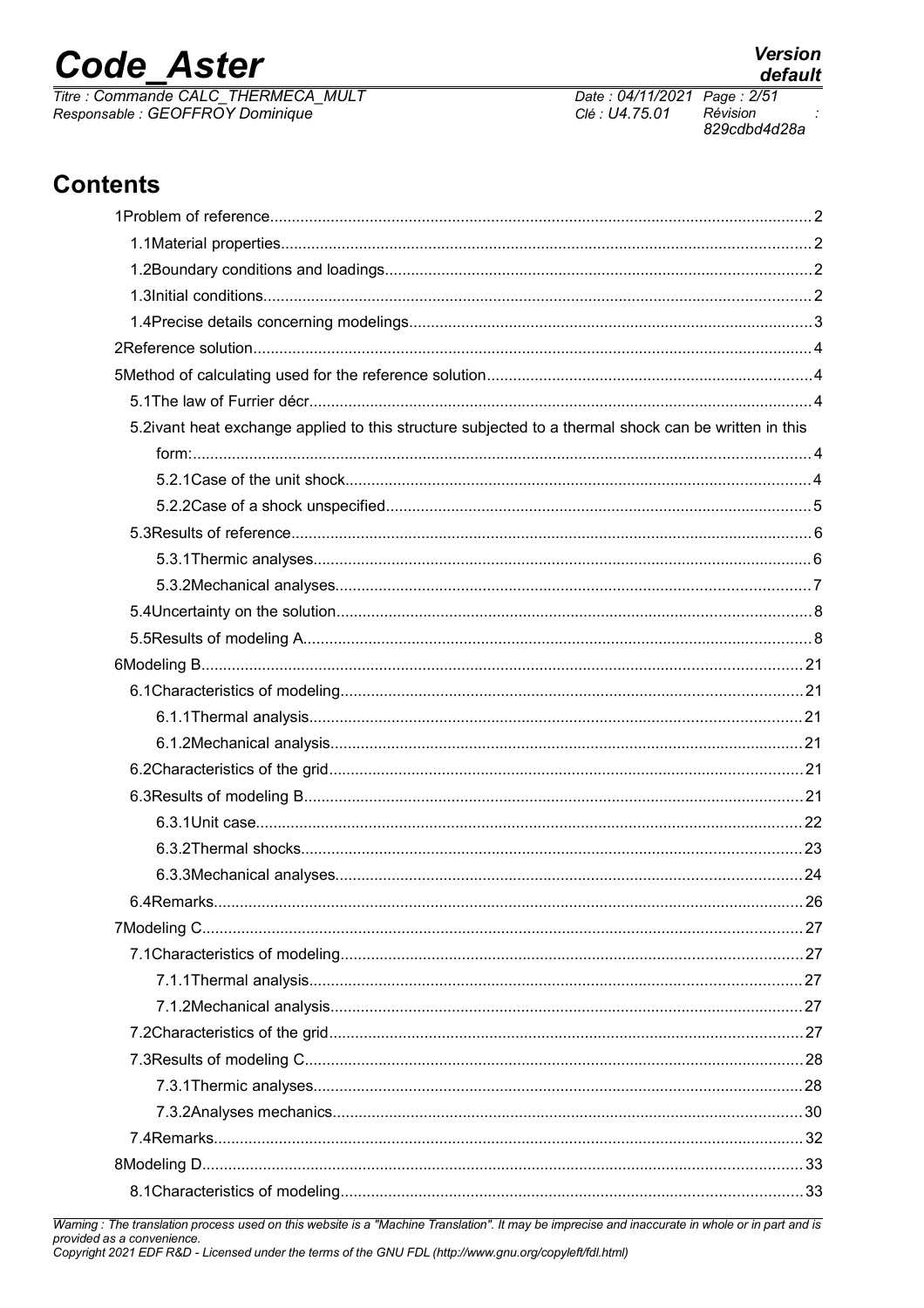| <b>Code Aster</b>                                                       |                                               | <b>Version</b><br>default |
|-------------------------------------------------------------------------|-----------------------------------------------|---------------------------|
| Titre : Commande CALC THERMECA MULT<br>Responsable : GEOFFROY Dominique | Date: 04/11/2021 Page: 3/51<br>Clé : U4.75.01 | Révision<br>829cdbd4d28a  |
|                                                                         |                                               |                           |
|                                                                         |                                               |                           |
|                                                                         |                                               |                           |
|                                                                         |                                               |                           |
|                                                                         |                                               |                           |
|                                                                         |                                               |                           |
|                                                                         |                                               |                           |
|                                                                         |                                               |                           |
|                                                                         |                                               |                           |
|                                                                         |                                               |                           |
|                                                                         |                                               |                           |
|                                                                         |                                               |                           |
|                                                                         |                                               |                           |
|                                                                         |                                               |                           |
|                                                                         |                                               |                           |
|                                                                         |                                               |                           |
|                                                                         |                                               |                           |
|                                                                         |                                               |                           |
|                                                                         |                                               |                           |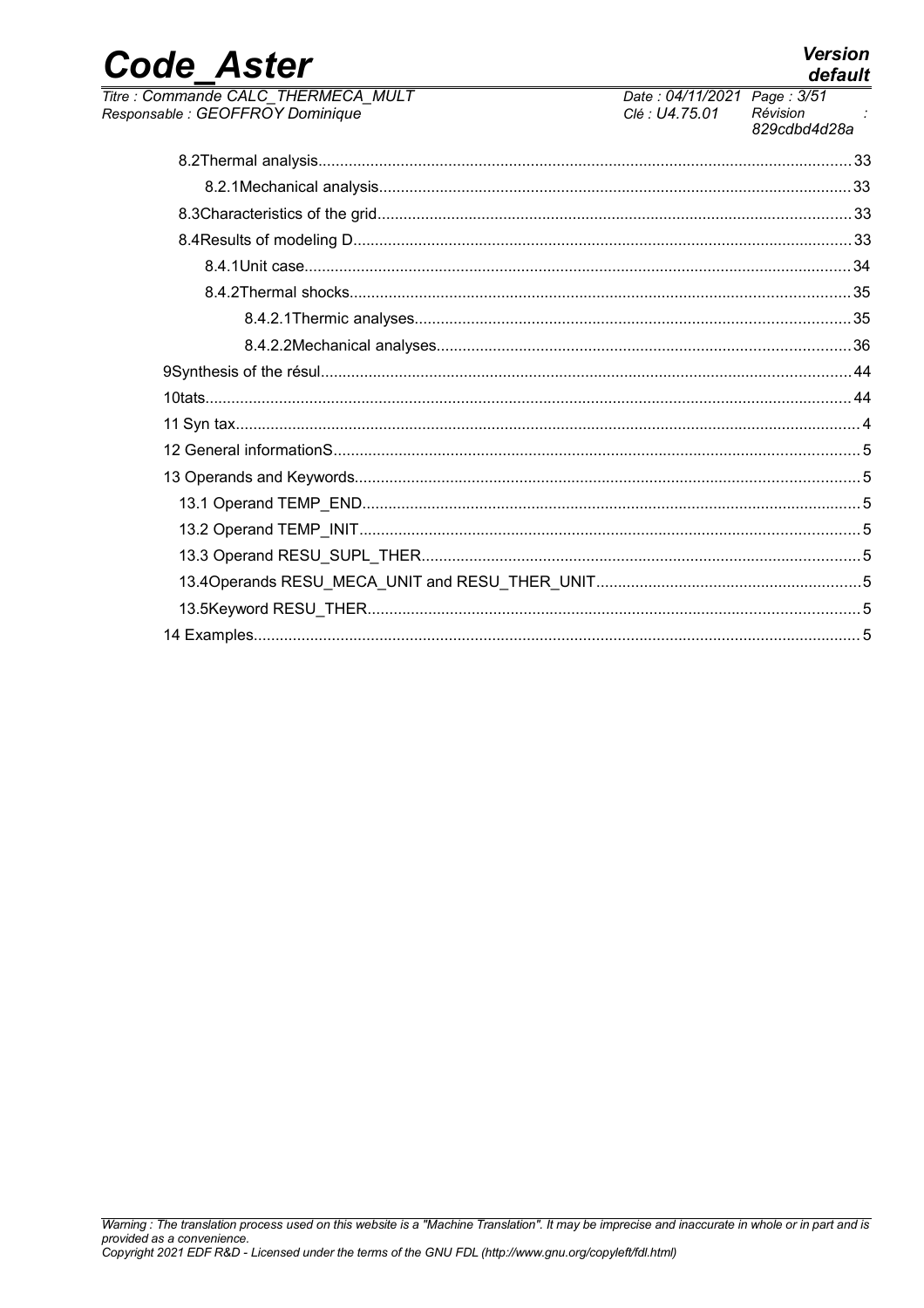*Titre : Commande CALC\_THERMECA\_MULT Date : 04/11/2021 Page : 4/51 Responsable : GEOFFROY Dominique Clé : U4.75.01 Révision :*

#### <span id="page-48-0"></span>**11 Syn tax**

*default*

/'NON'

*829cdbd4d28a*

|  | TEMP_END = temp_end, |  |
|--|----------------------|--|
|--|----------------------|--|

- $\bullet$  $\bullet$  TEMP INIT = temp\_init, [R]
- $\bullet$ RESU SUPL THER =  $/'$ OUI',  $[TXM]$
- 
- RESU\_MECA \_LINKS= reslin, [evol\_elas]

If RESU\_SUPL\_THER = 'YES'

- RESU\_THER\_UNIT = resther, [evol\_ther]
- $\bullet$  RESU\_THER = resthermult  $[CO]$

)